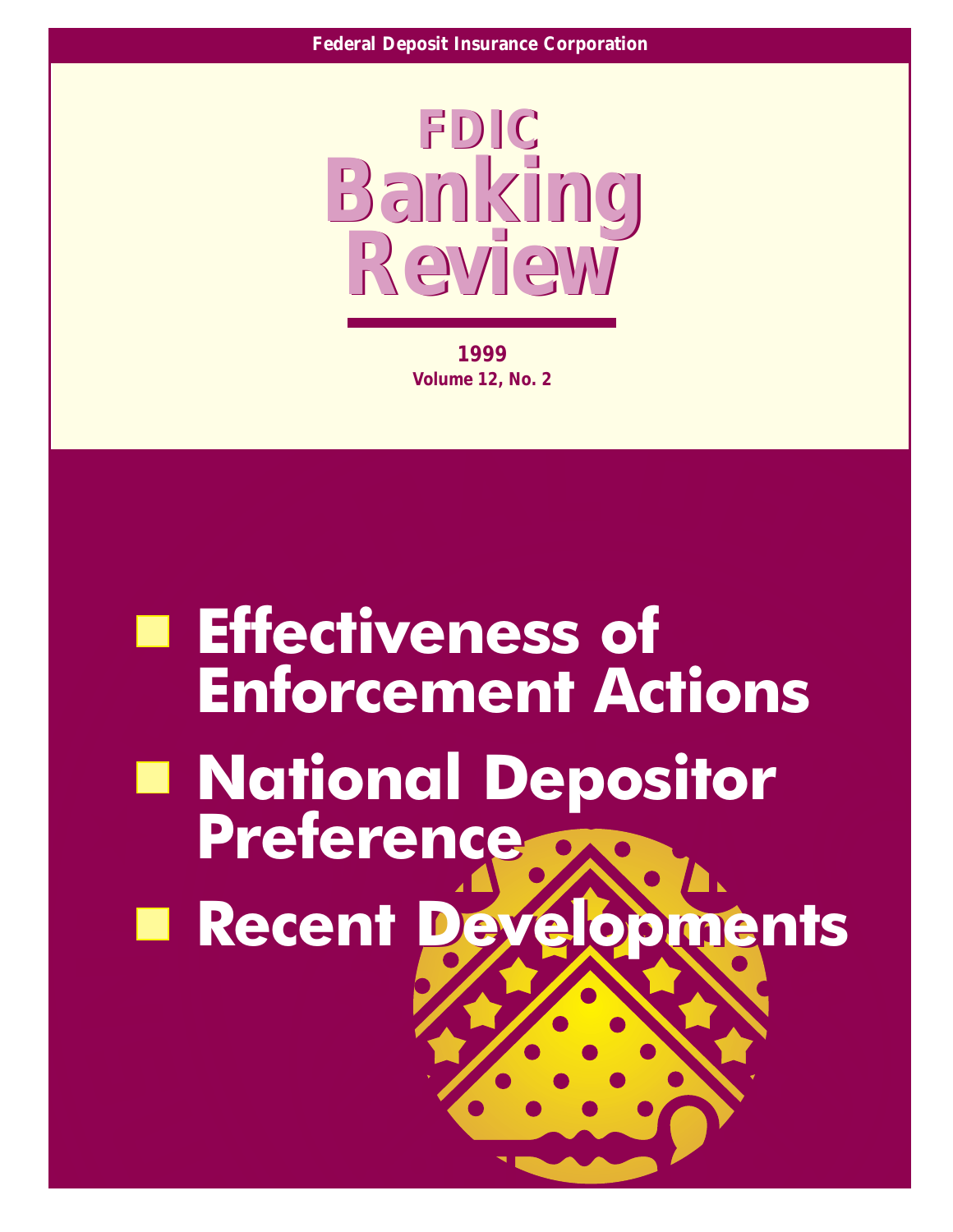# **FDIC Banking Review**

**1999 Volume 12, No. 2** 

Chairman Donna Tanoue Division of Research and Statistics, **Director** Wm. Roger Watson Deputy Directors Barry Kolatch Steven A. Seelig Editor Steven A. Seelig Editorial Committee Jack T. Reidhill Detta Voesar Managing Editor Detta Voesar Editorial Secretary

Cathy Wright Design and Production Geri Bonebrake

The views expressed are those of the authors and do not necessarily reflect official positions of the Federal Deposit Insurance Corporation. Articles may be reprinted or abstracted if the *FDIC Banking Review* and author(s) are credited. Please provide the FDIC's Division of Research and Statistics with a copy of any publications containing reprinted material.

Single-copy subscriptions are available to the public free of charge. Requests for subscriptions, back issues or address changes should be mailed to: *FDIC Banking Review*, Office of Corporate Communications, Federal Deposit Insurance Corporation, 550 17th Street, N.W., Washington, DC 20429.

# *[Financially Distressed Banks: How Effective Are](#page-2-0) Enforcement Actions in the Supervision Process?*

*by Timothy J. Curry, John P. O'Keefe, Jane Coburn, and Lynne Montgomery Page 1*

This article investigates the effects of bank examinations and enforcement actions on the behavior of problem banks.

### *[The Consequences of National Depositor Preference](#page-20-0) by James A. Marino and Rosalind L. Bennett Page 19*

The authors examine the history of depositor preference laws and the potential costs and benefits of the national depositor preference legislation which was enacted in 1993.

# *[Recent Developments Affecting Depository Institutions](#page-40-0) by Lynne Montgomery Page 39*

This regular feature of the *FDIC Banking Review* contains information on regulatory agency actions, state legislation and regulation, and articles and studies pertinent to banking and deposit insurance issues.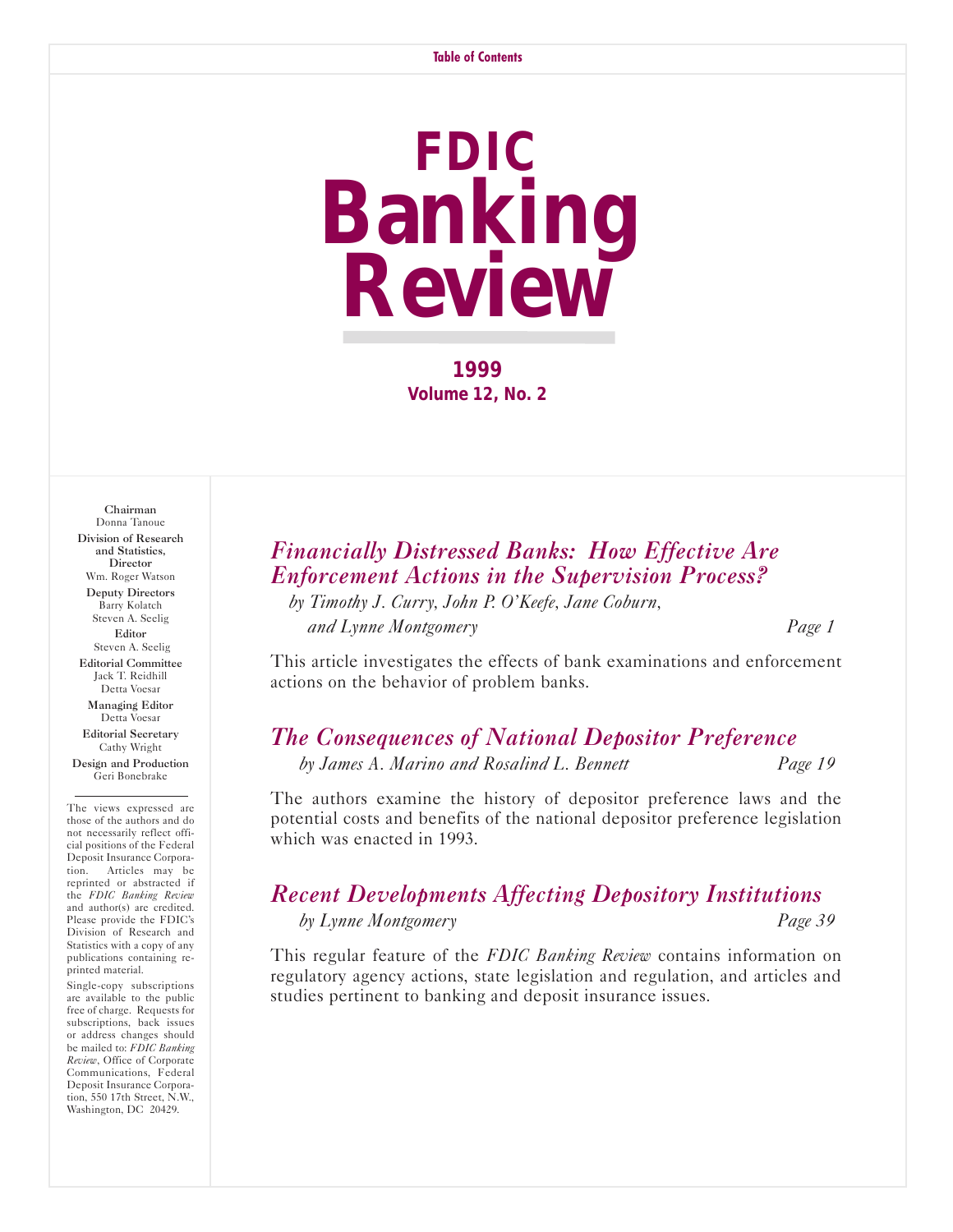# <span id="page-2-0"></span>**Financially Distressed Banks: How Effective Are Enforcement Actions in the Supervision Process?**

by Timothy J. Curry, John P. O'Keefe, Jane Coburn, and Lynne Montgomery\*

0ne major purpose of federal and state regulation of banks is to ensure that institutions maintain safe-and-sound business practices. The main tool used to achieve this goal is bank supervision in general—and bank safety-and-soundness examinations in particular. Regulators conduct on-site examinations to ensure that bank operations are consistent with sound banking practices. When on-site examinations identify unsafe, unsound, or illegal banking practices, regulators use a variety of supervisory enforcement actions to require institutions to take corrective measures. These enforcement actions are intended to accomplish several things, including: bringing about alterations in the practices and behavior that caused the problems, stabilizing the institutions, and averting potential losses to the deposit insurance fund. Violations of enforcement agreements are a serious matter-noncompliance often carries heavy penalties, including the termination of deposit insurance.

This article investigates the effects of bank examinations and enforcement actions on the behavior of problem banks. We provide information on the effectiveness of supervision of distressed institutions through the issuance of formal enforcement actions during the 1980s and 1990s, a period of greater stress and turmoil for U.S. financial institutions than any other since the Great Depression. The first section discusses the legal and regulatory framework for the application of formal enforcement actions. The second section focuses on the enforcement polices available to the FDIC: kinds of actions, procedures used, and number and types of enforcement actions issued by the FDIC in recent decades. The third section reviews previous empirical studies and then discusses the methodology, the sample and data, and the model, variables, and results. The last section presents the conclusions.

## **Evolution of Bank Enforcement Powers**

The Banking Act of 1933 gave the federal banking supervisory agencies limited powers to force banking institutions to follow agency directives.<sup>1</sup> It also granted the FDIC, as the insurer of commercial banks, the power to terminate federal deposit insurance for any institution found guilty of serious offenses.<sup>2</sup> Over time, however, the power to take deposit insurance away from a financial institution proved to be an in

<sup>\*</sup> Timothy J. Curry is a financial economist, John P. 0'Keefe is a Section Chief, Jane Coburn and Lynne Montgomery are senior financial analysts in the FDIC's Division of Research and Statistics. The authors wish to thank Richard Bogue of the FDIC's Legal Division for helpful comments and assistance.

<sup>1</sup> For an article on the statutory history of bank enforcement powers, see Huber (1988). Although most agencies have similar enforcement powers, this article focuses primarily on the Federal Deposit Insurance Corporation (FDIC). As deposit insurer, it is the only agency with the power to terminate a financial institution's deposit insurance.

<sup>2</sup> The standard for terminating deposit insurance is a high one and must involve findings of unsafe and unsound banking conditions or practices, or violations of law or regulations.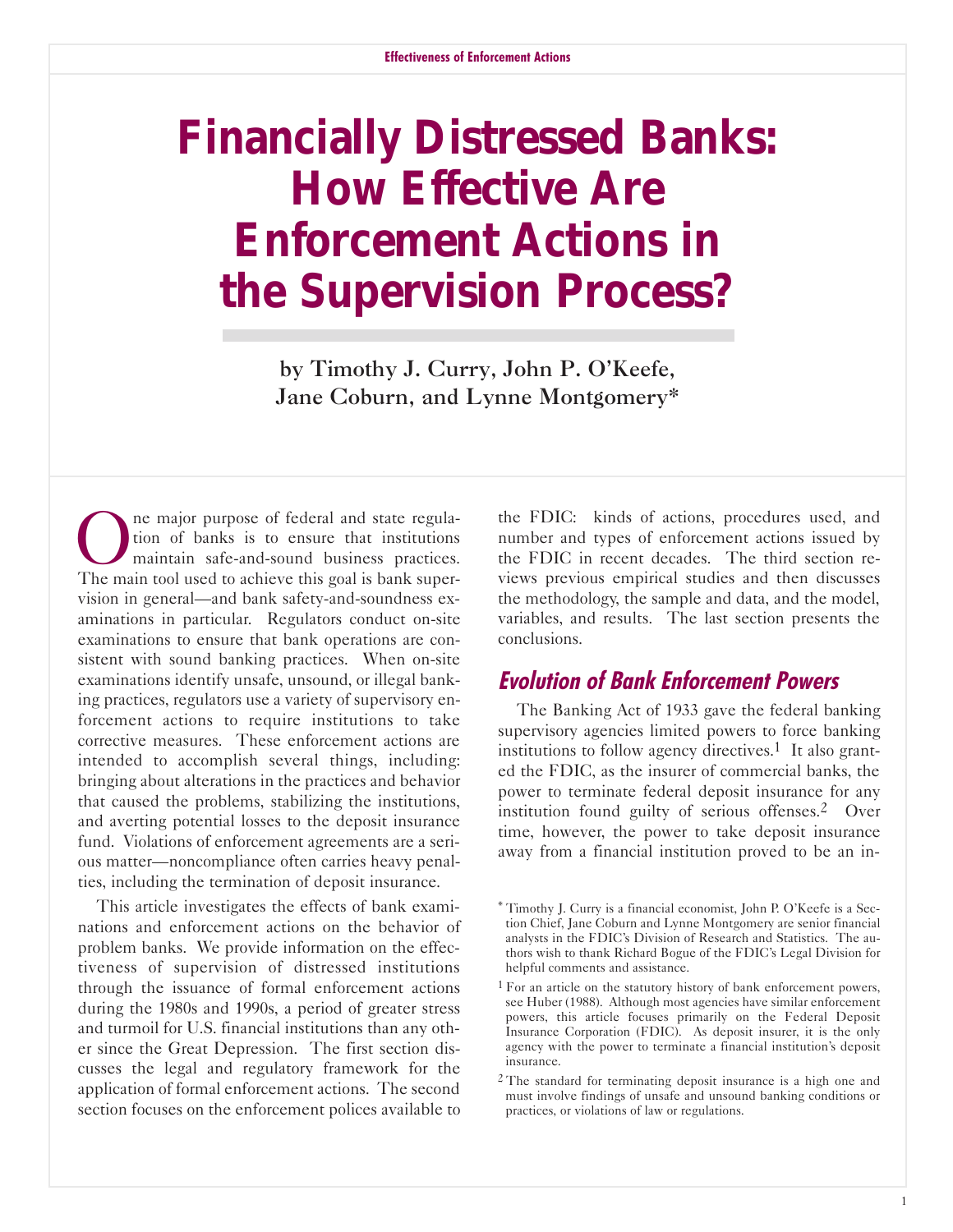flexible and impractical enforcement tool. The FDIC must move rapidly to deal with day-to-day issues involving unsafe or unsound banking practices or to remove dishonest and incompetent officials from the banks it supervises. Termination of deposit insurance involves a lengthy and complicated legal process, and a successful attempt is often tantamount to a death penalty for the institution.<sup>3</sup> In other words, terminating deposit insurance is analogous to wielding a blunt instrument in a surgical procedure that requires a more refined tool. As a result, the FDIC and most other regulatory agencies used other methods of forcing changes in bank behavior. $4$  In summary, the early enforcement powers of the bank regulatory agencies were often illsuited to dealing with institutions that were unwilling to cooperate with regulatory officials or had dishonest officers. As a consequence, the supervision of troubled banks was sometimes ineffective.

In response to what were perceived as weak bank enforcement laws, Congress passed the Financial Institution Supervisory Act of 1966 (FISA), which greatly expanded bank enforcement powers for all federal regulatory agencies. FISA permitted the banking agencies to issue cease-and-desist  $(C&D)$  orders against financial institutions to halt specific practices of the bank. C&D powers were broadly applicable and thus were flexible enough to be used against all aspects of a bank's business, from loan operations to internal controls. In addition to prohibiting certain practices, C&D orders usually required bank officials to take "affirmative actions" to correct conditions resulting from the violations or practices that provided the basis for the order.

But the procedures for rendering a permanent C&D order could lead to untimely delays in the implementation of such orders, often compounding supervisory problems. Thus, in the most serious cases FISA also permitted the banking agencies to issue temporary C&D orders that become effective immediately upon service. This authority improved the supervision of troubled banks: temporary C&D orders could help prevent further deterioration of the institution. Temporary orders were imposed when certain practices were likely to cause insolvency, dissipate the bank's assets or earnings, weaken the bank's condition, or otherwise prejudice the interests of the bank's depositors.5 Although the power to issue C&D orders would solve many of the earlier enforcement problems facing the banking agencies, such orders would not be effective in dealing with activities of dishonest officers and directors. Thus, an additional provision in FISA

authorized the agencies to remove individuals affiliated with commercial banks, including officers, directors, and employees, and to issue prohibition orders to bar their involvement with another federally insured bank.

Bank enforcement powers for the federal banking agencies were broadened further by passage of the Financial Institutions Regulatory and Interest Rate Control Act of 1978 (FIRIRCA). This Act gave the banking authorities the right to bring C&D orders not only against a bank but also against practices of individual officers and directors of a bank. Moreover, FIRIRCA granted the FDIC and the other agencies the authority to assess civil money penalties (fines) against both banks and individuals for failing to meet the terms of C&D orders, violating any written agreements, or willfully or flagrantly violating federal or state laws and regulations. Generally these fines were approximately \$1,000 per day, but under specific circumstances they could range up to \$10,000 per day.

In 1989, the Financial Institutions Reform, Recovery, and Enforcement Act (FIRREA) further enhanced the FDIC's enforcement powers by granting regulators the right to apply all existing enforcement authority against not only the bank itself and the officers, directors, and employees or any individuals acting as agents of the bank, but also against other "affiliated parties" such as outside accountants, consultants, attorneys, or other contractors.<sup>6</sup> Thus, cease-and-desist actions, removal or prohibition of individuals from the institution, and all other enforcement actions could be brought against anyone in this group. FIRREA also

<sup>&</sup>lt;sup>3</sup> Few attempts actually result in the removal of federal deposit insurance. However, just the threat to remove deposit insurance is a potent weapon in the attempt to force improvement in the condition of the institution and to obtain the institution's cooperation.

<sup>4</sup> For example, the federal supervisory agencies in the past attempted to seek the cooperation of offending banks by conducting special examinations and lengthy regular examinations; and in some cases, all expenses were billed to the banks. To force compliance with agency mandates, the agencies also used their leverage in other areas: when institutions requested permission to open banking offices, to merge with other organizations, or to make bank holding company acquisitions, for example, supervisory authorities often conditioned their approval upon changes in the other aspects of the requesting banks' operations-aspects the agencies were concerned about, such as capital levels. *See* Huber (1988), 128-29.

<sup>&</sup>lt;sup>5</sup> For the FDIC, the standard for issuing a temporary C&D order is higher than for a regular C&D order. Temporary C&D orders can be issued only in the most serious circumstances, when the potential solvency of the institution is threatened.

<sup>6</sup> To apply formal enforcement authority to outside or "affiliated parties" of the bank, such as contractors, the law sets up a higher standard for regulators to meet. Regulators must show that these parties "knowingly or recklessly" violated laws and regulations, thereby causing loss or damage to the institution.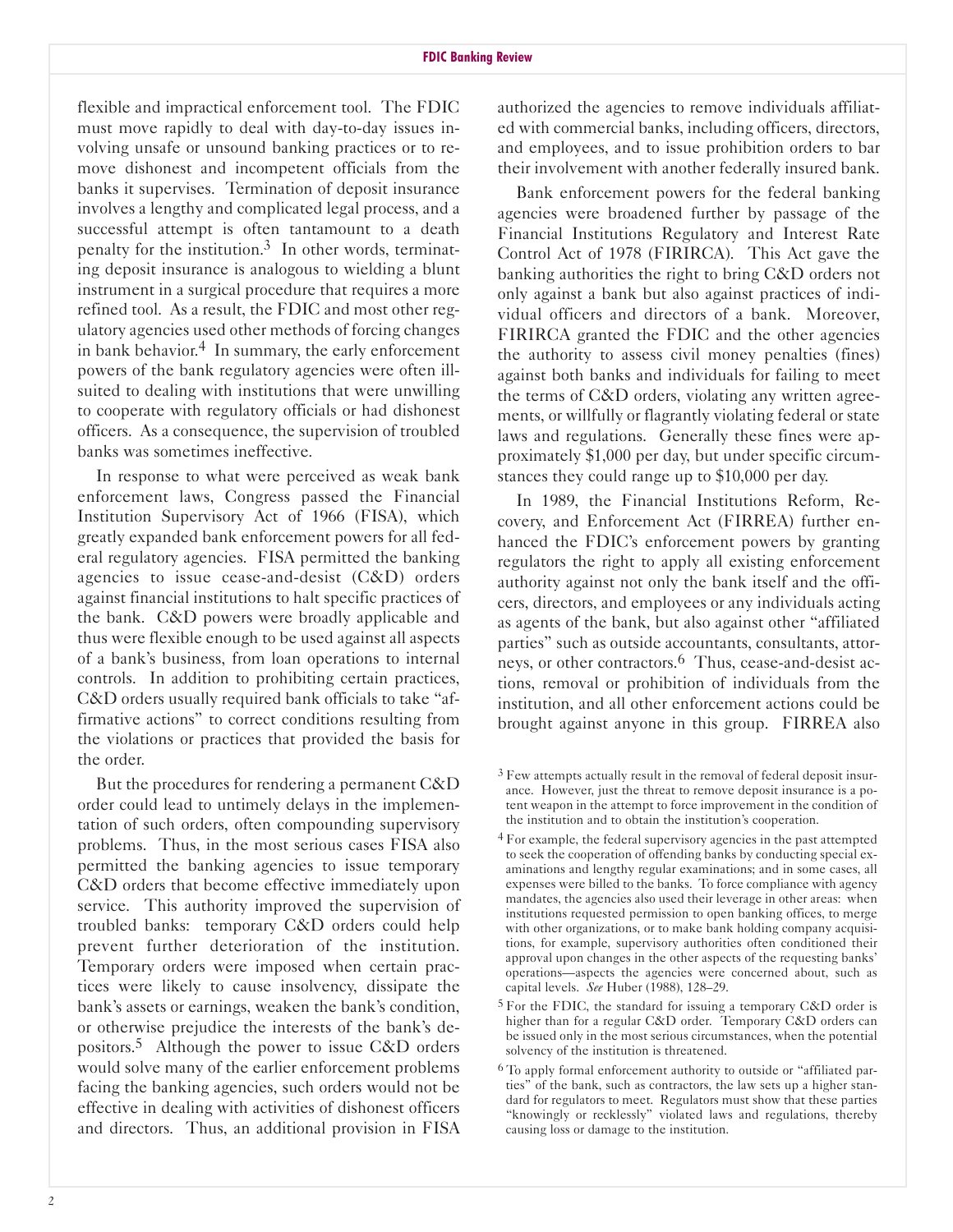significantly expanded the amount of civil money penalties that could be levied against both banks and individuals: these may now extend to \$1 million a day for knowingly violating laws and regulations and thereby causing substantial loss to the institution. The assessment schedule for fines depends on the seriousness of the infraction, which is weighted by such factors as the willfulness or recklessness of the conduct, the existence of violations of fiduciary duty, the presence of pecuniary gain or personal benefit, and the intentions of the perpetrating parties.7

The types of banking practices that could lead to the initiation of enforcement actions include the following, among others:

### Management Problems

- $\bullet$  unsatisfactory management
- $\bullet$  poor loan administration
- $\bullet$  insufficient corporate planning
- � inadequate internal controls

### Financial Problems

- inadequate capital
- inadequate loan-loss reserves
- large volume of subquality assets
- excessive asset growth
- � undue concentration of loans
- failure to recognize or charge off losses
- � operating losses or inadequate earnings
- $\bullet$  poor liquidity
- � unwarranted dividends or other insider payments
- � failure to file with regulators, or filing of inaccurate reports

# **The FDIC's Enforcement Policies**

In this section we focus on the enforcement policies of the Federal Deposit Insurance Corporation-the federal agency that regulates state nonmember banks. We survey the kinds of enforcement actions available to the FDIC, the procedures it uses, and the number and types of enforcement actions it brought during the period 1980-1996.

### *Kinds of Bank Enforcement Actions*

Several types of enforcement actions are available to the FDIC. They are discussed here in ascending order of seriousness (from the informal to the formal; from those whose existence is not disclosed to the public to those whose existence is publicly disclosed; and from those that are not enforceable in court to those that are).

*Bank Board Resolution*. This is a declaration by a bank's board of directors outlining a plan to deal with the bank's safety-and-soundness issues. The resolution sets forth reforms and time frames within which the reforms should be completed. Regulators permit this lessharsh informal action when they believe that the institution is not in serious jeopardy of failure and that the institution's board and management are cooperating with supervisory officials. The declaration is not publicly disclosed and is not enforceable in a court of law. Thus, this type of action is categorized as informal.

*Memorandum of Understanding (MOU)*. The M0U represents the next level in the enforcement action process. It is an agreement drafted by regulators and signed individually by each member of the board of the affected institution. It outlines specific actions the bank must take and establishes deadlines for reaching these goals. The existence of an M0U is not public information, nor is it enforceable in a court of law. Thus, this type of action also is categorized as informal.<sup>8</sup>

*Cease-and-Desist Order*. As mentioned above, all federal banking agencies may pursue cease-and-desist orders for actions that constitute (1) unsafe and unsound banking practices, (2) violations of federal or state laws and regulations, and (3) violations of any written directive entered into with a banking agency. Note that despite their name, cease-and-desist orders do more than prohibit certain types of practices; they usually require, as well, that banking officials take action to correct conditions resulting from the violation that provided the basis for the order.

C&D orders are issued after a hearing on the record, and they remain in effect until remedial actions have been taken. The hearing takes place between 30 and 60 days from the time the notice is served unless the institution requests an earlier date. The order takes effect 30 days after the hearing, and remains until it is set aside by a court order or is terminated by the agency. C&D orders are made public and generate adverse publicity for the institution. These actions and those in the following categories are classified as formal enforcement actions.

<sup>&</sup>lt;sup>7</sup> Under FIRREA, the FDIC was also granted back-up authority to issue enforcement actions against thrift institutions supervised by the 0ffice of Thrift Supervision (0TS).

<sup>8</sup> Nevertheless, securities laws affecting publicly traded companies may require that in all of an institution's public disclosures, it reveal the existence and terms of an M0U.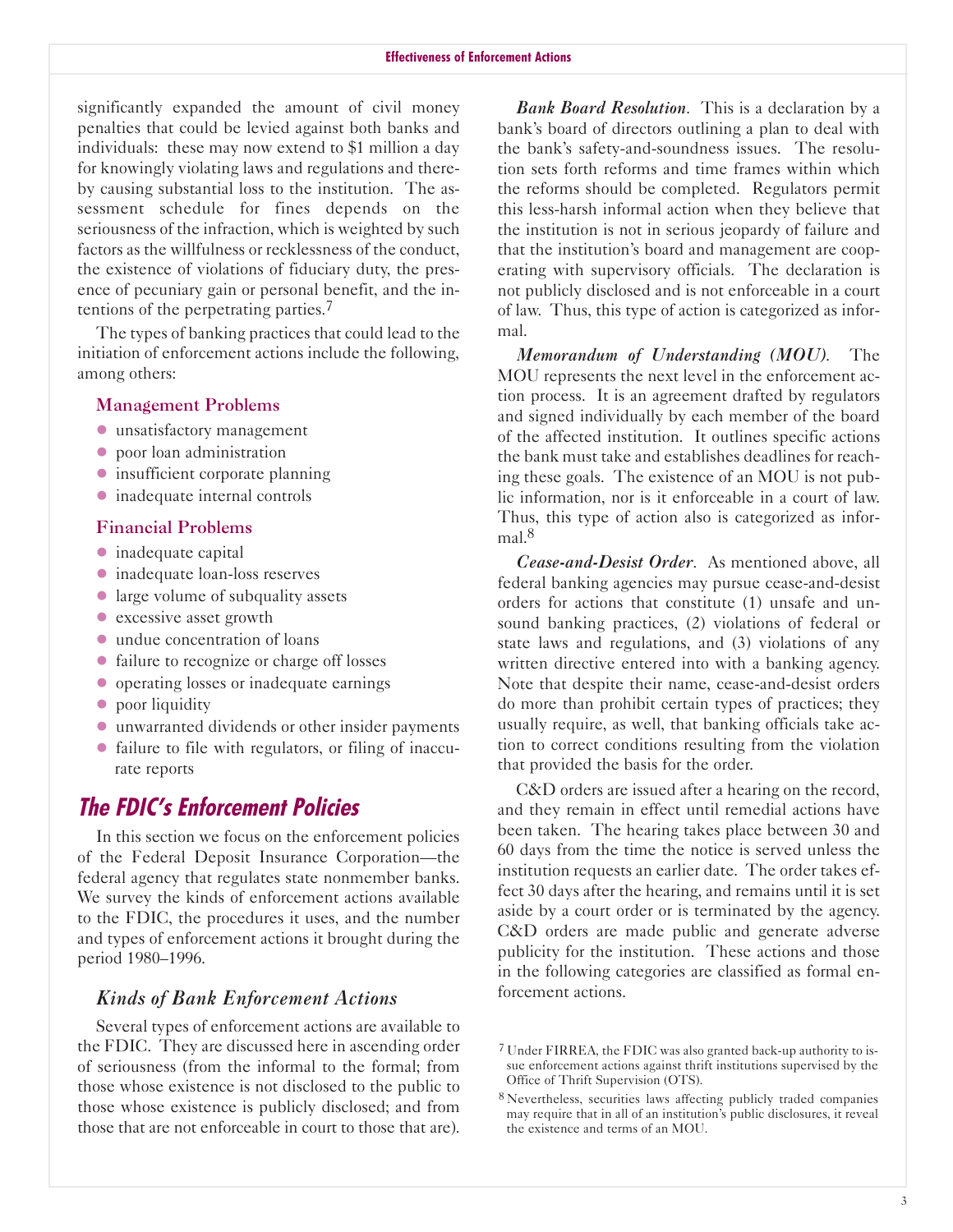*Suspension, Removal, or Prohibition of Individuals from a Federally Insured Depository Institution*. Bank regulators have the power to suspend, remove, or prohibit individuals from associating with an insured depository institution for specific violations of laws, regulations, or agreements. In addition, individuals who have been convicted of criminal violations of laws can be barred for life from working or associating with a federally insured institution.

*Civil Money Penalties (CMPs)*. CMPs may be imposed for violations of laws, regulations, C&D orders, or other written agreements. As mentioned above, the amounts of the fines levied are proportional to the seriousness of the violations and can range from \$1,000 per day for simple violations to \$25,000 per day for reckless actions or breaches of fiduciary responsibility—and up to \$1 million per day if regulators find evidence of "knowingly" committed acts that cause significant loss to the institution or significant gain to individuals. Regulators use a matrix to determine the extent of the penalty, basing it on the intent of the violators and their history of infractions. Cooperation by bank officials is a mitigating factor in the assessments of CMPs. Penalties are assessed by written notice, and an aggrieved party may request a hearing on the penalty assessment within ten days of notice. The imposition of CMPs, like the imposition of cease-and-desist orders, is always accompanied by public notification of the event by regulators, and such notification may deter potential future violators.

*Suspension or Termination of Deposit Insurance*. Suspension or termination of deposit insurance is the most serious type of enforcement action the FDIC can bring. This type of action is brought as a last resort to force a bank to improve conditions in the institution by altering its banking practices, especially if officials are not cooperating with supervisory officials.

*Placement in Conservatorship or Receivership.* The chartering agencies for commercial banks and thrift institutions have the authority to place troubled and uncooperative or recalcitrant institutions into an FDIC conservatorship or receivership in preparation for the sale or liquidation of the institution. This type of action is the most severe inasmuch as it results in the termination of the charter, or the right of private parties to operate a financial institution.

### *Procedures Used*

The FDIC's enforcement action process begins when the agency notifies bank officials of any financial weaknesses, operational problems, or violations of

banking laws or regulations that were identified during an examination. Examiners assign an overall, or composite, safety-and-soundness rating on a scale of "1" to "5," with a 1 rating the highest (representing a low level of supervisory concern) and a 5 rating the lowest, representing a critically deficient level of performance and thus the highest degree of supervisory concern. Composite ratings of 4 bestow "problem bank" status and require remedial actions on the part of the troubled bank.<sup>9</sup> The safety-and-soundness ratings are also known by the acronym CAMELS, after the six areas examiners review: Capital adequacy, Asset quality, Management, Earnings, Liquidity, and Sensitivity to market risk.

Under FDIC procedures, if a bank emerges from the examination with supervisory concerns or problembank status, bank supervisors may notify bank officials that an enforcement action against the bank might be issued, usually within three months from the date of the examination. However, when the composite examination rating is 3, a less-stringent informal action is generally pursued, except in the circumstance noted below. The 3 rating implies that although failure is only a remote possibility, the bank has weaknesses that, if not corrected, could worsen and put the bank in a more severe situation. The informal action (in the form of a bank board resolution or an M0U) may be directed, for example, at persuading bank management to strengthen its underwriting policies or increase its reserves for future loan losses. Although informal actions communicate supervisory concerns and require a plan to address those concerns, they are not administratively or judicially enforceable in a court of law in the event the agreed-upon corrective actions are not taken. If the condition of the institution at the time of the 3 rating represents an improvement over earlier periods, informal actions may not always be issued.

The FDIC takes a more serious formal enforcement action, such as issuing a cease-and-desist order, when a bank's prospects for failure are more than a remote possibility. As a general policy, at the time of the examination when the institution receives a 4 or 5 rating, FDIC examiners notify participants that a formal action will be pursued. (Again, regulators may choose not to issue a formal action when the current condition of the bank clearly reflects significant improvement resulting from earlier actions or when individual circumstances make this supervisory tool inappropriate. For example, the replacement of existing with new management may permit regulatory authorities the use of

<sup>&</sup>lt;sup>9</sup> Some 3-rated banks are also considered to be problem banks.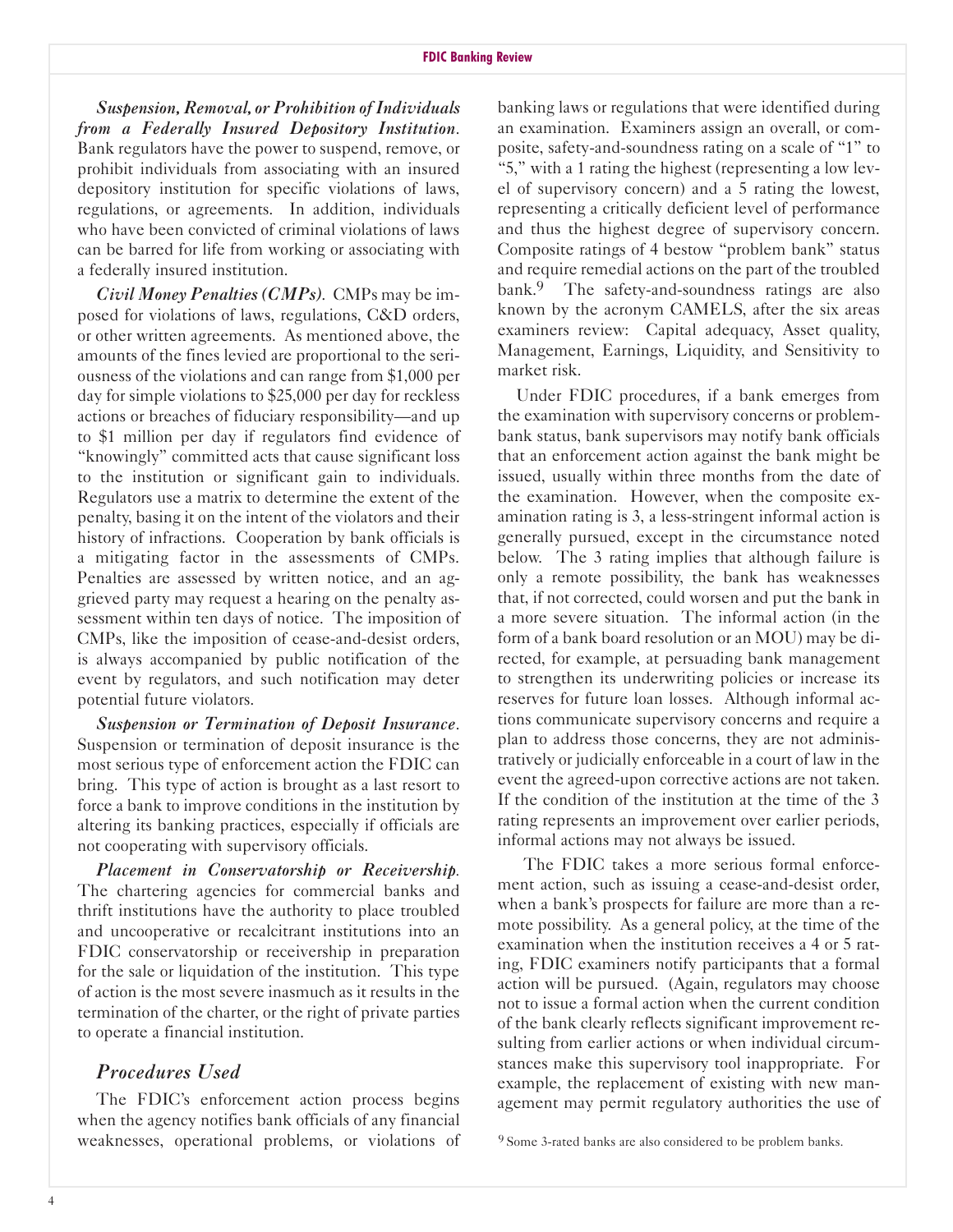an informal M0U in place of the formal C&D order-although if the bank still warrants a problem-bank rating, the belief that bank management has recognized the problems and will implement a corrective action is not always a sufficient basis for precluding formal actions.) Formal actions are also brought when informal actions have been unsuccessful in addressing supervisory concerns, either because bank management has failed to abide by the agreements or because the institution continues, nonetheless, to deteriorate. As mentioned above, besides prohibiting unsafe or unsound practices and violations of law, the FDIC usually requires the institution to correct conditions resulting from such violations or practices. For example, if a bank is operating with an excessive amount of substandard loans, a cease-and-desist order may require the bank both to reduce the dollar volume of such loans to an amount specified in the order and to adopt sound lending policies and practices.

To eliminate the need for timeconsuming formal hearings, the FDIC attempts to get the parties to agree to the order while waiving their right to an administrative hearing. In waiving this right, the institution neither admits nor denies wrongdoing. The institution's waiver reduces the time required to put the order in place. If an institution chooses to contest the order, the implementation of the enforcement action is delayed pending a hearing before an administrative law judge and the is-<br>*Source:* FDIC. the FDIC Board of Directors.

If an organization fails to get relief at this level, it has the right of appeal in the federal courts. Under certain conditions, such actions can result in lengthy delays in the implementation of the formal actions. If regulators have serious concerns about the solvency of the bank, including concerns about fraud, dissipation of assets, or other matters that require immediate attention, they have the statutory authority to issue a temporary C&D order that becomes effective as soon as it is served. The bank has the right to appeal the temporary order to a federal judge within ten days of the action and request an injunction.

The FDIC monitors bank compliance with both informal and formal enforcement provisions by requiring timely progress reports, usually monthly or quarterly, and by scheduling subsequent examinations and visitations. If monitoring reveals that a bank is failing to comply with provisions of an enforcement action, regulators may assess fines for noncompliance. As with all regulatory actions, the lifting or cancellation of C&D orders is considered when the institution's overall condition has improved and the bank has substantially complied with the terms of the order. Enforcement actions requiring remedial measures generally remain in effect for approximately two years. However, in the more serious cases, actions can last up to three or four years and during this period are subject to amendments mandating further actions by the institution.

### *Number and Types of Formal Enforcement Actions Issued, 1980-1996*

Table 1 shows the number of formal FDIC enforcement actions taken from 1980 to 1996. During the 1970s, when the number of problem banks was

|                                                                         | Table 1 |                |                                                                         |                |                |     |
|-------------------------------------------------------------------------|---------|----------------|-------------------------------------------------------------------------|----------------|----------------|-----|
| <b>FDIC Formal Enforcement Actions by Examination Rating, 1980-1996</b> |         |                |                                                                         |                |                |     |
|                                                                         |         |                | <b>CAMELS</b> Rating at Examination before<br><b>Enforcement Action</b> |                |                |     |
| Year                                                                    | Number  | 1              | $\overline{c}$                                                          | 3              | $\overline{4}$ | 5   |
| 1980                                                                    | 47      | 1              | 3                                                                       | $\overline{c}$ | 33             | 8   |
| 1981                                                                    | 40      | $\overline{c}$ | 6                                                                       | $\overline{c}$ | 23             | 7   |
| 1982                                                                    | 96      | 3              | $\overline{c}$                                                          | $\overline{4}$ | 58             | 29  |
| 1983                                                                    | 244     | $\Omega$       | $\mathfrak{Z}$                                                          | 5              | 170            | 66  |
| 1984                                                                    | 188     | $\overline{c}$ | 5                                                                       | 9              | 101            | 71  |
| 1985                                                                    | 284     | 1              | 9                                                                       | 6              | 164            | 104 |
| 1986                                                                    | 183     | $\Omega$       | 5                                                                       | 4              | 87             | 87  |
| 1987                                                                    | 203     | 2              | $\overline{c}$                                                          | 9              | 90             | 100 |
| 1988                                                                    | 178     | $\overline{4}$ | $\overline{3}$                                                          | 6              | 77             | 88  |
| 1989                                                                    | 164     | $\Omega$       | 5                                                                       | 6              | 80             | 73  |
| 1990                                                                    | 160     | $\Omega$       | $\overline{4}$                                                          | 7              | 84             | 65  |
| 1991                                                                    | 244     | $\Omega$       | 9                                                                       | 12             | 127            | 96  |
| 1992                                                                    | 237     | $\Omega$       | 19                                                                      | 15             | 147            | 56  |
| 1993                                                                    | 161     | 2              | 13                                                                      | 31             | 71             | 44  |
| 1994                                                                    | 104     | 7              | 34                                                                      | 13             | 26             | 24  |
| 1995                                                                    | 71      | 3              | 26                                                                      | 8              | 20             | 14  |
| 1996                                                                    | 78      | 8              | 17                                                                      | 11             | 17             | 25  |
| Total                                                                   | 2,682   | 35             | 165                                                                     | 150            | 1,375          | 957 |

suance of the final order by *Note:* Formal actions for safety-and-soundness purposes only issued against FDIC-supervised banks<br>the FDIC Board of Directors (state nonmember and mutual savings banks).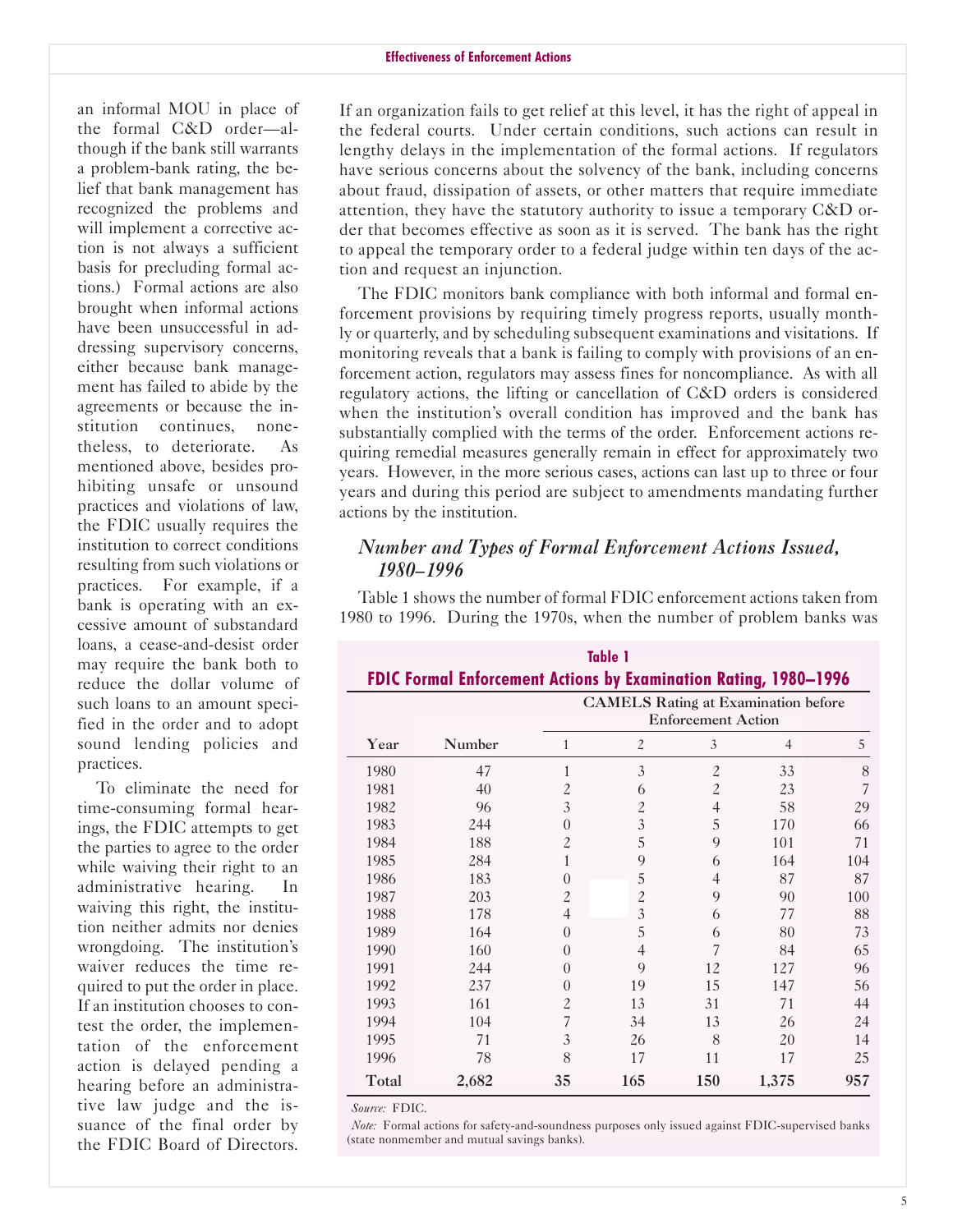relatively small, the FDIC did not widely use formal supervisory enforcement actions. During the 1980s and early 1990s, however, as the problem-bank population increased dramatically, the number of formal enforcement actions issued by the FDIC increased accordingly, going from only 47 in 1980 to a peak of 284 in 1985. From 1986 through 1990, as the number of problem banks decreased, the issuance of formal actions also declined, with an annual average of approximately 178. But the growing number of problem banks in New England caused the number of FDIC formal actions to increase again, peaking at 244 in 1991 and gradually declining thereafter as the economy improved and commercial bank earnings rebounded.

The greatest proportion of actions were brought against 4-rated banks, which accounted for over half of all formal actions. Generally such institutions suffer from serious problems but are usually salvageable. An additional 36 percent of the total were issued against 5-rated banks, which are thought to have substantial risk of failing within one year. Actions against these banks are intended to correct the problems if possible, but if the institution is too ill to recover, the objective is to limit losses before failure. A small number of actions (200) were brought against highly rated (1- and 2-rated) banks. Over half of these actions dealt with the removal and suspension of officers and directors.

Table 2 shows the types of formal enforcement actions issued by the FDIC from 1980 to 1996. The largest number consists of cease-anddesist actions issued under Section 8(b) of the Federal Deposit Insurance Act (FDI Act), accounting for over 60 percent (1,637) of the total number of actions. These actions are generally issued to curb practices like insider abuses, unsound underwriting practices, inaccurate loan-loss reserve accounting, and unwise dividend polices and other types of unauthorized fund transfers. 0ther major formal action

|                                                           |        | Table 2                                                               |  |  |
|-----------------------------------------------------------|--------|-----------------------------------------------------------------------|--|--|
| <b>FDIC Formal Enforcement Actions by Type, 1980-1996</b> |        |                                                                       |  |  |
| Section                                                   | Number | Description                                                           |  |  |
| 8(a)                                                      | 425    | Termination of insurance                                              |  |  |
| 8(b)                                                      | 1,637  | Cease-and-desist order                                                |  |  |
| 8(c&b)                                                    | 96     | Temporary cease-and-desist order                                      |  |  |
| 8(e)                                                      | 459    | Removal, prohibition, suspension of individuals                       |  |  |
| $8(a\&t)$                                                 | 2      | Temporary suspension of deposit insurance                             |  |  |
| 8(g)                                                      | 20     | Suspension/prohibition of individuals for<br>criminal acts misconduct |  |  |
| 8(I)                                                      | 2      | Petition for enforcement of administrative order                      |  |  |
| $ILSA*$                                                   | 13     | Capital directives                                                    |  |  |
| $PCA^{\dagger}$                                           | 28     | <b>PCA</b> directives                                                 |  |  |
| Total                                                     | 2,682  |                                                                       |  |  |

categories, categorized by FDI Act sections where authorized, include Section 8(a) proceedings for termination of insurance and Section (8)(e) removals of officers, directors, and other principals; actions in those two categories accounted for an additional 33 percent (884) of the total. Miscellaneous actions make up the remainder.

# **Empirical Analysis of the Effect of Formal Enforcement Actions**

Because information on formal actions was not publicly reported until 1989, few empirical studies have evaluated the effects of enforcement actions on bank behavior. The limited evidence that is available generally suggests that banks operating under formal enforcement actions alter their banking practices to a greater extent than banks not operating under formal actions. In two empirical studies of New England banks, Peek and Rosengren (1995, 1996) analyzed the effects that formal actions had on capital levels, commercial real-estate lending, and overall lending for the years 1989-1994. 0ver this period, more than one-third of the banks in New England had enforcement actions outstanding against them and were under intense pressure to raise capital and restrict certain types of real-estate lending. Peek and Rosengren's findings showed that although poorly capitalized banks shrank their assets more than better capitalized institutions did to meet capital requirements, the reduction was more dramatic if regulators had imposed formal actions. *Source:* FDIC. **In addition, banks that were oper-***Note:* Formal actions for safety-and-soundness purposes only. at a state and their commercial real agreements cut<br>
\*International Lending Supervision Act. \*International Lending Supervision Act.<br>
Their commercial real-estate lend-<br>
Their commercial real-estate lending as well as overall lending to a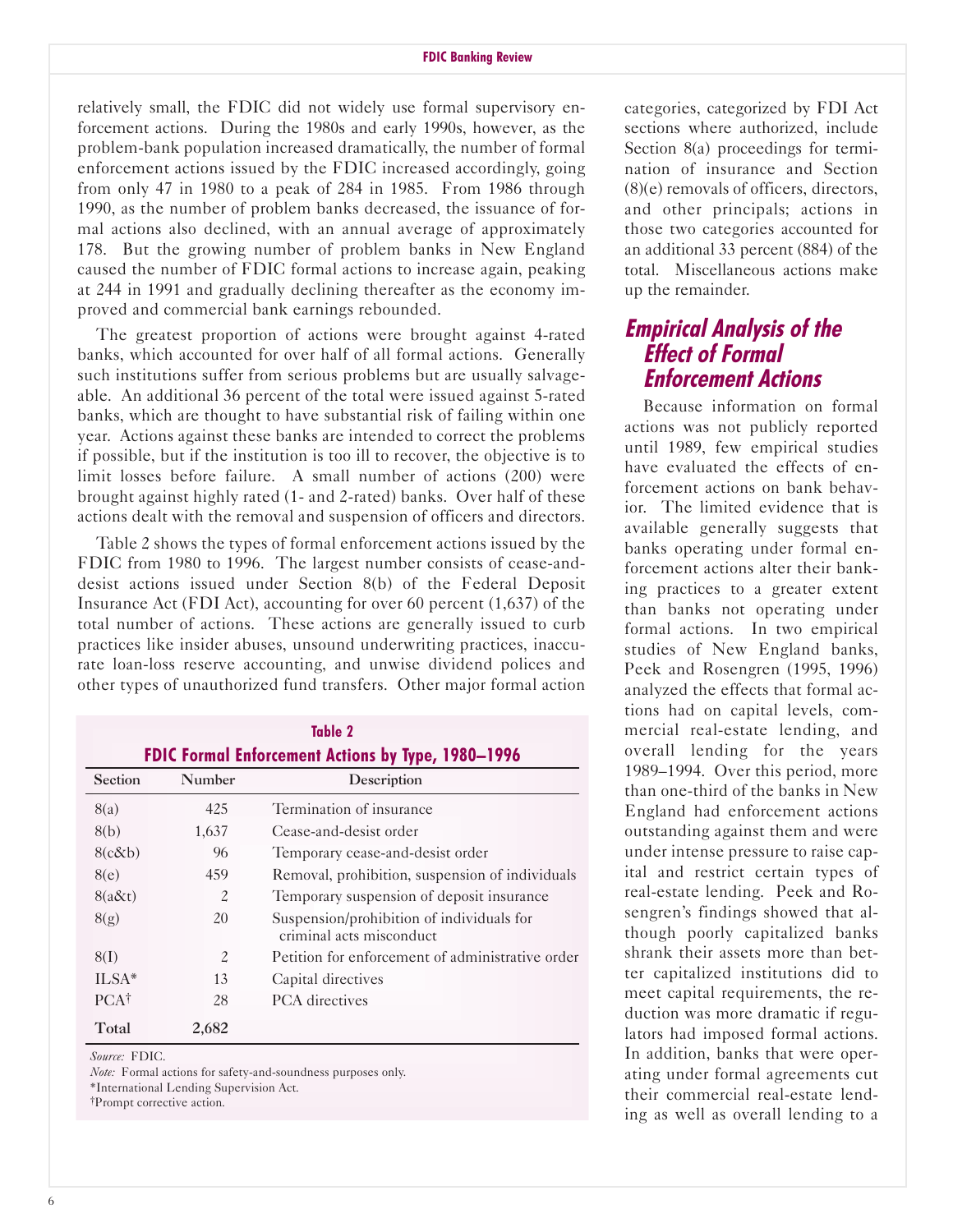greater extent than did banks that were not under similar agreements.<sup>10</sup>

In another study, Curry et al. (1997) found that most financially distressed banks in the years 1980-1995 exhibited greater reductions in asset growth, larger restrictions on dividends, and higher levels of capital infusions during the periods before the examinations that reduced their supervisory examination ratings to 4. However, the *ex post* results were generally more pronounced if the banks were 4-rated and operating under a formal enforcement action.<sup>11</sup> Two other studies-Peek, Rosengren, and Jordan (1999) and Brous and Leggett (1996)—focused upon the "announcement effects" that formal actions have upon stock prices or shareholder wealth. Both found that the announcement effects of formal actions resulted in large negative abnormal stock returns for publicly traded organizations.

In our analysis, problem-bank behavior is related to the dates of regulatory intervention, specifically the date of the on-site examination that produced a formal enforcement action or a composite CAMELS rating downgrade to problem-bank status (that is, to a composite CAMELS rating of 4). It is important to point out that CAMELS downgrades may occur with or without formal enforcement actions, and actions may occur with or without CAMELS downgrades. We therefore attempt to control for potential overlap between these two types of intervention in the empirical tests. The intervention date is also referred to as the "event date." Since banks report their financial condition at the end of each calendar quarter, the empirical analysis matches the exact event date to the quarter during which intervention occurred, henceforth referred to as the "event quarter." We anticipate that bank management will react to the deteriorating financial condition of the institution before the bank examination that produces an adverse rating (or enforcement action) and will begin to make changes necessary for survival. However, we hypothesize that at the time of the on-site examination that produces the CAMELS downgrade or at the time of the issuance of the formal enforcement action, examiners might persuade or require management to make *additional* changes in the bank's portfolio and operating policies. Thus, we anticipate that for these banks, significant changes occur during the event quarter. Another hypothesis to be tested is that formal enforcement actions are more effective than CAMELS ratings downgrades without formal enforcement actions in bringing about behavioral changes during the event quarter as well as during subsequent quarters, because they are legal decrees and noncompliance often carries serious penalties. Thus, the most pronounced changes are expected for those banks that receive a formal enforcement action.

The empirical analysis is conducted in two stages. The first stage examines the effects of bank enforcement actions in a univariate framework, with a graphical presentation of key performance variables for the various time periods studied. The second stage presents estimates of regression models that test for behavioral differences between the banks that received formal enforcement actions and those that did not for the event quarter, as well as for subsequent quarters. As part of the regression analysis, we also address a potential sample selection bias by using the sample-selectivity estimation method of Heckman (1979) to test for sample selectivity bias. The Heckman method is a two-stage model that first uses probit analysis to estimate a selection model. The probit model yields estimates of each bank's odds of being "selected" for some form of regulatory intervention (actions or downgrades). This variable, which controls for sample selectivity, is then included as an instrumental variable in the performance model (or behavioral model) which is estimated using ordinary least squares regression. The results of the Heckman model estimations are discussed in an appendix to this paper.

### *Sample and Data*

To study the aforementioned relationships, we examined all commercial and mutual savings banks whose primary federal supervisor was the FDIC over the 1978–1998 period. FDIC-supervised banks constituted approximately 51 percent of all insured U.S. commercial banks and savings institutions and accounted for nearly 15 percent of industry assets as of year-end 1998.

0ur measures of regulatory intervention include all but two categories of formal enforcement actions is-

<sup>10</sup> During the New England recession of the early 1990s when banks were experiencing heavy losses in commercial real-estate lending, it was difficult for troubled banks to raise external capital to meet bank capital requirements. Thus, most banks had no option but to shrink their assets.

<sup>11</sup> In a nonstatistical case study of bank enforcement actions on 72 problem banks in 1991, the U.S. General Accounting 0ffice (GA0) (1991) found that more-positive changes in bank behavior were associated with the more-stringent formal enforcement actions than with informal efforts by the regulators to work with the banks. The GA0 recommended that regulators take early and more forceful regulatory action tied to specific unsafe and unsound banking practices.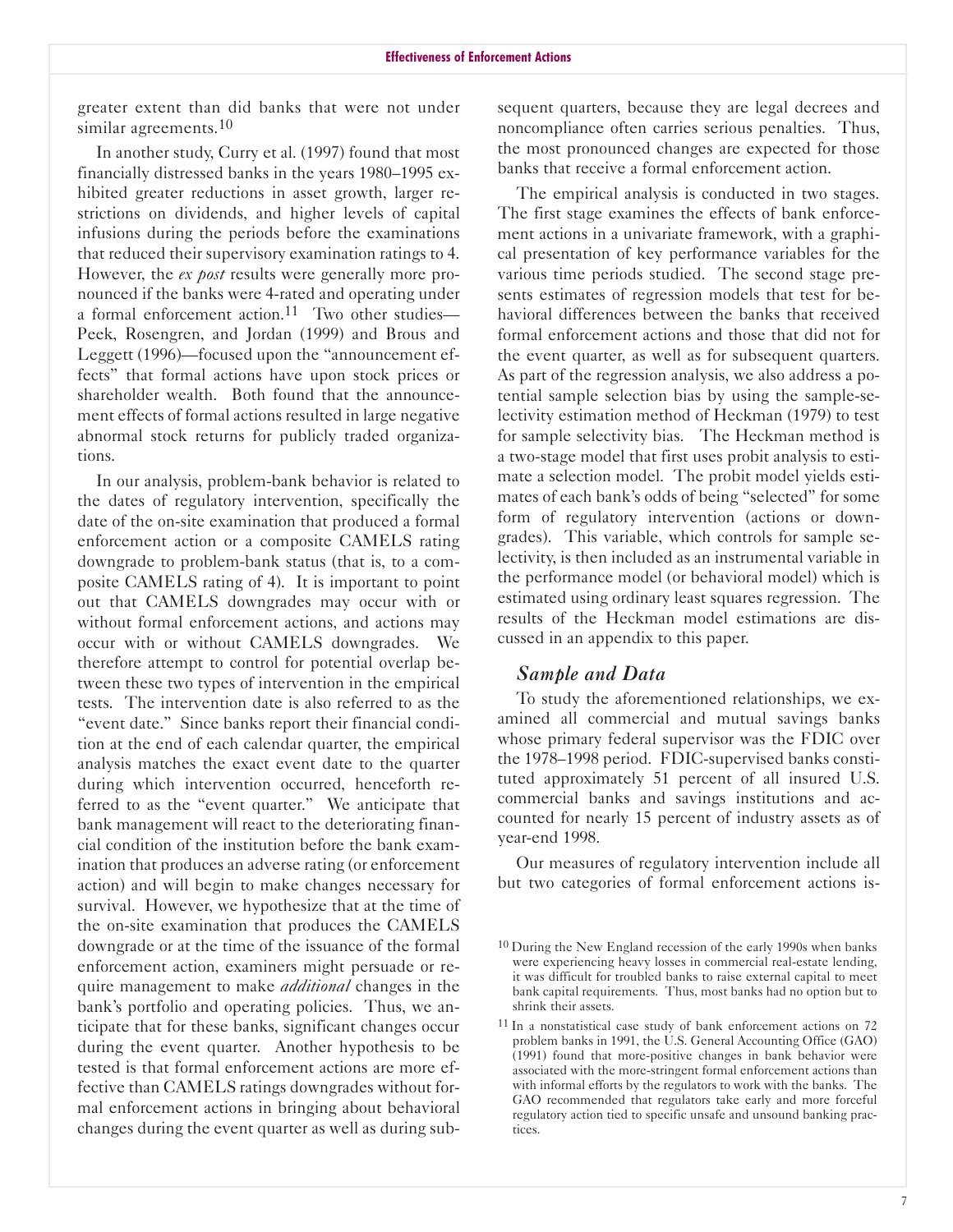sued by the FDIC (see table 2) plus all on-site safetyand-soundness examinations by the FDIC or state banking supervisors.<sup>12</sup> Excluded from our intervention measures are formal enforcement actions directed against individuals-Section 8(e), removal of individuals, and Section  $8(g)$ , suspension of individuals—since these actions can involve lengthy legal cases and are not generally expected to result in immediate performance changes at banks upon issuance. While formal enforcement actions are often directed at altering poor management practices, changes in these practices are very difficult to measure and document. Consequently, we focus on another goal of formal enforcement actions-altering poor financial performance. To measure financial performance, we use the quarterly reports of income and condition (Call Reports) that all insured banks are required to file with their primary federal regulator each calendar quarter end. These financial statements include standard income statements and balance sheets, as well as related reports such as those on nonperforming loans and sources of new equity capital.

To determine the stability of the relationships, we analyzed three different subperiods: (1) 1979-1985, (2) 1985-1990, and (3) 1990-1998. Each subperiod corresponds with one of the various regional banking crises in the United States that occurred over this entire period, including the Southwest banking crisis in the 1980s and the Northeast crisis in the early 1990s.

Before proceeding to the empirical analysis, we find it helpful to know the relative frequency with which problem banks that receive formal enforcement actions recover or fail. Table 3 follows the changes in composite CAMELS ratings for a sample of 1,212 FDIC-supervised banks that were initially

ly high percentage, 10.6 percent, had been involved in FDIC-assisted mergers or liquidations, that is, had failed, and 4.5 percent had merged with other banks or been liquidated without FDIC assistance). Two years after receiving actions, 39 percent of the banks had improved their CAMELS ratings, while 34 percent had deteriorated further or no longer operated. Indeed, a very high percentage—17.2 percent—had failed after two years. These statistics indicate that although a substantial proportion of banks receiving formal enforcement actions are able to improve their condition, many fail. The remainder of the empirical analysis investigates banks' responses to formal enforcement actions in more detail and the extent to which the responses accord with regulators' expectations.

### *Univariate Results*

 to recovery or failure. In the first stage of the analysis, we studied bank behavior before, during, and after the event quarter by focusing on changes in several performance measures, including asset growth, external equity capital injections, net loan charge-offs, loan-loss provisions, the level of nonperforming loans, and profitability (return on assets). As mentioned above, the expectation is that as banks approach "problem" or troubled-bank status, they will be in retrenchment mode to avoid a condition that would threaten their solvency. Thus, under these circumstances banks should be reducing growth or shrinking assets, generating new equity capital, charging off bad loans, increasing loan-loss provisions, and fully recognizing nonperforming loans on financial reports. These reactions should be reflected in lower profitability during this period when the bank is on the way

CAMELS 4-rated and received formal enforcement actions. 0ne year after receiving formal enforcement actions, 46 percent of the banks were still CAMELS 4-rated, approximately 26 percent had improved their CAMELS ratings, and 28 percent had deteriorated further or ceased operating (a relative-

| <b>Changes in Composite Ratings of 4-Rated Banks</b><br><b>Receiving Enforcement Actions</b> |                  |                          |       |                                  |
|----------------------------------------------------------------------------------------------|------------------|--------------------------|-------|----------------------------------|
| Composite<br><b>CAMELS</b> Rating                                                            |                  | One Year<br>after Action |       | <b>Two Years</b><br>after Action |
|                                                                                              | $\left( \right)$ |                          | 4     | $(0.3\%)$                        |
| 2                                                                                            | 54               | $(4.5\%)$                | 204   | $(16.8\%)$                       |
| $\mathfrak{Z}$                                                                               | 256              | $(21.1\%)$               | 268   | $(22.1\%)$                       |
| 4                                                                                            | 558              | $(46.0\%)$               | 326   | $(26.9\%)$                       |
| 5                                                                                            | 161              | $(13.3\%)$               | 104   | $(8.6\%)$                        |
| Assisted Mergers<br>and Liquidations                                                         | 128              | $(10.6\%)$               | 208   | $(17.2\%)$                       |
| <b>Unassisted Mergers</b><br>and Liquidations                                                | 55               | $(4.5\%)$                | 98    | $(8.1\%)$                        |
| Total                                                                                        | 1,212            |                          | 1,212 |                                  |
|                                                                                              |                  |                          |       |                                  |

**Table 3**

Figures 1-3 show the behavioral patterns for the

selected performance measures, all measured as a percentage of bank assets, for two groups

12 All FDIC formal enforcement actions were tabulated and analyzed for the years 1980- 1996 only. Call Report and bank examination data from earlier and later years were included to enable us to study behavior before and after the imposition of formal actions.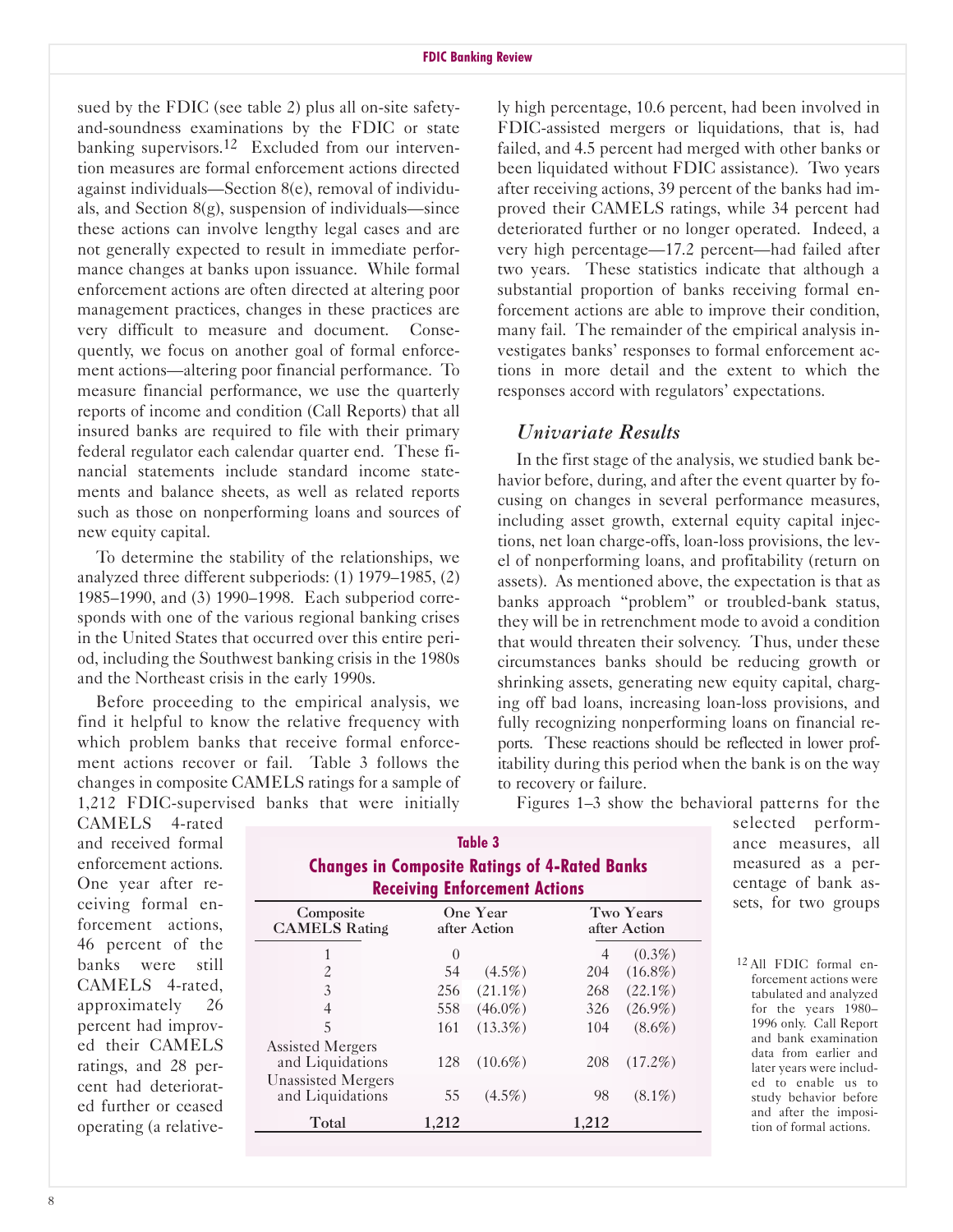



of banks before, during, and after intervention. The first group contains those banks that are CAMELS 4 rated as of the event quarter during which they received a formal enforcement action. Some of these banks may have also been downgraded to CAMELS 4 during the event quarter or during a prior quarter. The second group contains those banks receiving a down-

grade to CAMELS 4 rating during the event quarter without a formal enforcement action. The results for the selected performance measures generally show that both groups of banks start to change their behavior within a year before the event quarter and that those changes tend to accelerate during the event quarter. Furthermore, banks that received formal actions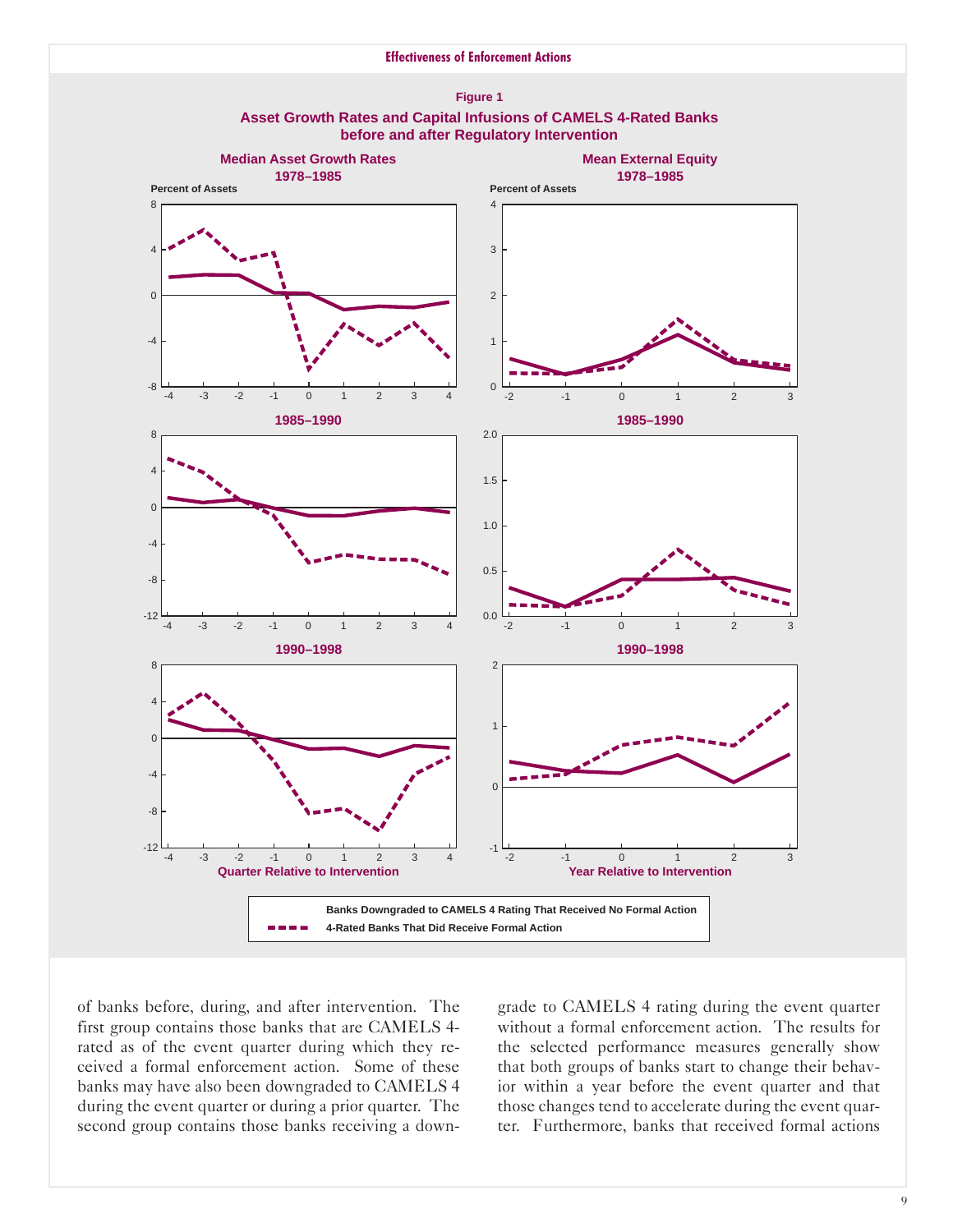





generally had more pronounced changes in the performance measures during and after the event quarter than the downgraded bank group had. For example, changes in the median asset growth rates for banks receiving formal actions were generally much greater than those for the downgraded banks not receiving actions.

The other performance measures revealed similar trends. Mean external capital infusions began before regulatory intervention and generally accelerated in the first year after intervention; median net loan chargeoffs and median loan-loss provisions also increased significantly in the quarter before and during the event quarter in anticipation of the examination and man-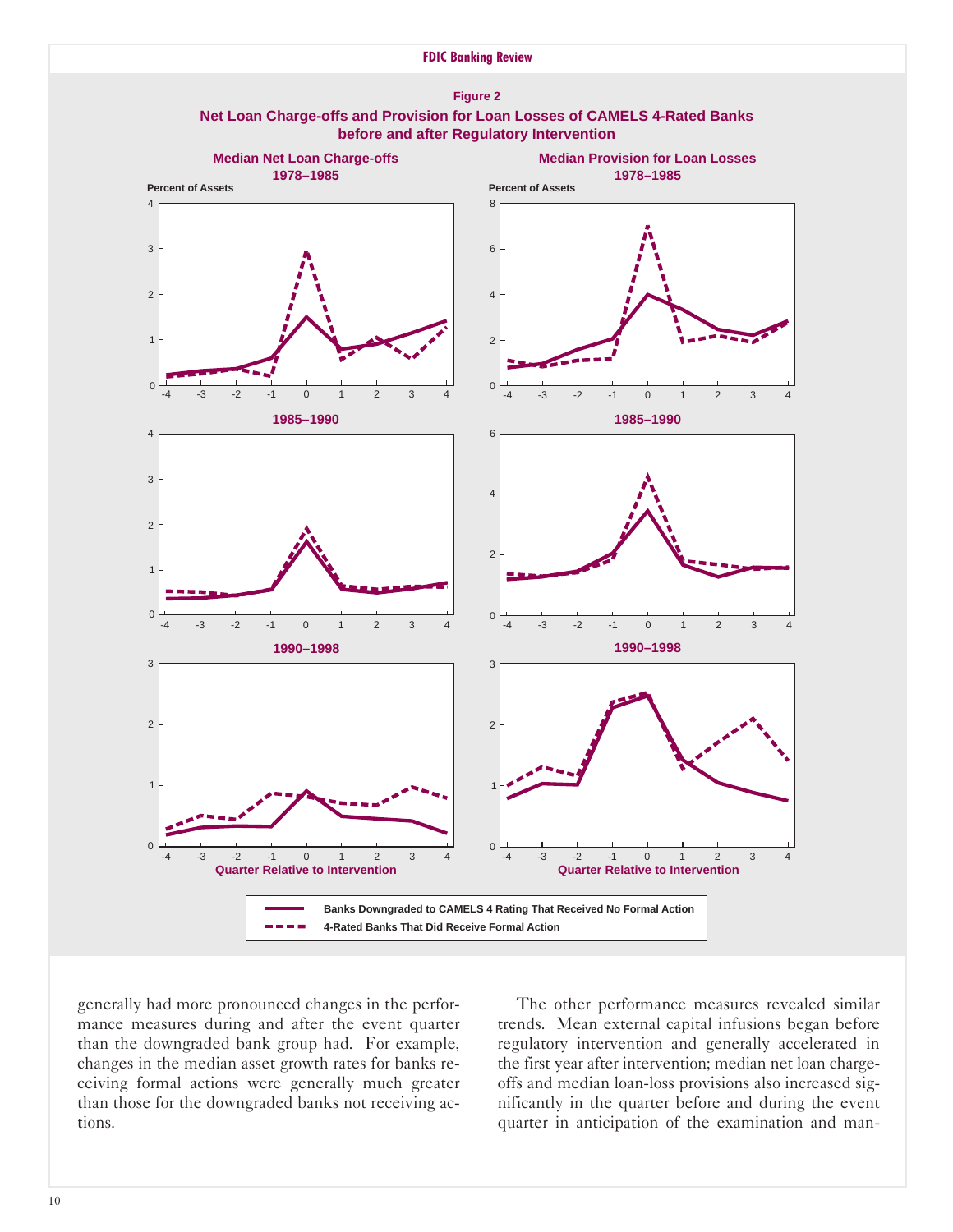



dates from the examiners.<sup>13</sup> The median level of nonperforming loans also was increasing before and subsequent to intervention for both groups of banks, while profitability (R0A) was declining, reflecting the above-mentioned accounting changes in the balance sheets. For most measures and most time periods analyzed, banks receiving formal actions showed more

pronounced changes than did the downgraded bank group. It is also important to point out that these changes in the (annualized) *rates* of provisioning,

<sup>13</sup> Most banks in our sample did not receive external capital injections, hence the median values for external capital injections were typically zero. However, mean external capital injections for our sample were higher the year after enforcement actions were received.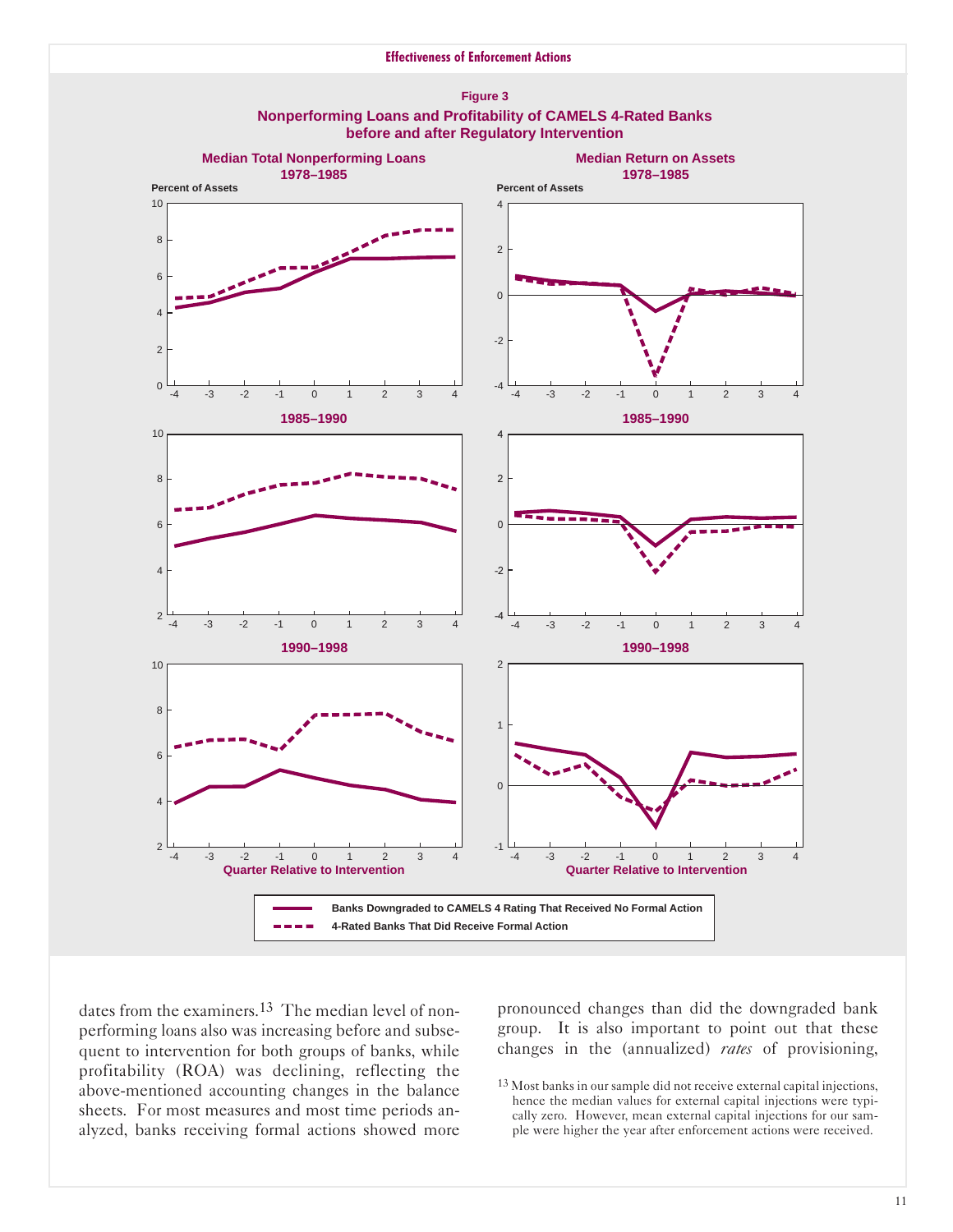tions, these actions helped reduce the costs to the deposit insurer. charge-offs, and profits are not due merely to the underlying changes (decline) in total bank assets used to scale the performance measures. The total dollar values of provisions and charge-offs rose during the event quarter as well. In general, the univariate results (figures 1-3) show that the reduction in asset growth indicates that moral hazard was being contained, and banks were not allowed to grow out their problems. In most cases, banks were actually shrinking assets. In the case of surviving institutions, increased capital injections and additional loan-loss provisioning helped restore equity positions and were instrumental in facilitating recovery. In the case of failed institu-

### *Empirical Model*

To analyze the effects of the two types of regulatory intervention more fully, a multivariate framework is required. We hypothesize that bank j's performance during quarter t is dependent upon the bank's condition in the prior quarter,  $t - 1$ , and upon the incidence of regulatory intervention during quarter t. It is also possible that banks react to regulatory intervention gradually, correcting deficiencies over several quarters. Therefore, we include three lagged regulatory intervention measures.14 The behavioral model is as follows:

(1) Performance measure  $(i, t) = a + b_1(Nonperforming loans)$   $(i, t-1) + b_2(Performing loans)$   $(i, t-1) +$ b<sub>3</sub>(Changes in nonperforming loans)  $_{(i, t-1)} + b_4$ (Other real estate owned)  $_{(i, t-1)} +$ b<sub>5</sub>(Loan income earned but not collected)  $_{(j, t-1)} + b_6$ (Equity)  $_{(j, t-1)} +$ b<sub>7</sub> (Allowance for loan losses)  $(i, t-1)$  +  $b_8$ (Intervention dummy)  $(i, t)$ <sup>+</sup>  $b_9$  (Intervention dummy)  $(i, t-1)$ **b<sub>10</sub>(Intervention dummy)**  $(i, t-2)$  + **b<sub>11</sub>(Intervention dummy)**  $(i, t-3)$  + Error term  $(i, t)$ 

All performance and condition variables are measured as a percentage of bank assets in order to limit the effects of potential heteroskedasticity. Furthermore, those performance measures that were computed as quarterly financial flows—provisions for loan losses, net loan charge-offs, and asset growth—were all expressed as annualized rates. However, several performance measures were available only annually-external capital injections and cash dividends on common and preferred stock.<sup>15</sup> We estimated equation 1 using ordinary least squares (OLS) regression on samples of FDIC-supervised banks that were CAMELS 4-rated as of a quarter end. In addition to controlling for bank condition through the asset-quality measures, we restricted the regression sample to all CAMELS 4-rated banks to further limit the potential for the regulatory intervention variable to serve merely as an instrumental variable for bank condition.

### *Variables*

The performance measures tested include those areas often mentioned in formal enforcement actions: loan-loss provisions, net loan charge-offs, asset growth, external capital injections, and cash dividends on common and preferred stock. We hypothesize that these performance measures are dependent upon bank loan quality in the prior period as reflected in the levels of nonperforming and performing loans. *Non erforming loans* are defined as all loans past due 30 days or more on interest and principal repayment plus all nonaccrual loans (loans no longer accruing interest income). *Performing loans* are included to incorporate the effects of general lending risks upon performance and are defined as total gross loans net of nonperforming loans. *Changes in nonperforming loans* are defined as the percentage change in nonperforming loans between periods t and  $t - 1$  and are included to account for the effect of changes in loan quality over the period. Other real es*tate owned* is included as another asset-quality measure

and is defined as all real estate owned by the bank, including real estate foreclosed on or acquired because of loan defaults. *Loan income earned but not collected* is the accumulated amount of earned but uncollected loan interest income and reflects both asset quality and potential overstatement of interest earnings by management. *Equity capital* reflects both the accumulated effects of prior performance upon earnings and, because of regulatory capital requirements, may be related to management's ability and desire to provide for loans losses, to charge off loans, or to increase asset size.

<sup>14</sup> The reason we use only three lagged regulatory intervention measures is that problem banks are normally examined at least every four quarters. As a result, the significance of intervention measures lagged more than three quarters may be influenced by compounding events, such as subsequent examinations and subsequent formal enforcement actions.

<sup>&</sup>lt;sup>15</sup> For the performance models investigating the effects of regulatory intervention upon external capital generation and cash dividends, for obvious reasons we exclude prior-period equity capital as an explanatory variable.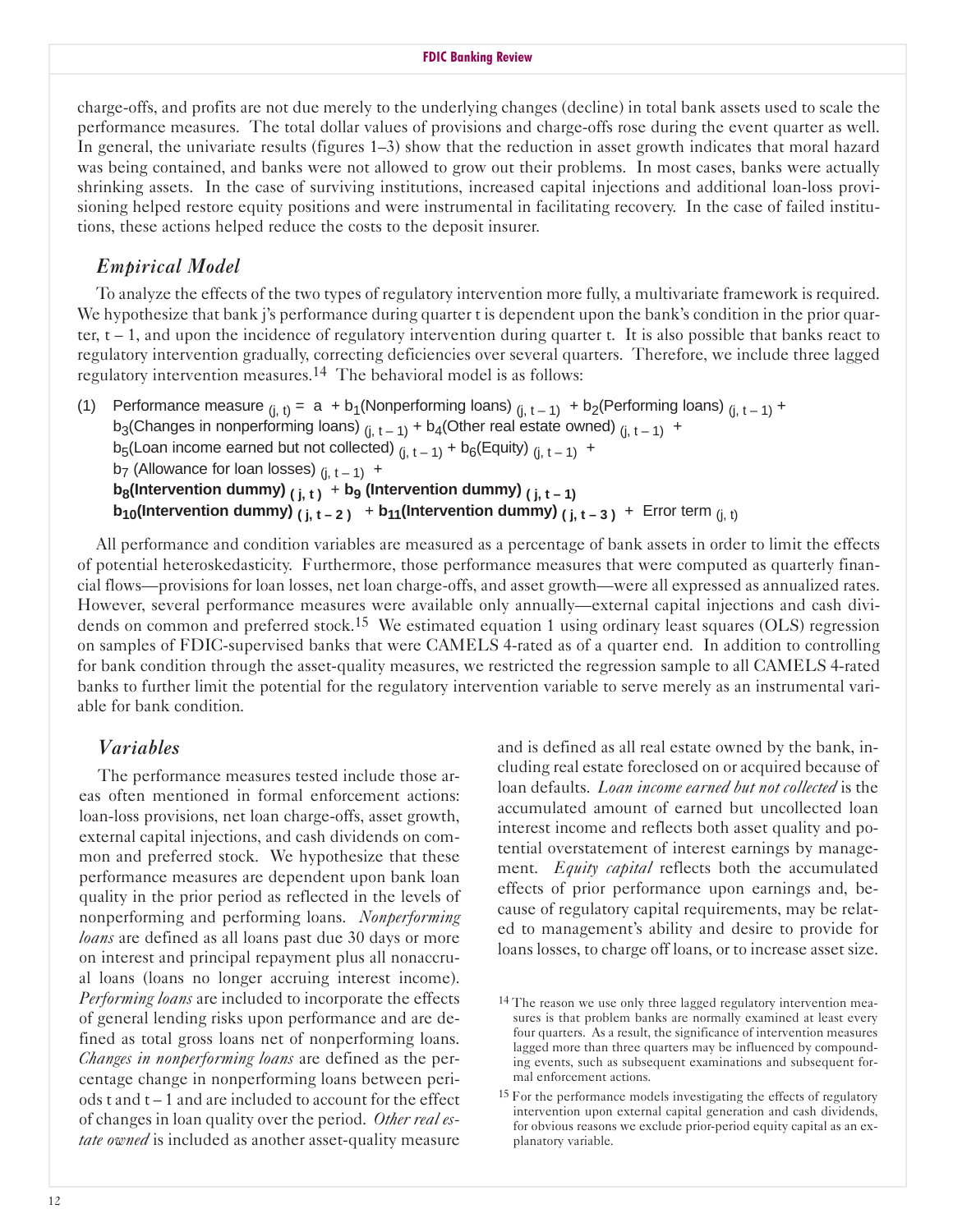The *allowance for loan losses* reflects the accumulated effects of prior loss provisioning and loan charge-offs, and may influence management's ability and willingness to provide for future loan losses, make charge-offs, and limit bank asset growth.

### *Regression Results*

The results of estimation of equation 1 for loan-loss provisioning are shown in tables 4a and 4b. These tables report results for the two regulatory intervention measures, broadly defined as CAMELS downgrades to a 4 rating (with and without enforcement

### **Table 4a Effect of Formal Enforcement Actions on Provisions for Loan and Lease Losses**

Ordinary Least Squares Regression of the Relationships between Provisions for Loan and Lease Losses and Regulatory Intervention

| Explanatory                         | <b>Estimated Coefficients</b> |             |             |
|-------------------------------------|-------------------------------|-------------|-------------|
| Variable                            | (Standard Errors)             |             |             |
|                                     | 1978-1985                     | 1985-1990   | 1990-1998   |
| Intercept                           | $-5.5086**$                   | $-2.5056**$ | $-0.8759**$ |
|                                     | (0.4871)                      | (0.2197)    | (0.1995)    |
| Nonperforming loans and leases      | $0.2581**$                    | $0.2820**$  | $0.0971**$  |
|                                     | (0.0189)                      | (0.0111)    | (0.0098)    |
| Performing loans and leases         | $0.0559**$                    | $0.0324**$  | $0.0243**$  |
|                                     | (0.0073)                      | (0.0032)    | (0.0031)    |
| Change in nonperforming loans       | $-0.0007$                     | 0.0003      | 0.0002      |
| and leases                          | (0.0006)                      | (0.0003)    | (0.0003)    |
| Other real estate owned             | $-0.0898*$                    | 0.0079      | $-0.0269*$  |
|                                     | (0.0410)                      | (0.0163)    | (0.0133)    |
| Income earned but not collected     | $0.4944**$                    | $0.1518*$   | $0.2048*$   |
|                                     | (0.0878)                      | (0.0655)    | (0.0911)    |
| Equity capital                      | $0.4260**$                    | $0.1541**$  | $0.0287**$  |
|                                     | (0.0351)                      | (0.0165)    | (0.0093)    |
| Allowance for loan and lease losses | $-0.1766*$                    | $-0.2620**$ | $-0.1700**$ |
|                                     | (0.0763)                      | (0.0449)    | (0.0367)    |
| <b>Enforcement action dummy</b>     | 2.8864**                      | 2.7819**    | 1.1934**    |
| for current quarter, t              | (0.3757)                      | (0.2540)    | (0.2389)    |
| Enforcement action dummy            | $-0.8710*$                    | $-0.3585$   | $-0.1544$   |
| for $t - 1$                         | (0.3501)                      | (0.2505)    | (0.2026)    |
| Enforcement action dummy            | $-0.3875$                     | $-0.0119$   | 0.1025      |
| for $t - 2$                         | (0.3410)                      | (0.2450)    | (0.1908)    |
| Enforcement action dummy            | $-0.5685$                     | $-0.0795$   | $0.5251**$  |
| for $t-3$                           | (0.3457)                      | (0.2432)    | (0.1795)    |
| Number of observations              | 4,042                         | 8,907       | 3,865       |
| R Squared                           | 14.3%                         | 11.4%       | 5.6%        |
| F-statistic                         | $62.52**$                     | $105.01**$  | 22.02**     |

*Note:* Two asterisks, \*\*, indicate significance at the 1 percent confidence level, while one asterisk, \*, indicates significance at the 5 percent confidence level.

actions) and formal enforcement actions (with and without CAMELS downgrades). The relationships between bank performance measures and prior-period condition variables were generally in agreement with expectations. For example, loan-loss provisions were significantly and positively related to the lagged values of nonperforming loans, performing loans, income earned but not collected, and equity capital. Loan-loss provisions were generally negatively related to both the lagged allowances for loan losses and, to a lesser extent, other real estate owned. Similar intuitively appealing results were found for net charge-offs and asset growth models. For the sake of brevity, these results are not discussed further.

We focus instead on the results for the regulatory intervention dummy variables for formal enforcement actions and for CAMELS downgrades to a 4 rating shown in tables 4a and 4b. The findings show that for all estimation periods, formal enforcement actions had a significantly positive effect upon both loan-loss provisions and net loan charge-offs during the quarter in which the formal actions occurred. However, the lagged intervention measures for formal enforcement actions were generally not significantly related to these two performance measures. In addition, formal enforcement actions were generally not significantly related to asset growth for any estimation period. Very similar results were found for the CAMELS downgrade dummy variable. In all estimation periods bank CAMELS downgrades to a 4 rating had a significantly positive effect upon loan-loss provisions and net loan charge-offs and no significant relationship with asset growth.

0ne can see the relative effect of both types of intervention upon performance by comparing dummy variable coefficients. Table 5 shows that enforcement actions had a larger effect upon loan-loss provisioning than did CAMELS downgrades for the 1978-1985 and 1985-1990 periods but not for the 1990-1998 period.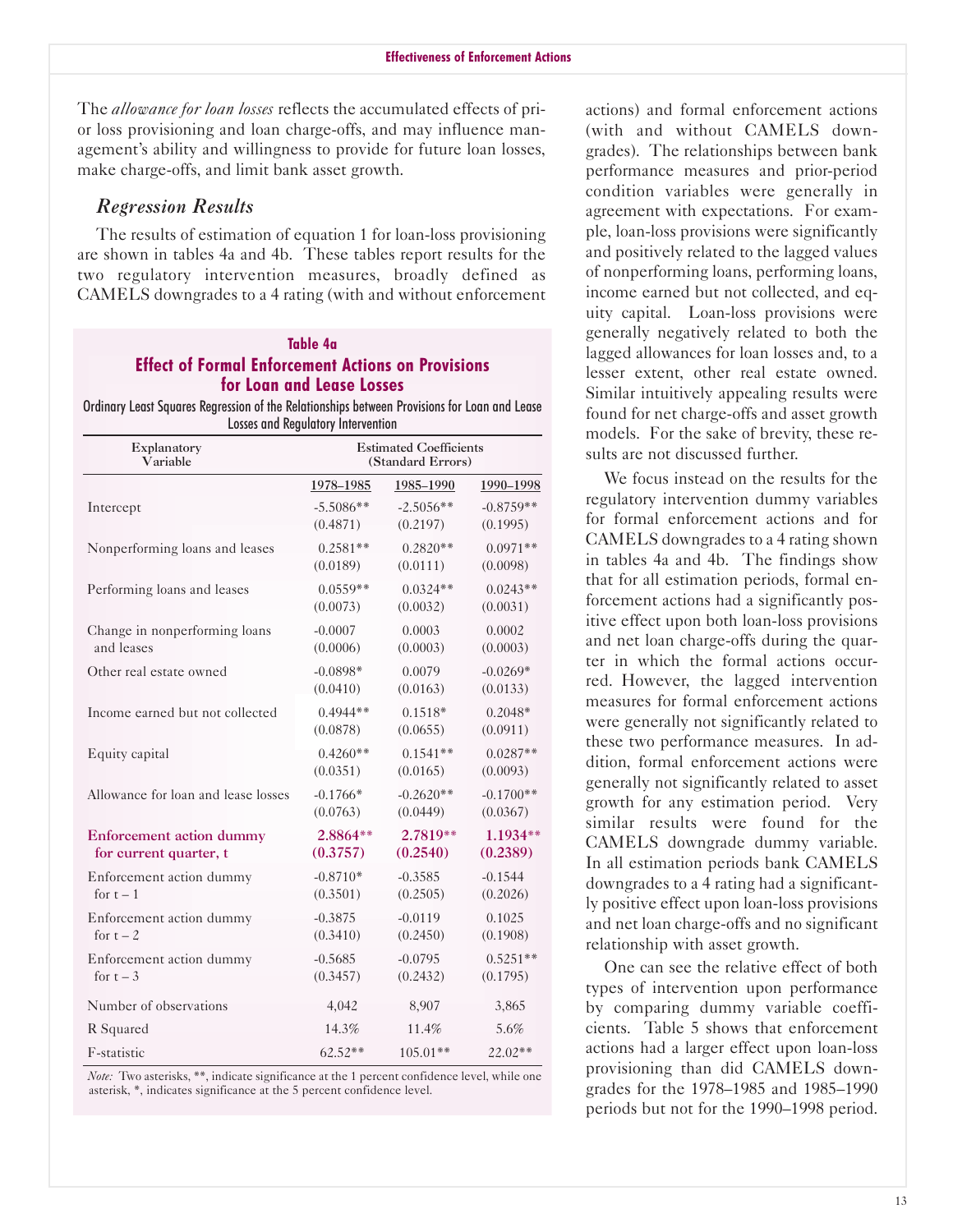For example, for the 1978-1985 period the coefficients in the provisioning model are 2.8864 and 2.5229 for actions and downgrades, respectively. This means that among CAMELS 4-rated banks receiving enforcement actions, loan-loss provisioning rates were nearly 2.9 percent (annualized) greater for those receiving actions during the intervention quarter compared with 2.5 percent greater for downgraded banks.

Comparisons in table 6 indicate that enforcement actions had a somewhat larger positive effect upon charge-off rates in the 1978– 1985 and 1985-1990 periods but not for the 1990-1998 period.

Next we consider the effect of regulatory intervention upon banks' efforts to generate new capital, from external as well as internal sources of funds. These results are shown in tables 7 and 8; formal enforcement actions were not significantly related to exter-

#### **Table 4b**

**Effect of CAMELS Downgrades on Provisions for Loan and Lease Losses** Ordinary Least Squares Regression of the Relationships between Provisions for Loan and Lease Losses and Regulatory Intervention

| Explanatory<br>Variable         |             | <b>Estimated Coefficients</b><br>(Standard Errors) |             |  |
|---------------------------------|-------------|----------------------------------------------------|-------------|--|
|                                 | 1978-1985   | 1985-1990                                          | 1990-1998   |  |
| Intercept                       | $-5.5020**$ | $-2.4265**$                                        | $-0.9574**$ |  |
|                                 | (0.4817)    | (0.2188)                                           | (0.1983)    |  |
| Nonperforming loans and leases  | $0.2681**$  | $0.2795**$                                         | $0.0960**$  |  |
|                                 | (0.0187)    | (0.0110)                                           | (0.0097)    |  |
| Performing loans and leases     | $0.0506**$  | $0.0294**$                                         | $0.0238**$  |  |
|                                 | (0.0072)    | (0.0032)                                           | (0.0031)    |  |
| Change in nonperforming         | $-0.0010$   | 0.0002                                             | 0.0001      |  |
| loans and leases                | (0.0006)    | (0.0003)                                           | (0.0003)    |  |
| Other real estate owned         | $-0.0357$   | 0.0280                                             | $-0.0095$   |  |
|                                 | (0.0411)    | (0.0164)                                           | (0.0135)    |  |
| Income earned but not collected | $0.4468**$  | $0.1947**$                                         | 0.1181      |  |
|                                 | (0.0871)    | (0.0654)                                           | (0.0909)    |  |
| Equity capital                  | $0.3761**$  | $0.1277**$                                         | $0.0221*$   |  |
|                                 | (0.0352)    | (0.0166)                                           | (0.0093)    |  |
| Allowance for loan and          | $-0.0964$   | $-0.2374**$                                        | $-0.1388**$ |  |
| lease losses                    | (0.0760)    | (0.0448)                                           | (0.0367)    |  |
| <b>CAMELS</b> downgrade dummy   | 2.5229**    | 2.0584**                                           | 1.4165**    |  |
| for current quarter, t          | (0.2102)    | (0.1441)                                           | (0.1581)    |  |
| CAMELS downgrade dummy          | $0.6411**$  | 0.0321                                             | 0.2670      |  |
| for $t - 1$                     | (0.2063)    | (0.1395)                                           | (0.1411)    |  |
| CAMELS downgrade dummy          | 0.1608      | 0.0553                                             | 0.1790      |  |
| for $t - 2$                     | (0.2125)    | (0.1454)                                           | (0.1391)    |  |
| CAMELS downgrade dummy          | $-0.0704$   | $0.3696*$                                          | $0.4384*$   |  |
| for $t - 3$                     | (0.2253)    | (0.1544)                                           | (0.1366)    |  |
| Number of observations          | 4,042       | 8,907                                              | 3,865       |  |
| R Squared                       | 16.1%       | 12.2%                                              | 6.9%        |  |
| F-statistic                     | $71.52**$   | 113.72**                                           | 26.97**     |  |

*Note:* Two asterisks, \*\*, indicate significance at the 1 percent confidence level, while one asterisk, \*, indicates significance at the 5 percent confidence level.

nal capital generation in any period. There may be two reasons for this latter result. First, these are problem banks operating during periods of crisis in banking markets. It is clearly difficult, if possible at all, to attract outside equity investors under such circumstances. Second, most FDIC-supervised banks are small community banks whose access to the capital market may be limited, hence, these banks may have had to rely upon dividend reductions to improve equity capitalization.

Formal enforcement actions led to statistically significant reductions in dividends, as a percentage of bank assets, in the year following actions for the 1978-1985 and 1985-1990 periods but not for the 1990-1998 period. Interestingly, results for the influence of CAMELS downgrades on dividend rates were not similar. Rather, downgrades were not significantly related to dividend reductions a year after the downgrade.

### *Adjustments to the Model*

Because of the potential for some overlap between the two intervention measures-CAMELS downgrades and formal enforcement actions-we investigated the separate effects of downgrades without actions and actions without downgrades. This required re-estimating the performance models using alternative intervention dummy-variable specifications. Equation 1 was therefore estimated with six alternative intervention measures used in total: the original two measures discussed above plus four variations on those measures. The six measures are:

- � A dummy variable for the quarter in which a bank received one formal action but no other actions during the time period used for model estimation (1978-1985, 1985-1990, or 1990-1998). See tables 5-8.
- � A dummy variable for the quarter in which a bank was downgraded to a CAMELS 4 rating regardless of the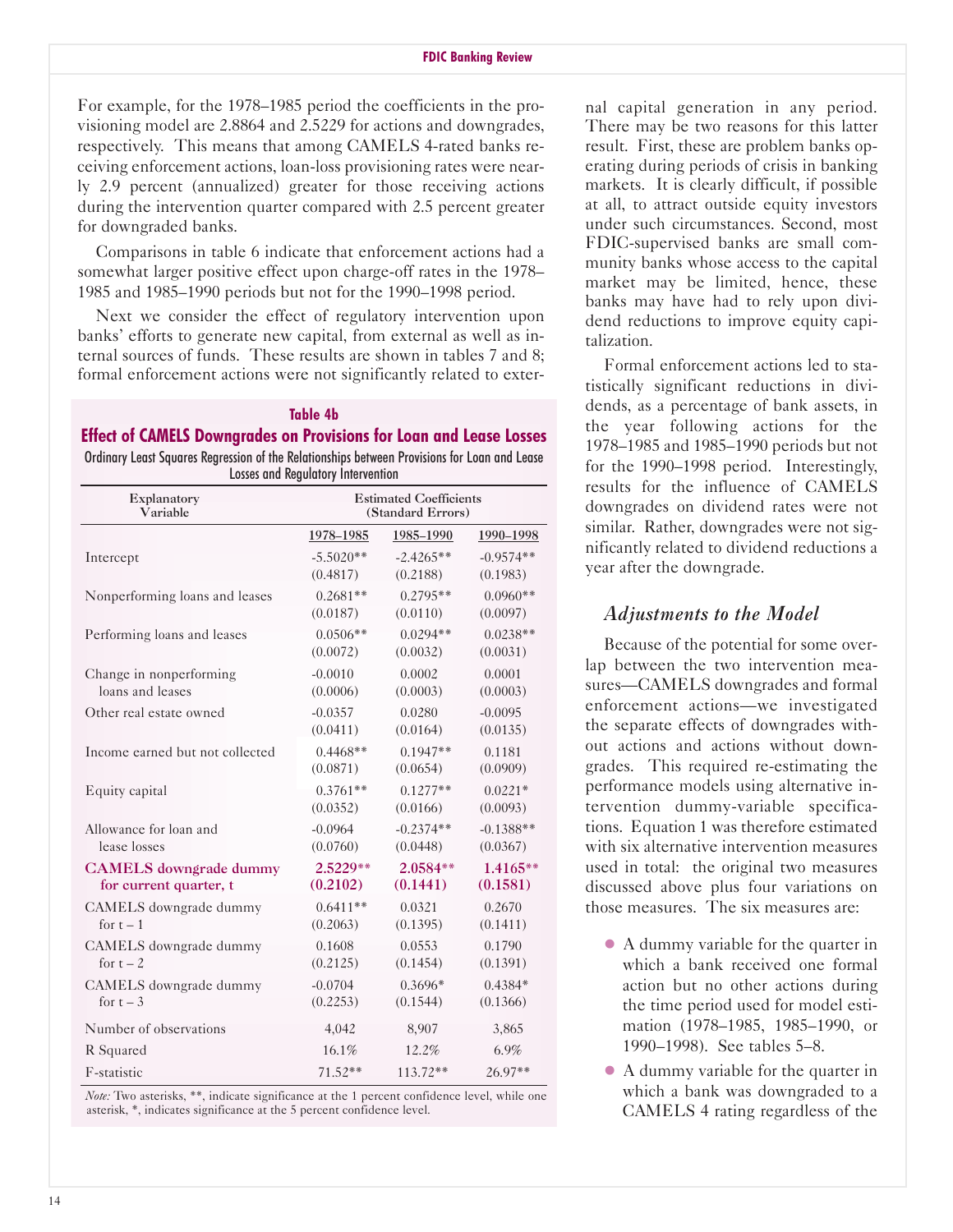### **Table 5 Effects of Alternative Intervention Measures on Provisions for Loan and Lease Losses**

Alternative Intervention Measures Were Used in Full Provisioning Model (Equation 1) Comparative Ordinary Lease Squares Regression Results for Intervention Variables

| Intervention during<br><b>Current Quarter</b><br>$(t = 0)$ Dummy Variable         | <b>Estimated Coefficients</b><br>(Standard Errors) |                        |                        |
|-----------------------------------------------------------------------------------|----------------------------------------------------|------------------------|------------------------|
|                                                                                   | 1978–1985                                          | 1985-1990              | 1990-1998              |
| All enforcement actions                                                           | $2.8864**$<br>(0.3757)                             | $2.7819**$<br>(0.2540) | $1.1935**$<br>(0.2389) |
| All CAMELS downgrades<br>to 4 rating in event quarter                             | $2.5229**$<br>(0.2102)                             | $2.0584**$<br>(0.1441) | $1.4165**$<br>(0.1581) |
| Enforcement actions with no<br>downgrades in event quarter                        | 2.3338**<br>(0.8370)                               | $2.4302**$<br>(0.3521) | 0.6895<br>(0.4076)     |
| Enforcement actions and<br>downgrades in event quarter                            | $3.0032**$<br>(0.4177)                             | $3.0950**$<br>(0.3639) | $1.4171**$<br>(0.2913) |
| Downgrades in event quarter<br>with an action during estimation<br>interval       | $2.0533**$<br>(0.3450)                             | $2.2631**$<br>(0.2645) | $0.9681**$<br>(0.2252) |
| Downgrades in event quarter with<br>with no actions during estimation<br>interval | $2.2538**$<br>(0.2295)                             | 1.7985**<br>(0.1648)   | $1.5712**$<br>(0.2094) |
| Number of observations                                                            | 4,042                                              | 8,907                  | 3,865                  |

*Note:* Two asterisks, \*\*, indicate significance at the 1 percent confidence level.

### **Table 6 Effects of Alternative Intervention Measures on Net Loan and Lease Charge-offs**

Alternative Intervention Measures Were Used in Full Charge-off Model (Equation 1) Comparative Ordinary Lease Squares Regression Results for Intervention Variables

| Intervention during<br><b>Current Quarter</b><br>$(t = 0)$ Dummy Variable   | <b>Estimated Coefficients</b><br>(Standard Errors) |                        |                        |  |
|-----------------------------------------------------------------------------|----------------------------------------------------|------------------------|------------------------|--|
|                                                                             | 1978-1985                                          | 1985-1990              | 1990-1998              |  |
| All enforcement actions                                                     | $2.0528**$                                         | $2.1418**$             | $0.7035**$             |  |
|                                                                             | (0.3271)                                           | (0.2050)               | (0.2098)               |  |
| All CAMELS downgrades                                                       | $2.0477**$                                         | $1.6871**$             | $1.0331**$             |  |
| to 4 rating in event quarter                                                | (0.1828)                                           | (0.1162)               | (0.1391)               |  |
| Enforcement actions with no                                                 | 1.4683*                                            | $2.3675**$             | 0.6858                 |  |
| downgrades in event quarter                                                 | (0.7271)                                           | (0.2836)               | (0.3577)               |  |
| Enforcement actions and                                                     | $2.1905**$                                         | $1.8619**$             | $0.6765**$             |  |
| downgrades in event quarter                                                 | (0.3635)                                           | (0.2941)               | (0.2560)               |  |
| Downgrades in event quarter<br>with an action during estimation<br>interval | $1.6660**$<br>(0.2999)                             | $1.7626**$<br>(0.2135) | $0.6550**$<br>(0.1978) |  |
| Downgrades in event quarter with                                            | $1.8511**$                                         | $1.5111**$             | $1.1645**$             |  |
| no actions during estimation interval                                       | (0.1996)                                           | (0.1329)               | (0.1841)               |  |
| Number of observations                                                      | 4,042                                              | 8,907                  | 3,865                  |  |

*Note:* Two asterisks, \*\*, indicate significance at the 1 percent confidence level, while one asterisk, \*, indicates significance at the 5 percent confidence level.

issuance of a formal action during the estimation period. See tables 5-8.

- � A dummy variable for banks receiving a formal action during the quarter but not a downgrade during the same quarter.
- � A dummy variable for banks receiving a formal action and a downgrade to CAMELS 4 during the same quarter.
- � A dummy variable for banks downgraded to a CAMELS 4 rating in a quarter and receiving one or more formal actions at any time during the estimation period.
- � A dummy variable for banks receiving a downgrade to a CAMELS 4 rating during the quarter but not receiving a formal action during the estimation period.

The results from the six intervention measures are summarized in tables 5-8. Those results show that formal enforcement actions that occur without CAMELS downgrades still have a statistically significant, positive effect upon both loan-loss provisioning and net loan charge-offs. Similarly, CAMELS downgrades that occur without formal enforcement actions also have a statistically significant, positive effect upon loan-loss provisioning and net loan charge-offsalbeit often a lesser effect than do formal actions.

# **Conclusions**

This article analyzes the effects that bank regulatory intervention had on the performance of distressed or troubled banks for the years 1978-1998. Regulatory intervention for troubled banks is measured as of the date of the bank examination that produced either CAMELS rating downgrades to problem status or the issuance of a formal enforcement action. The analysis uses both a univariate trend analysis and a regression model to analyze this issue. The results provide evidence on the effectiveness of the su-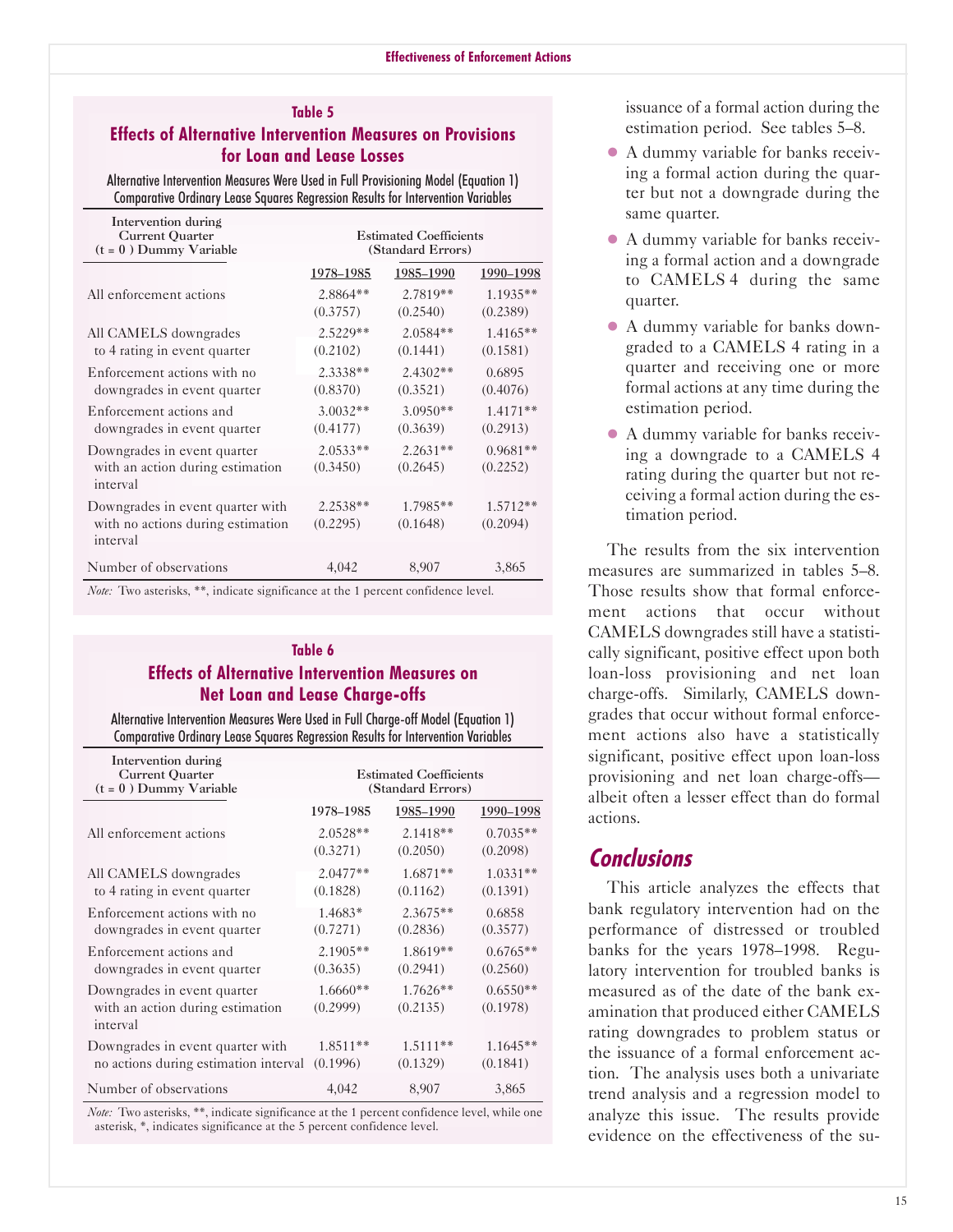# Effects of Alternative Intervention Measures on<br>
External Capital Generation<br>
Alternative Intervention Measures Were Used in External Capital Generation<br>
Alternative Intervention Measures Were Used in External Capital Gene

| Intervention during<br>Prior Year<br>$(t = -1)$ Dummy Variable               | <b>Estimated Coefficients</b><br>(Standard Errors) |                       |                       |
|------------------------------------------------------------------------------|----------------------------------------------------|-----------------------|-----------------------|
|                                                                              | 1978-1985                                          | 1985-1990             | 1990-1998             |
| All enforcement actions                                                      | 0.0904<br>(0.1870)                                 | $-0.0608$<br>(0.1186) | $-0.2102$<br>(0.2053) |
| All CAMELS downgrades<br>to 4 rating in event quarter                        | $-0.2122$<br>(0.1672)                              | $-0.0462$<br>(0.0842) | $-0.3548$<br>(0.1882) |
| Enforcement actions with no<br>downgrades in event quarter                   | $1.0504**$<br>(0.3626)                             | $-0.040$<br>(0.1518)  | $-0.0969$<br>(0.3165) |
| Enforcement actions and<br>downgrades in event quarter                       | $-0.2156$<br>(0.2102)                              | $-0.0818$<br>(0.1806) | $-0.2481$<br>(0.2452) |
| Downgrades in event quarter<br>with an action during estimation<br>interval  | $-0.1930$<br>(0.1767)                              | $-0.1254$<br>(0.1244) | $-0.2932$<br>(0.2069) |
| Downgrades in event quarter<br>with no actions during estimation<br>interval | 0.1275<br>(0.1685)                                 | 0.0322<br>(0.0994)    | $-0.1476$<br>(0.2784) |
| Number of observations                                                       | 1,162                                              | 2,151                 | 820                   |

*Note:* Two asterisks, \*\*, indicate significance at the 1 percent confidence level.

# **Effects of Alternative Intervention Measures on Dividends on** tistically significant differences in perfor-

Alternative Intervention Measures Were Used in External Capital Generation Model (Equation<br>1) Comparative Ordinary Lease Squares Regression Results for Intervention Variables didnot. The regression model results

| Intervention during<br>Prior Year<br>$(t = -1)$ Dummy Variable               | <b>Estimated Coefficients</b><br>(Standard Errors) |                         |                       |
|------------------------------------------------------------------------------|----------------------------------------------------|-------------------------|-----------------------|
|                                                                              | 1978-1985                                          | 1985-1990               | 1990-1998             |
| All enforcement actions                                                      | $-0.0760*$<br>(0.0353)                             | $-0.0907**$<br>(0.0224) | $-0.0693$<br>(0.0583) |
| All CAMELS downgrades<br>to 4 rating in event quarter                        | $-0.0351$<br>(0.0314)                              | $-0.0109$<br>(0.0159)   | $-0.0121$<br>(0.0532) |
| Enforcement actions with no<br>downgrades in event quarter                   | $-0.0712$<br>(0.0685)                              | $-0.0874**$<br>(0.0289) | $-0.0541$<br>(0.0898) |
| Enforcement actions and<br>downgrades in event quarter                       | $-0.0711$<br>(0.0397)                              | $-0.0839*$<br>(0.0342)  | $-0.0641$<br>(0.0696) |
| Downgrades in event quarter<br>with an action during estimation<br>interval  | $-0.0729*$<br>(0.0333)                             | $-0.0537*$<br>(0.0236)  | $-0.0705$<br>(0.0587) |
| Downgrades in event quarter<br>with no actions during estimation<br>interval | $-0.0201$<br>(0.0317)                              | $-0.0043$<br>(0.0187)   | $-0.0163$<br>(0.0782) |
| Number of observations                                                       | 1,162                                              | 2,151                   | 820                   |

one asterisk, \*, indicates significance at the 5 percent confidence level. ment can control.

**Table 7 Case 2 Pervision** of troubled banks during the **Table 7 Case 2 Personal contract 2 Personal contract 2 Case 2 Case 2 Case 2 Case 2 Case 2 Case 2 Case 2 Case 2 Case 2 Case 2 Case 2**

CAMELS ratings and the issuance of formal enforcement actions had important effects on the performance of distressed banks. In order to survive, banks began to change operating policies before the examination in which they were downgraded to problem-bank status or issued a formal enforcement action, but some of these changes became more pronounced if a formal action was issued at the time of the examination. The univariate trend analysis shows that after receiving formal enforcement actions many banks reduced their asset growth rates, increased the rate of external equity capital infusions, increased<br>the rate of net loan charge-offs, increased the rate of loan-loss provisioning, increased nonperforming assets and reduced<br>profitability. To this extent, the findings are consistent with earlier empirical work.

The regression model tests whether **Table 8** these aforementioned changes lead to sta-**Common and Preferred Stock**<br>**Common and Preferred Stock**<br>**Common and those that**<br>**Common** and those that<br>**Common** and those that show that, in general, in those areas over which bank management has control, enforcement actions lead to statistically significant differences in performance. The areas over which management has a high degree of control include loan-loss provisioning, net loan charge-offs, and cash dividends on common and preferred stock. Conversely, in those areas where bank management has relatively limited control and where external factors play a greater role, enforcement actions did not lead to statistically significant differences in per formance. Those areas over which bank management has limited control include external capital injections, and to some degree asset growth. Hence, enforcement actions are more likely to be effective in *Note:* Two asterisks, \*\*, indicate significance at the 1 percent confidence level, while correcting weaknesses that bank manage-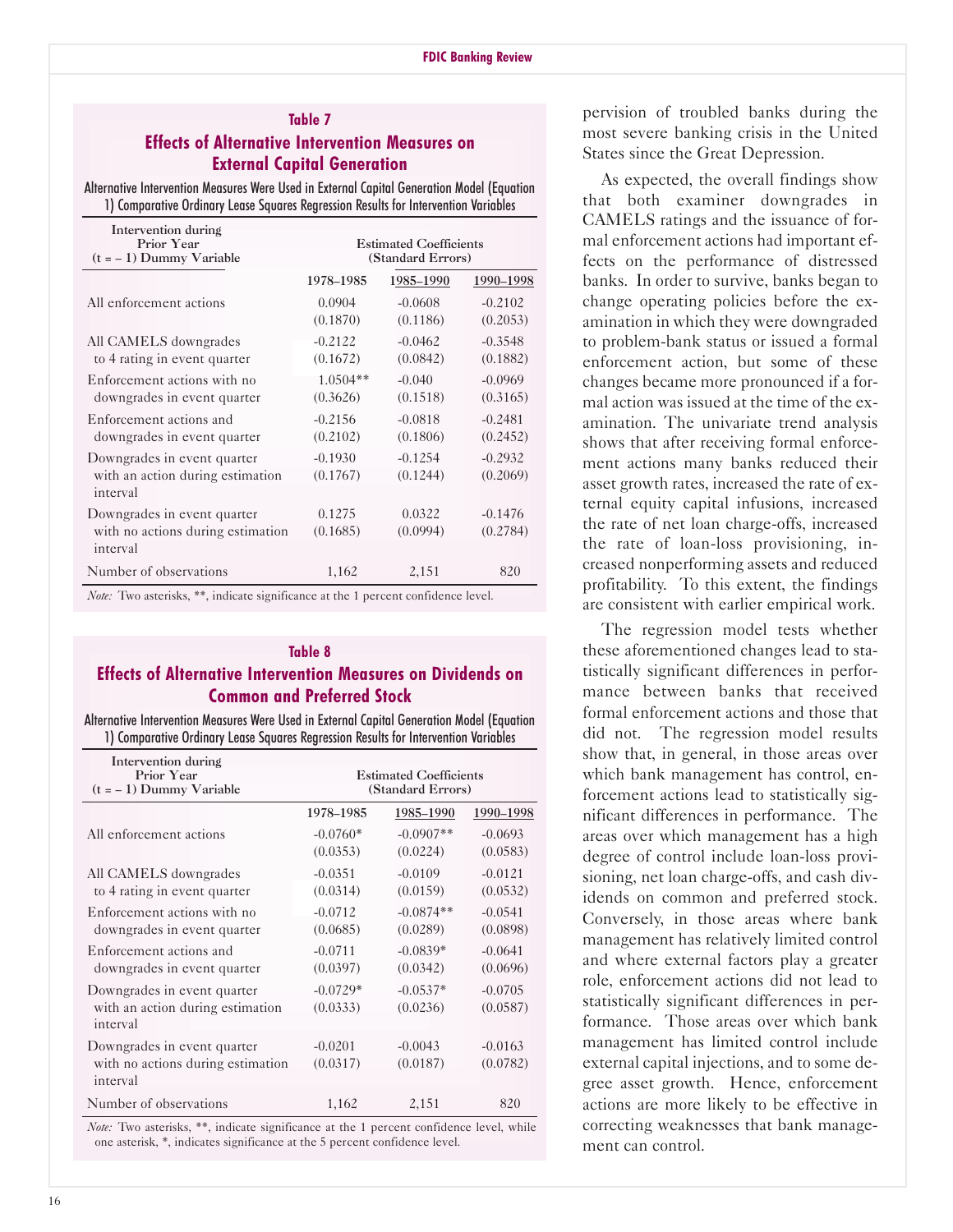# **Appendix: Sample Selection Bias**

Although banks subject to formal actions generally showed the largest reactions to intervention, it is not clear from the preceding analysis how much these differences reflected banks' greater need to fall in line with formal actions as opposed to the possibility that banks receiving actions were in relatively poorer condition than banks that did not receive them. As noted, not all CAMELS 4rated banks receive formal actions. The expectation is that the banks in the worst financial condition are more likely to receive enforcement actions than are other banks. Thus the post-action changes in bank performance may be more related to who gets served with an enforcement action than with the effects of the action *er se*.

To address this problem, we used the Heckman (1979) sample-selectivity estimation procedure involving two sequential equations. The first equation uses a probit model to identify which banks are selected to receive formal enforcement actions. That is, it is modeled as a bivariate discrete choice model where the event of getting an action for a bank over a given time interval is a function of the bank's financial condition at the start of the period. Alternative selection models were tested, and the most accurate model is as follows:

Action  $_{(i, t)} = a + b_1$  (Annual asset growth rate)  $_{(i, t-1)} + b_2$  (Days since last exam)  $_{(i, t-1)} +$ b<sub>3</sub> (Logarithm of bank assets)  $(i, t-1)$  + b<sub>4</sub> (CAMELS = 2 dummy) $(i, t-1)$  +  $b_5$  (CAMELS = 3 dummy)  $(i, t-1) + b_6$  (CAMELS = 4 dummy)  $(i, t-1) + b_7$  (CAMELS = 5 dummy)  $(i, t-1)$  $+$  Error term  $(i, t)$ 

The second step in the Heckman model is to determine the *ex post* effects of enforcement actions on the financial performance of the bank. The effect of an action can be modeled as being dependent on the initial condition plus the probability of getting an action. The estimated probability of an action event is measured through lambda—which is derived from the first equation in the Heckman estimation. 0ne can analyze changes in bank performance on the event date by focusing on changes in several performance measures, including the provision for loan and lease losses and net loan charge-offs. The behavioral model estimated with the use of ordinary least squares regression is as follows:

Performance measure  $(i, t) = a + b_1$  (Nonperforming loans)  $(i, t-1)$  +

b<sub>2</sub> (Performing loans)  $(i, t-1)$  + b<sub>3</sub> (Changes in nonperforming loans)  $(i, t-1)$  +

 $b_4$  (Other real estate owned)  $(i, t-1)$  +  $b_5$  (Loan income earned but not collected)  $(i, t-1)$  +

 $b_6$  (Equity)  $_{(j, t-1)} + b_7$  (Allowance for loan losses)  $_{(j, t-1)} +$ 

**b<sub>8</sub> (Estimated odds of action, or lambda)**  $(i, t)$  **+ Error term**  $(i, t)$ 

The Heckman estimations were estimated over all FDIC-insured banks, including all CAMELS rating groups. The results for the provisioning and net loan charge-off models show that after the targeting of formal actions toward the weakest banks is controlled for, the odds of receiving an action had no significant effect upon loan-loss provisioning or net loan charge-offs. Another interpretation of this finding is that sample-selectivity bias is not a serious enough problem in our sample to prevent the use of ordinary least squares regressions.16

<sup>16</sup> The results of estimation of the Heckman model are available from the authors upon request.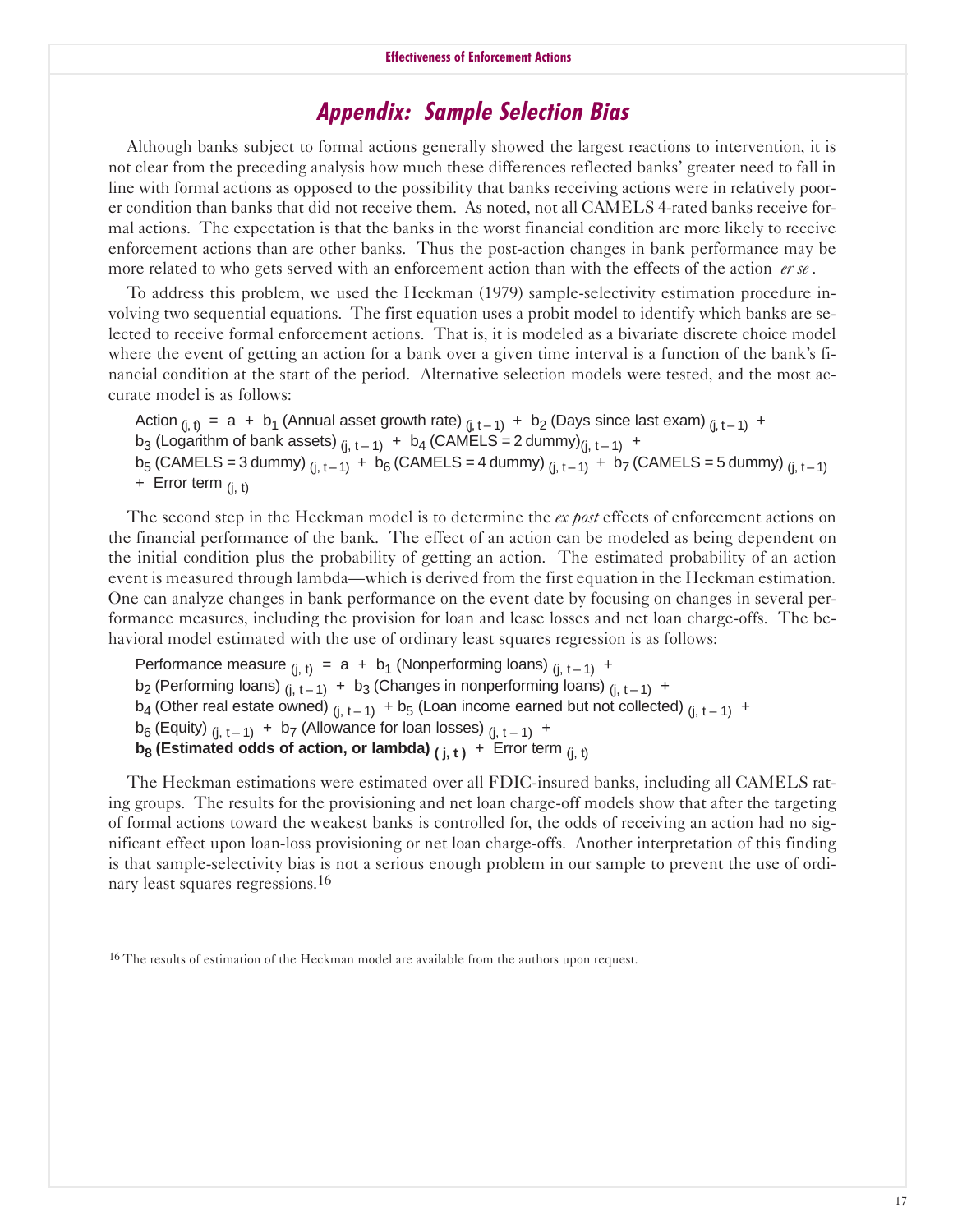#### **FDIC Banking Review**

### **REFERENCES**

- Brous, P. A., and K. Leggett. 1996. Wealth Effects of Enforcement Actions against Financially Distressed Banks. *The Journal of Financial Research* 19, no. 4:561-77.
- Curry, T., et al. 1997. Bank Examination and Enforcement. In *History of the Eighties, Lessons for the Future: An Examination of the Banking Crises of the 1980s and Early 1990s.* 2 vols., 421-75. Federal Deposit Insurance Corporation.
- Dahl, D., J. P. 0'Keefe, and G. Hanweck. 1999. The Influence of Examiners and Auditors on Loan-Loss Recognition. *FDIC Banking Review* 11:10-25.
- Heckman, J. 1979. Sample Selection Bias as a Specification Error. *Econometrica* 44:153-61.
- Horn, C. M. 1993. *A Strategic Planning Guide for Bank Regulatory Exams*. American Bankers Association.
- Huber, S. K. 1998. Enforcement Powers of Federal Banking Agencies. *Annual Review of Banking Law* 7:123-79.
- Greene, W. H. 1993. *Econometric Analysis*. 2d ed., 706-14. Macmillan Publishing Company.
- Peek, J., and E. Rosengren. 1995. Bank Regulatory Agreements in New England. Federal Reserve Bank of Boston *New England Economic Review*, May/June: 15-24.
	- . 1996. Bank Regulatory Agreements and Real Estate Lending. *Real Estate Economics* 24:56-73.
- Peek, J., E. Rosengren, and J. J. Jordan. 1999. The Impact of Greater Bank Disclosure amidst a Banking Crisis. *Working Paper Series no. 99-1*. Federal Reserve Bank of Boston.
- U.S. General Accounting Office (GAO). 1991. *Bank Supervision: Prompt and Forceful Actions Needed*, GAO/GGD-91-69.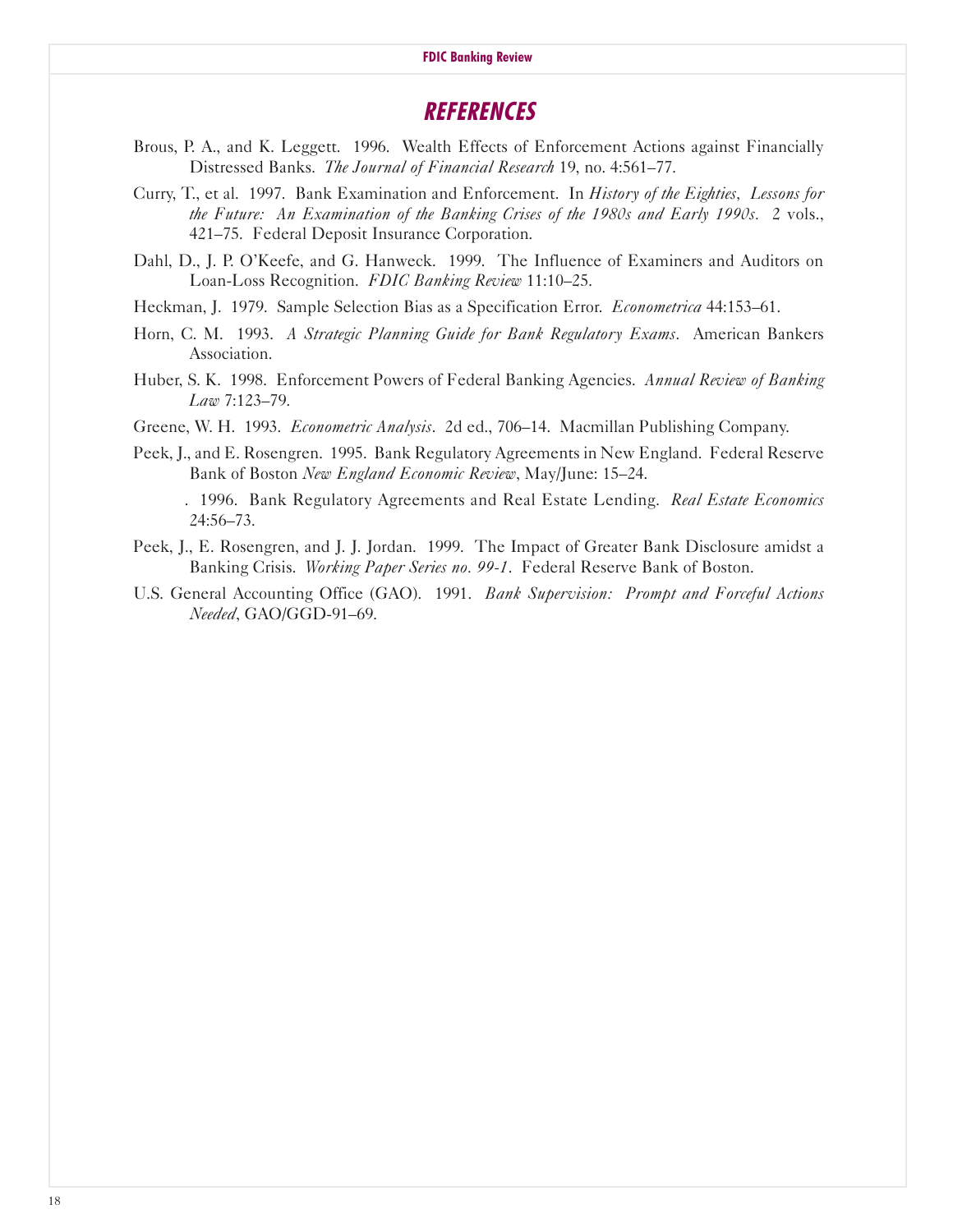# <span id="page-20-0"></span>**The Consequences of National Depositor Preference**

James A. Marino and Rosalind L. Bennett\*

I n 1993, Congress passed the 0mnibus Budget Reconciliation Act and adopted *national depositor preference.* Provisions of the legislation elevated the claims of domestic depositors on the assets of a failed bank over the claims of foreign depositors and general creditors. Congress believed that national depositor preference would result in substantial cost savings to the Federal Deposit Insurance Corporation (FDIC) when it resolved failed institutions, but the law may have had unintended consequences.

Studies suggest that even though national depositor preference may produce cost savings for the FDIC, it may also induce bank creditors and depositors to act in ways that significantly reduce the cost savings. In addition, the effect of national depositor preference on foreign depositors may induce foreign governments to act in such a way that the FDIC loses some control of the resolution process.

The expectation of cost savings to the FDIC from national depositor preference is based on empirical studies that focus on small banks. But national depositor preference has a potentially greater effect on large banks because they have substantial amounts of foreign deposits and other unsecured liabilities. And it is precisely this same balance-sheet structure that makes it possible for large shifts in funding to occur when a bank is in trouble, subverting the intended purpose of national depositor preference. To see how liabilities shifted just before failure, we studied six large banks that failed between 1984 and 1992. Most of these large banks, however, failed before the implementation of

either the Federal Deposit Insurance Corporation Improvement Act of 1991 (FDICIA) or national depositor preference two years later. Thus, we also discuss the potential effects of the combination of FDICIA and national depositor preference on the cost savings to the FDIC.

Another possible unintended consequence of national depositor preference relates to its treatment of foreign depositors. Foreign-hence, uninsured-depositors are given the same liquidation priority as general creditors, whereas domestic uninsured depositors are given a higher priority. If foreign countries perceive this hierarchy as unfair, they may seize the assets of foreign branches of failed U.S. banks, considerably complicating the resolution of bank failures. Seizure of such assets is sometimes referred to as "ring fencing." We discuss policy proposals that may alleviate the potential problem of "ring fencing"; one of the proposals may, in addition, decrease FDIC losses.

<sup>\*</sup> James A. Marino is an Associate Director and Rosalind L. Bennett is a financial economist in the FDIC's Division of Research and Statistics. The authors would like to thank the following people for insightful comments and suggestions: Christine Bradley, Frederick Carns, George French, Douglas Jones, Barry Kolatch, Arthur Murton, John 0'Keefe, and Steven Seelig. We also thank Gary Gillum (of the Federal Reserve) for data on Federal Reserve advances, and Lee Davison for assistance with historical background. Erin Robbins provided valuable research assistance. The views expressed here are those of the authors and not necessarily those of the Federal Deposit Insurance Corporation.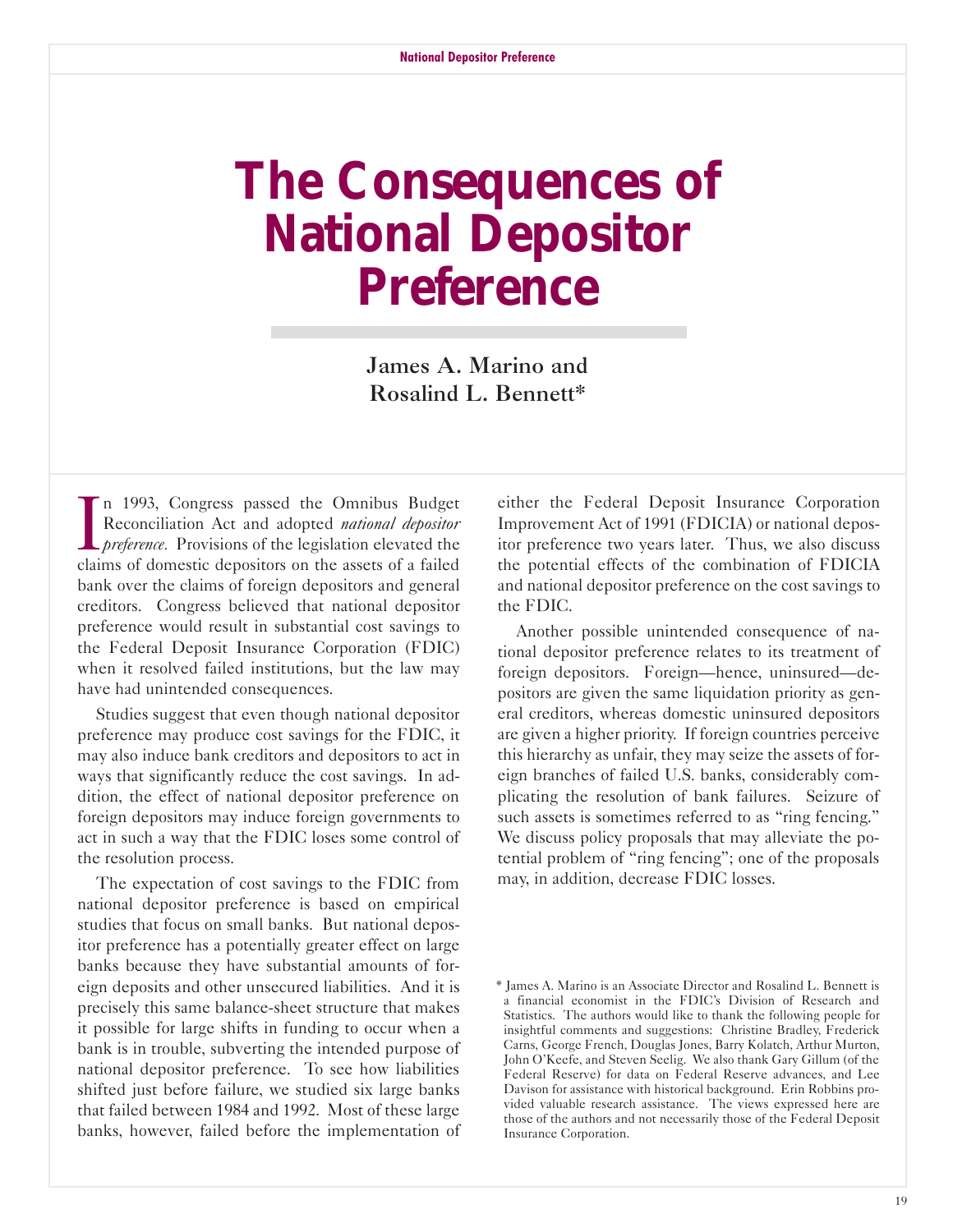### **Definition of Depositor Preference**

At the time of failure, the assets and liabilities of the bank are transferred to a receivership.<sup>1</sup> The receiver's task is to maximize net present value of recoveries for the receivership claimants. The receivership distributes the proceeds according to a liquidation priority, which is established by contracts between the claimant and the institution or by the legal status of the claimant.

Secured claimants have the highest priority because they have a contract with the bank for a specific claim on assets. Secured claimants are followed by a much larger creditors class composed of depositors and other general creditors. Holders of subordinated debt, preferred shareholders, and common shareholders follow. Receivership law or regulation determines the priority of the receiver for its administrative expenses and the relative priority of groups of depositors and other general creditors.

In the United States, receivership law has traditionally given the highest priority to the receiver for its administrative expenses, even placing it ahead of secured claimants. Depositors and general creditors have received varying treatment. Under the Banking Act of 1933, insured depositors had a higher priority than uninsured depositors and other general creditors. The Banking Act of 1935 gave the same priority to all depositors and general creditors. Under the 1993 statute, all receivership claimants are subject to the following general preference scheme:

- administrative expenses of the receiver;
- $\bullet$  secured claims;<sup>2</sup>
- $\bullet$  domestic deposits, both insured and uninsured;
- $\bullet$  foreign deposits and other general creditor claims;
- � subordinated creditor claims; and
- shareholders.

It is important to be explicit about what types of deposits are included in each deposit class. Insured and uninsured deposits are defined by deposit insurance coverage. A "foreign deposit" is any deposit obligation of a U.S. depository institution that is payable at an office located outside of any U.S. state, the District of Columbia, or a territory of the United States.3 Because of the manner in which the Federal Deposit Insurance Act of 1950 defines a "deposit," foreign deposits are not accorded the priority benefit of domestic deposits and are therefore paid with other general liabilities of an institution.

The national depositor preference statute which grants preference to "deposit liabilities" over other general creditors, requires domestic depositors, insured and uninsured, be paid *in full* before remaining creditors can collect their claims. Since the FDIC pays the insured depositors in full and then stands in their place to seek recovery, national depositor preference may lower FDIC losses.

To see how this works, suppose a receivership has assets with a book value of \$100. Total assets net of losses and administrative expenses are \$90, but total depositor and creditor claims on the receivership are \$100, a difference that implies a \$10 total loss (see table 1).4 0nce the secured claims (\$20) have been paid, \$70 remains for distribution to the other claimants.

With no depositor preference, depositors and general creditors are given the same liquidation priority and receive their *pro rata* share of the proceeds. For example, uninsured depositors hold \$6 of the total amount of unsecured claims (\$80). They will receive their share (\$6/\$80-see column two of table 1) of the net value of assets for distribution (\$70—see note "c" of the table). or \$5.25. Since their claim was \$6, the loss to uninsured depositors is \$0.75. Similar calculations are made for the FDIC and for general creditors. Without depositor preference, most of the \$10 total loss is imposed on the FDIC.

With depositor preference, however, the FDIC and uninsured depositors stand before the general creditors. In our example, because total deposits (\$76) are more than the net value of assets available for distribution (\$70), general creditors receive nothing. Uninsured depositors and the FDIC receive payments according to their share of the amount of their combined claims (\$76). Depositor preference thus shifts some of the burden of the \$10 total loss away from the FDIC toward the general creditors for a given liability structure.

 $1$  For a more detailed discussion of the bank-failure-resolution process, see Bovenzi and Muldoon (1990).

<sup>&</sup>lt;sup>2</sup> Secured claims receive priority only for the value of the collateral securing the claim. If the value of the collateral is less than the amount of the claim, the unsecured portion falls into the priority scheme according to the type of claim.

<sup>&</sup>lt;sup>3</sup> The wording in the Federal Deposit Insurance Act, Sections  $(3)(1)(3)$ ,  $(3)(1)(5)(A)$ , is the basis of this definition. The legislation specifically mentions the following territories of the United States: Puerto Rico, Guam, American Samoa, the Trust Territory of the Pacific Islands, the Virgin Islands, and the Northern Mariana Islands.

<sup>4</sup> For the sake of simplicity, in this example, all deposits are domestic deposits.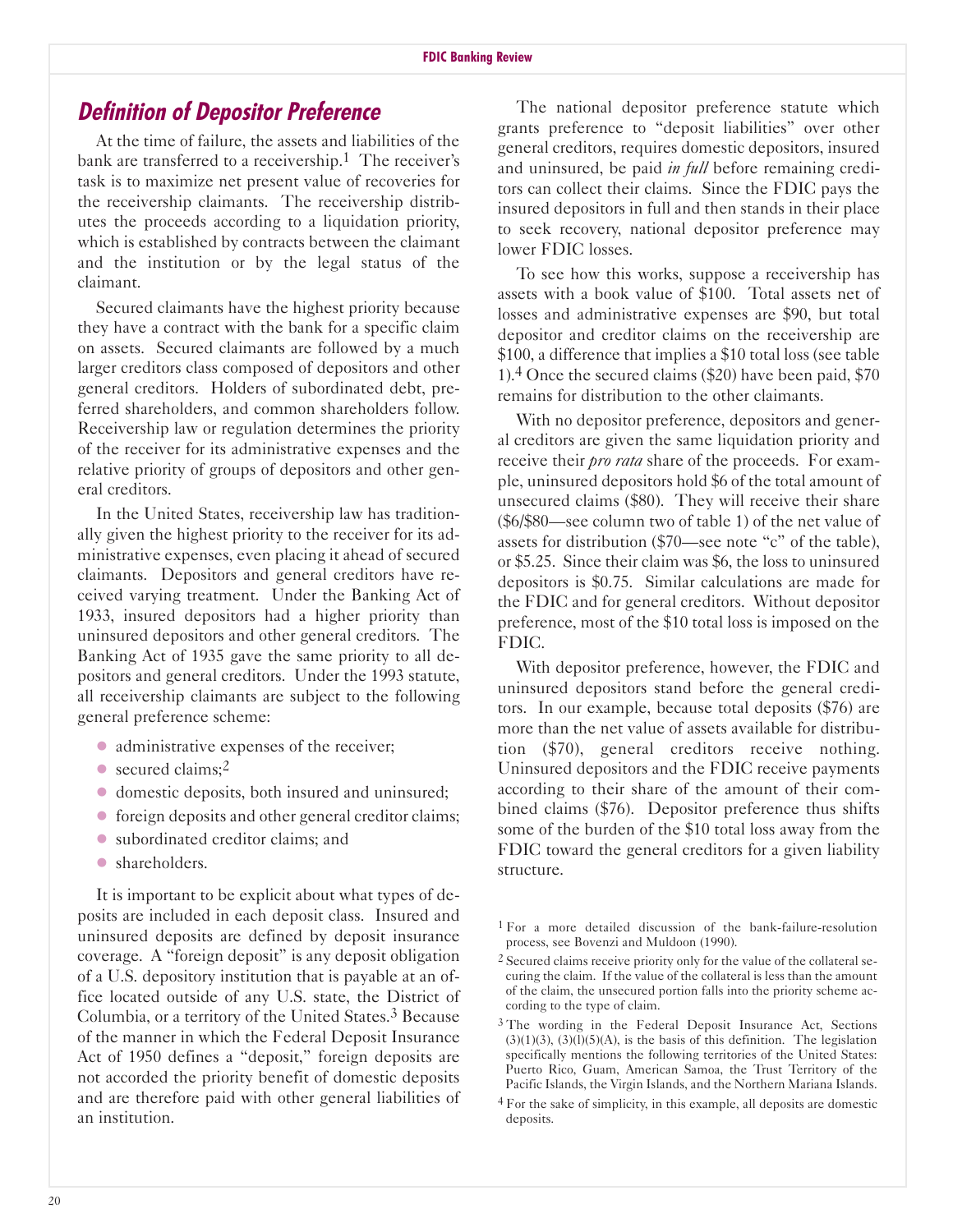#### **National Depositor Preference**

### **Table 1 Illustration of the Effect of Depositor Preference**

| <b>Failed-Bank Assets</b>                                   |                |
|-------------------------------------------------------------|----------------|
| Total book value                                            | \$100          |
| Total recoverable value (net of administrative expenses)    |                |
| <b>Failed-Bank Liabilities</b>                              |                |
| Secured liabilities                                         | 20             |
| FDIC (as subrogee <sup>a</sup> for insured depositors)      | 70             |
| Uninsured depositsb                                         | 6              |
| General creditors                                           | $\overline{4}$ |
| <b>Total Liabilities</b>                                    | \$100          |
| Net value of assets available for distribution <sup>c</sup> | \$70           |

| <b>Claimant Losses</b>                    |          |                        |         |         |
|-------------------------------------------|----------|------------------------|---------|---------|
| with No Depositor Preference              | Claim    | Share                  | Payment | Loss    |
| Secured liabilities                       | \$20.00  | <b>NA</b>              | \$20.00 | \$0.00  |
| FDIC (as subrogee for insured depositors) | 70.00    | \$70/\$80d             | 61.25   | 8.75    |
| Uninsured deposits                        | 6.00     | 6/80                   | 5.25    | 0.75    |
| General creditors                         | 4.00     | 4/80                   | 3.50    | 0.50    |
| Total                                     | \$100.00 |                        | \$90.00 | \$10.00 |
| <b>Claimant Losses</b>                    |          |                        |         |         |
| with Depositor Preference                 | Claim    | Share                  | Payment | Loss    |
| Secured liabilities                       | \$20.00  | <b>NA</b>              | \$20.00 | \$0.00  |
| FDIC (as subrogee for insured depositors) | 70.00    | \$70/\$76 <sup>e</sup> | 64.47   | 5.53    |
| Uninsured deposits                        | 6.00     | $6/76$ e               | 5.53    | 0.47    |
| General creditors                         | 4.00     | NA.                    | 0.00    | 4.00    |
| Total                                     | \$100.00 |                        | \$90.00 | \$10.00 |
|                                           |          |                        |         |         |

NA = Not applicable.

a The insured depositors are covered in full by the FDIC. As a subrogee, the FDIC substitutes for the insured depositors and retains all of their rights as creditors.

b In this example, all deposits are domestic.

c The net value of assets available for distribution is total recoverable assets (\$90) less secured claims (\$20).

d When there is no depositor preference statute, claimants in a given class receive their *pro rata* share of the net value of assets available for distribution. In this example, the total amount of unsecured claims is \$80. The fraction of unsecured claims held by the FDIC is \$70/\$80. Thus, the FDIC receives 7/8 of the net value of assets for distribution (\$70/\$80 x \$70 = \$61.25).

e When there is a depositor preference statute, the insured depositors (represented by the FDIC) and the uninsured depositors have priority over general creditors. Since the sum of their claims is greater than the net value of assets for distribution, the general creditors will receive no payments. The FDIC receives insured depositors' share of the net value of assets  $(\frac{170}{576} \times \frac{170}{576} - \frac{1}{170})$  $$64.47$ ), and the uninsured depositors receive their share (\$6/\$76 x \$70 = \$5.53).

As this example makes clear, with depositor preference the bank's liability mix at the time of failurespecifically, the proportion of liabilities that are secured—has a major effect on the proportion of loss borne by the FDIC. However, as shown below, when a bank is troubled its liability structure is bound to change, since depositor preference gives uninsured and unsecured claimants a powerful incentive to protect themselves from loss. They can do this by withdrawing their funds or obtaining security, in both cases increasing the losses to the FDIC from failure.

# **Historical Background and Prior Research**

As noted above, for most of the FDIC's history (that is, from 1935 to 1993), all depositors had the same liquidation priority as general creditors. Under the original deposit insurance law, the Banking Act of 1933, insured deposits were preferred over uninsured de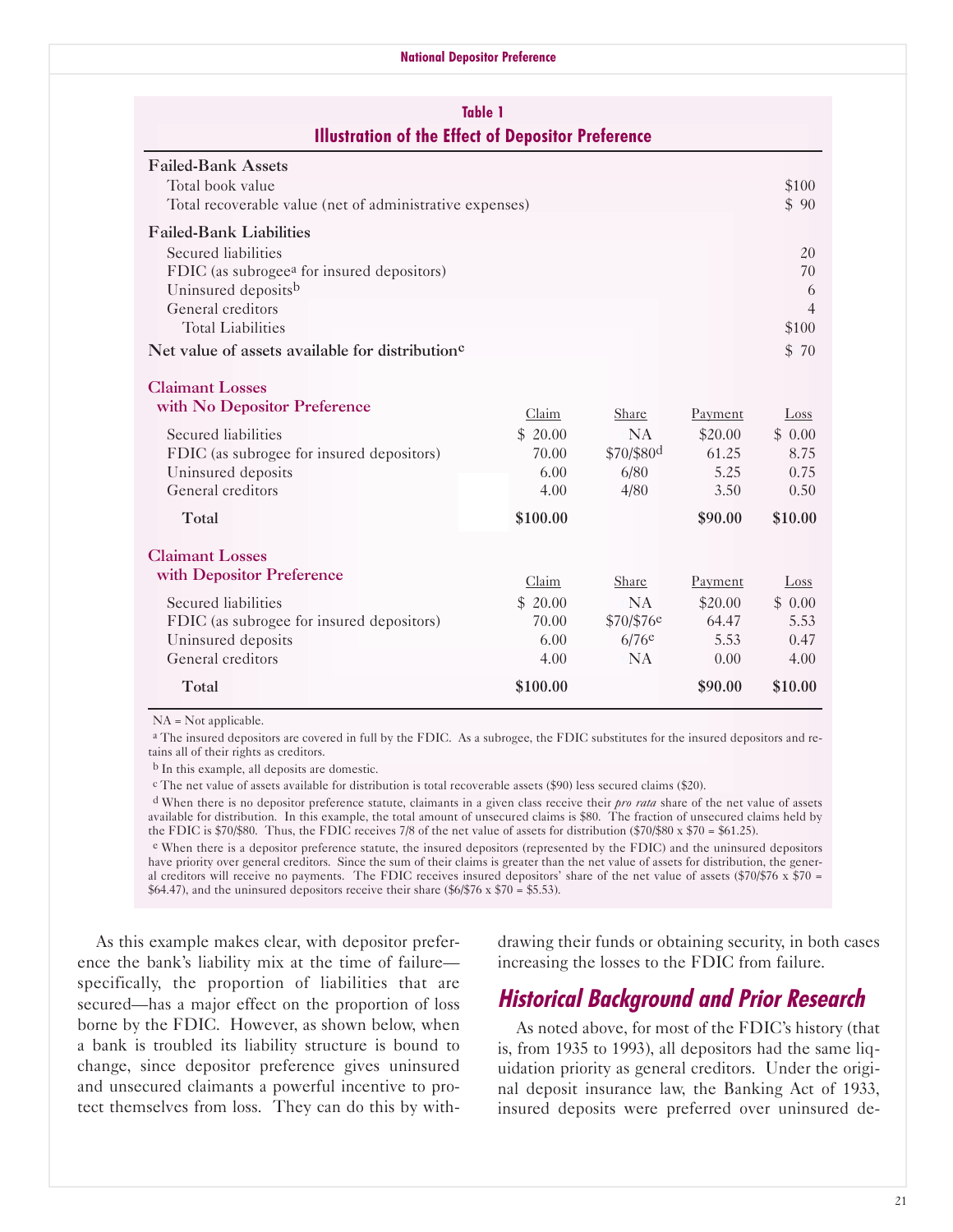$\overline{a}$ 

posits and other creditors, but the Banking Act of 1935 overturned this preference and put into effect the scheme that remained in place until national depositor preference was implemented in 1993. The 1935 scheme gave depositors and general claimants of a failed bank the same liquidation priority, with one exception: if the failed bank was state-chartered, the state law (if one was in place) determined the relative standing of depositors and general creditors. By the time national depositor preference was enacted, nearly 30 states had depositor preference statutes (table 2), but most of the institutions to which these statutes applied were small.

In the early 1980s there was much talk of the desirability of increasing market discipline. And the Penn Square failure in 1982, which resulted in what was then the largest payoff in history, heightened concerns about a potential increase in costs to the FDIC. In this climate, the FDIC published a study (1983) arguing for national depositor preference, maintaining that it would increase market discipline by imposing greater losses on certain creditors, thereby enhancing their desire to monitor the condition of depository institutions.

The FDIC had another reason for favoring national depositor preference: in certain circumstances depositor preference would reduce the likelihood of a payoff and greatly facilitate the use of a purchase-and-assumption  $(P\&A)$  transaction. The reason the FDIC preferred to use a P&A transaction was that a P&A met the two essential objectives of bank-failure-resolution policies most important to the FDIC at that time. The first objective was to minimize disruption to the community where the insolvent bank is located. The second is to minimize the role of the government in owning and managing bank assets.<sup>5</sup> Passing all the deposits will achieve the first objective. Passing most of the assets will achieve the second. In a typical P&A, the FDIC does both of those. Therefore, the FDIC preferred to use a P&A transaction.

At that time, when the FDIC was under an obligation to treat all creditors in a particular class similarly,<sup>6</sup> circumstances might have prevented it from using a P&A. Some failed banks, for example, had significant amounts of contingent claims, such as standby letters of credit, loan commitments, and other potential legal claims. Because those claims, if they materialized, would be considered general creditor claims, the FDIC would be obligated to treat them the same as deposits and, under a P&A,

| <b>State Depositor Preference Statutes</b> |                              |
|--------------------------------------------|------------------------------|
| <b>State</b>                               | <b>Effective Date</b>        |
| Alaska                                     | October 15, 1978             |
| Arizona                                    | September 21, 1991           |
| California                                 | June 27, 1986                |
| Colorado                                   | May 1, 1987                  |
| Connecticut                                | May 22, 1991                 |
| Florida                                    | July 3, 1992                 |
| Georgia                                    | 1974a                        |
| Hawaii                                     | June 24, 1987                |
| Idaho                                      | 1979b                        |
| Indiana                                    | 1943 <sup>c</sup>            |
| Iowa                                       | January 1, 1970              |
| Kansas                                     | July 1, 1985                 |
| Louisiana                                  | January 1, 1985              |
| Maine                                      | April 16, 1991               |
| Minnesota                                  | April 24, 1990               |
| Missouri                                   | May 15, 1986                 |
| Montana                                    | 1927c                        |
| Nebraska                                   | 1909c                        |
| New Hampshire                              | June 10, 1991                |
| New Mexico                                 | June 30, 1963                |
| North Dakota                               | July 1, 1987                 |
| Oklahoma                                   | May 26, 1965                 |
| Oregon                                     | January 1, 1974              |
| Rhode Island                               | February 8, 1991             |
| South Dakota                               | July 1, 1969                 |
| Tennessee                                  | 1969c                        |
| Texas                                      | August 26, 1985 <sup>d</sup> |
| Utah                                       | 1983c                        |
| Virginia                                   | July 1, 1983                 |
| West Virginia                              | May 11, 1981                 |

**Table 2**

Source: Osterberg (1996) and state statutes.

a Legislation became effective on either January 1 or July 1.

b Passed by both houses of the state legislature on July 1; enactment date is unclear.

c Neither the month nor the day of enactment is available.

d Texas amended its law in the spring of 1993 and did not have depositor preference until national depositor preference was enacted in August 1993.

would have to ensure that they were paid in full. The potential cost associated with a large amount of contingent claims could make a P&A too expensive to justify it relative to the option of a payoff.

5 Bovenzi and Muldoon (1990), 1-2.

6 This obligation was established in *First Empire Bank, Nee York, et al. v. FDIC*. For a detailed discussion of this ruling, see FDIC (1998), 251.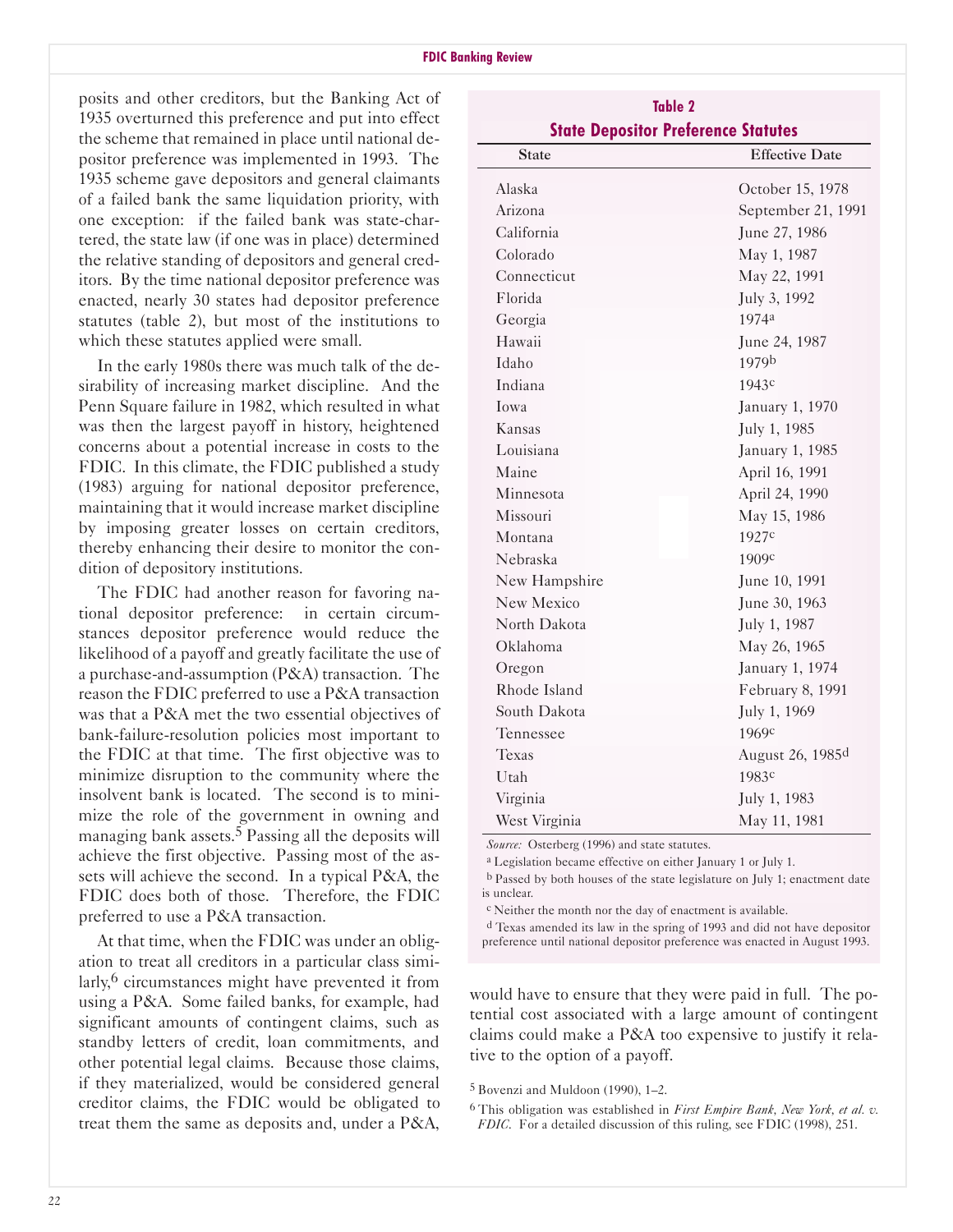The large amount of contingent claims was one reason the FDIC was not able to use a P&A transaction in the 1982 failure of Penn Square Bank, N.A., 0klahoma City, 0klahoma. Penn Square had total assets of approximately \$500 million. It had issued \$2.1 billion in loan participations that the FDIC believed could result in lawsuits, thereby creating a huge contingent liability for any potential acquirer and ultimately for the FDIC. Since the FDIC was unwilling to assume this risk, depositors of Penn Square were paid off. Had depositor preference been in effect, the FDIC would have been allowed to segregate contingent claims and subordinate them to deposit claims, thereby facilitating the use of a transaction type other than a payoff.

Silverberg (1986), too, argued in favor of depositor preference. At the time, the FDIC typically covered all depositors fully in most bank failures. But because of the FDIC's obligation to treat all creditors in a particular class similarly, depositors and general creditors had the same liquidation priority. Silverberg objected, maintaining that if depositors were covered in full, they should receive a preferred creditor position, and if they did not, in a P&A transaction other general creditors would be receiving the benefit of full protection without incurring the cost of an insurance premium.

In 1988, with national depositor preference not yet enacted, the FDIC developed a rationale for resolving bank failures that allowed it to avoid treating all creditors of a given class equally. The FDIC maintained that according to common law, depositors and creditors could be treated differently as long as nondeposit creditors received at least as much as they would have received in liquidation.7 This *pro rata* technique was used in the First Republic transaction, for example.

In a 1989 study the FDIC compared depositor preference with the new *pro rata* technique, restating its case for depositor preference but declaring a preference for the *pro rata* policy. The FDIC requested explicit authority to distinguish between depositor and nondepositor claims. The agency received such authority when Congress codified the *pro rata* approach in the Financial Institutions Reform, Recovery, and Enforcement Act of 1989 (FIRREA). 0nce the FDIC was able to facilitate P&A transactions using its authority to distinguish between depositor and nondepositor claims, its interest in depositor preference largely vanished.

Not only did the FDIC no longer need depositor preference as a way of facilitiating P&A transactions, but the expectation of cost savings to the agency from national depositor preference was also being challenged. In an empirical study, Hirschhorn and Zervos (1990) examined the effects of the 28 state depositor preference statutes on the thrift industry during the 1980s, comparing institutions operating with and without depositor preference. Although depositor preference laws appeared to create savings for the FSLIC by making nondepositor claimants worse off, the empirical analysis indicated that depositor preference materially increased the number of creditors who require collateral, thus increasing secured liabilities. This increase in secured liabilities shifts losses to all other creditors, including the FDIC (as subrogee for insured depositors), thereby increasing the FDIC's losses from failure.

In sum, by 1993 the FDIC's desire to promote depositor preference had evaporated: the passage of FIR-REA had made depositor preference unnecessary in terms of distinguishing between depositor and nondeposior claims, and empirical analysis had shown that the cost savings to the FDIC might actually be shortcircuited by creditors who would seek to protect themselves. Nonetheless, the national depositor preference statute was passed on August 10, 1993, without meaningful public debate. The main impetus behind passage was that it allowed Congress to project cost savings to the FDIC and use these projected savings to offset part of the projected U.S. budget deficit.<sup>8</sup>

When national depositor preference was enacted into law, the banking crises of the 1980s and early 1990s were at an end. Total assets of failed banks fell from \$44.2 billion in 1992 to \$3.5 billion and \$1.4 billion in 1993 and 1994, respectively. Although the budget planners might have expected more bank failures -and thus more cost savings-the failures never materialized. Since the enactment of national depositor preference, the largest bank to fail had total assets of only \$340 million.

Passage of national depositor preference therefore came at a time when conditions in the banking industry made it unncessary. In addition, public commentators were quick to react, casting doubt on the assumptions underlying it. Kaufman (1997) suggested that the potential cost savings (which the 0ffice of Management and Budget had estimated to be near \$750 million over five years) might be illusory. Since the long-run dynamic effects were uncertain, he concluded it was not clear whether national depositor pref-

7 FDIC (1989), 246-48. 8 FDIC (1997).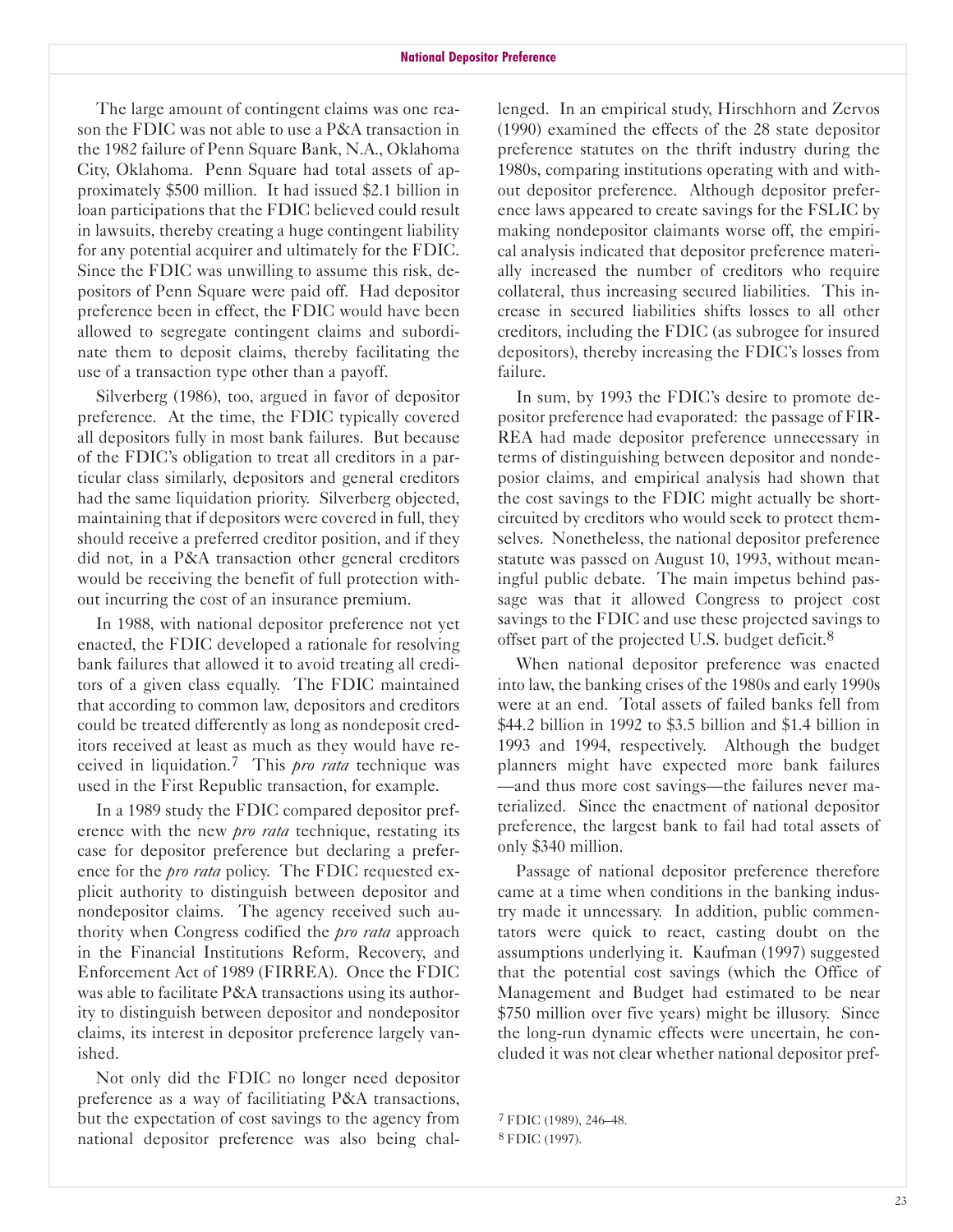erence on the whole would be good or bad for the FDIC.

He also argued that in the long run depositor preference would cause foreign depositors and fed funds sellers to protect themselves. They can protect themselves in a number of ways: demanding higher interest rates, requiring collateral for their claims, using put options or acceleration clauses that require payment when a bank gets into trouble, or altogether refusing to provide credit to banks. These efforts could result in an increase in market discipline, but they might also increase the probability of runs at large failing banks.

Thomson (1994) reinforced the argument that nondeposit creditors will not react passively to the subordination of their claims. He held that under national depositor preference a significant number of nondeposit creditors might convert their claims to claims senior to deposits, thereby increasing the loss to the FDIC in the event of failure.

Silverberg (1993, 1994) stated that national depositor preference would result in increased market discipline and only marginal cost reduction to the FDIC. To support his claim, he compared the balance-sheet structure of failed banks at the time of failure with the structure several years before failure. He found that as the banks approached failure, depositors and creditors sought to protect their interests.

Silverberg (1994) also discussed the implications of depositor preference for a bank's off-balance-sheet activity. He noted that once the FDIC started imposing losses on unsecured creditors such as holders of standby letters of credit, off-balance-sheet activity fell in weak banks and rose in healthy banks. Further, any potential cost savings from derivative contracts probably would be minimized by a customer's ability to obtain collateral for any exposure. Silverberg conceded, however, that depositor preference would limit the FDIC's exposure to certain contingent claims arising from litigation.

Silverberg (1994) suggested that the shortcomings of depositor preference might also have several ramifications for foreign depositors and creditors which banks could try to contain in various ways. To protect foreign deposits and creditors, banks could incorporate foreign operations into separately capitalized banks. 0r legislation could be enacted to insure foreign deposits and subject them to deposit insurance assessments. Going one step further, bank holding companies could create subsidiaries that include not only foreign operations but also off-balance-sheet activities.

0sterberg (1996) conducted a study of commercial bank failures similar to the Hirschhorn and Zervos (1990) study of thrift failures. For banks that failed before 1993, he compared those located in depositor preference states with those operating in states without such laws. He concluded that the portfolios of banks were similar with and without depositor preference. But although the portfolios were similar, the cost to the FDIC of resolving a failed bank between 1986 and 1992 was lower for banks with depositor preference. He concluded, however, that the proof provided by his evidence was not strong enough to show that depositor preference was achieving its intended benefits.

# **Shifting Liabilities in Large Banks**

The crux of the debate, therefore, was whether the potentially significant cost savings to the FDIC would be shortcircuited by the behavior of uninsured depositors and unsecured creditors. National depositor preference gave them a greater incentive to protect themselves. Generally, an exposed creditor can either seek collateral or leave the institution, and both actions offer full protection. Table 3 lists the major types of bank assets and liabilities and specifies which liabilities are generally either secured or used for collateral.

During the normal course of business, some creditors require security. For a mortgage or other borrowing, for example, some premises and fixed assets may serve as collateral. By definition, securities sold under agreements to repurchase are secured. Federal Home Loan Bank advances are required by law to be collateralized by loans. The Federal Reserve requires collateral for any borrowings from the discount window.

However, limitations do exist on the extent to which a large bank can give collateral for its liabilities. Banking law and regulation typically prohibit the use of collateral for many liabilities-most notably nonpublic deposits. Public entity depositors usually require that highly marketable securities be used for collateral-but securities account for less than 14 percent of the assets of banks over \$10 billion. Moreover, this proportion would probably diminish as a bank got into trouble and was required to fund deposit withdrawals by selling securities.

Rather than requiring collateral, depositors and creditors can simply withdraw funds, which will drain liquidity. When faced with such a liquidity drain, a bank typically sells its highest-quality, most-marketable assets first. If a troubled bank exhausts its supply of high-quality assets, it must sell less-marketable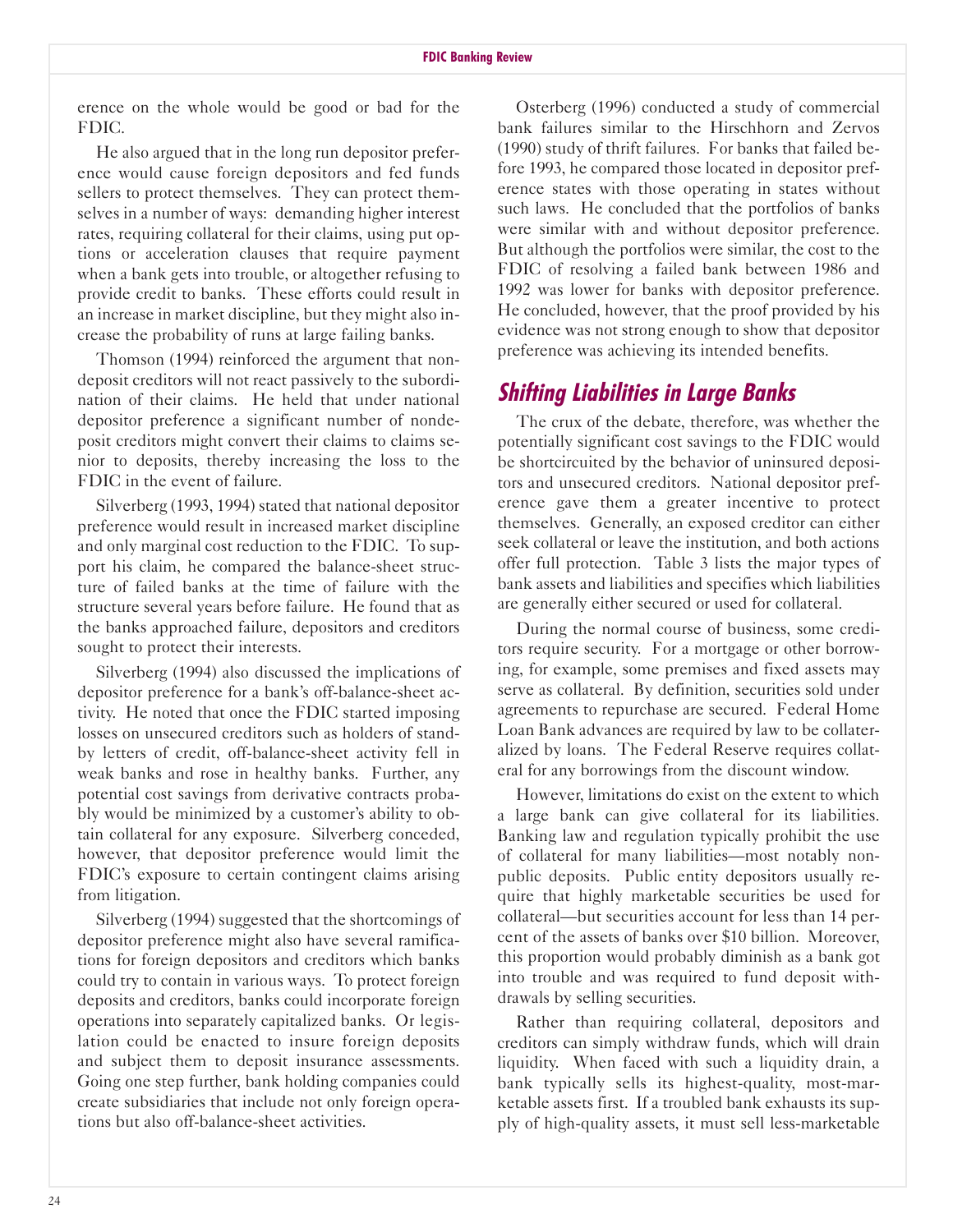| <b>Balance-Sheet Item</b>                                                           | Used for Security/<br>Can Be Secured?                                                                                             |
|-------------------------------------------------------------------------------------|-----------------------------------------------------------------------------------------------------------------------------------|
| <b>Assets</b>                                                                       |                                                                                                                                   |
| Cash and balances due from<br>depository institutions                               | $\rm No$                                                                                                                          |
| Securities                                                                          | Yes                                                                                                                               |
| Federal funds sold                                                                  | $\rm No$                                                                                                                          |
| Securities purchased under<br>agreements to resell                                  | Yes                                                                                                                               |
| Loans and lease financing<br>receivables                                            | Yes, for Federal Home Loan<br>Bank advances and discount-<br>window borrowings, also some<br>loans may be offset against deposits |
| Trading assets                                                                      | No, but some subject to offset                                                                                                    |
| Premises and fixed assets                                                           | Yes, primarily mortgages                                                                                                          |
| Other real estate owned                                                             | No, although may be subject to a<br>prior lien                                                                                    |
| Investments in unconsolidated<br>subsidiaries                                       | $\rm No$                                                                                                                          |
| Customers' liability to this bank<br>on acceptances outstanding                     | $\rm No$                                                                                                                          |
| Intangible assets                                                                   | $\rm No$                                                                                                                          |
| Other assets                                                                        | No                                                                                                                                |
| <b>Liabilities</b>                                                                  |                                                                                                                                   |
| Non-public deposits                                                                 | No, <sup>a</sup> but some subject to offset<br>against loans outstanding                                                          |
| Public deposits                                                                     | Yes                                                                                                                               |
| Federal funds purchased                                                             | Generally not, but may be secured<br>as bank weakens                                                                              |
| Securities sold under agreements<br>to repurchase                                   | Yes                                                                                                                               |
| Demand notes issued to the<br><b>United States Treasury</b>                         | Yes                                                                                                                               |
| Trading liabilities                                                                 | No, but some subject to offset                                                                                                    |
| Other borrowed money<br>(includes discount-window)<br>borrowings and FHLB advances) | Discount-window borrowings and<br>FHLB advances are always<br>collateralized; otherwise,<br>generally not secured                 |
| Bank's liability on acceptances<br>executed and outstanding                         | $\rm No$                                                                                                                          |
| Subordinated notes and debentures                                                   | $\rm No$                                                                                                                          |

<sup>a</sup> Some states allow non-public deposits to be secured.

assets, and selling these requires **Table 3 Bank Assets and Liabilities** more time. In the past, regulators **Bank Assets and Liabilities** and the market afforded these institutions such time. It is not clear that the same amount of time will be available to large, troubled institutions in the future.9

> As for how depositors and creditors have in fact reacted to depositor preference (state or national), empirical studies, such as those by Hirschhorn and Zervos (1990) and 0sterberg (1996), are limited by a relative scarcity of data. As mentioned above, from 1935 to 1993 depositor preference applied only to state-chartered institutions, and these were relatively small. Thus, the studies were able to analyze only relatively small institutions. But in theory, the greatest potential for cost savings to the FDIC from national depositor preference rests with large banking institutions, none of which has failed since 1993.

> A bank's liability mix at the time of failure determines the extent to which depositor preference lowers the FDIC's costs, and as table 4 shows, the liability composition of FDIC-insured banks varies dramatically according to total assets. Small banks, those with assets of less than \$500 million, tend to rely more heavily on insured deposits as a funding base. In these banks domestic deposits make up 93 percent of total liabilities; estimates indicate that 85 percent of these domestic deposits are insured deposits. In the largest banks, those with assets above \$10 billion, domestic deposits make up only about half of total liabilities, with insured deposits slightly less than 70 percent of domestic deposits. For these banks foreign deposits account for approximately

9 FDICIA, discussed below, requires the prompt closing of troubled institutions.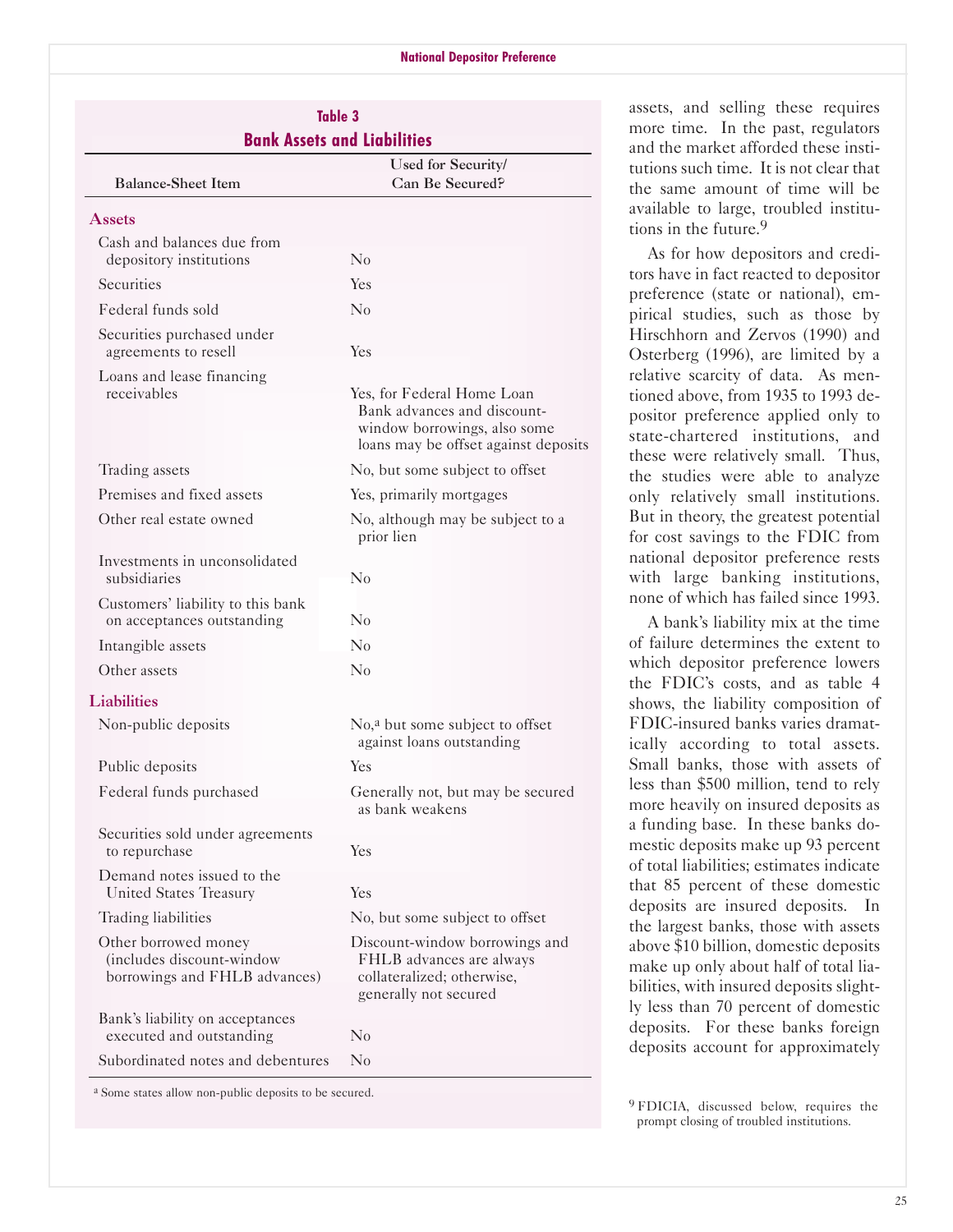17 percent of liabilities, and other borrowing and other liabilities amount to 33 percent.

Since domestic deposits account for the overwhelming majority of small-bank liabilities, not surprisingly 0sterberg (1996) found that for these institutions, depositor preference resulted in only modest cost savings to the FDIC. Further, since small institutions have few general creditors, it would be relatively easy for such creditors to flee or shift to a secured status before failure.

The data required to measure accurately the effect of national depositor preference on large banks are not always available. In particular, uninsured and unsecured balances of large banks at the time of failure are not always accurate, even in data supplied by the FDIC, because accurate data were not always needed. Before 1992, most large-bank failures were handled without loss to depositors and other creditors, so there

was no need for the FDIC to make an insurance determination. (The process of determining insurance requires detailed analysis of bank liabilities to determine those that are uninsured and unsecured. It is therefore extremely labor intensive and expensive, especially for a large bank.)

What is known is that liabilities may shift in large banks before failure, and figures 1-6 show the shifts in the balance sheets before failure for a set of large banks that failed between 1984 and 1992. This failure group consists of Continental Illinois National Bank and Trust (CINB),<sup>10</sup> First Republic Bank (Dallas), MBank (Dallas), Bank of New England, Southeast Bank (Miami), and First City  $(Houston)^{11}$ . Balance-sheet

 $10$  CINB did not fail, but received open-bank assistance from the FDIC. For the purposes of this study, a bank requiring financial assistance from the FDIC to cover losses is considered to have failed.

11 The second failure of this institution, in 1992.

| Average Asset and Liability Composition by Asset Size of BIF-Insured Banks,<br>December 31, 1998 (\$Millions) |                                     |                        |                      |                     |  |  |  |  |  |
|---------------------------------------------------------------------------------------------------------------|-------------------------------------|------------------------|----------------------|---------------------|--|--|--|--|--|
|                                                                                                               | Less than                           | \$500 Million to       | \$5 Billion to       | Over                |  |  |  |  |  |
|                                                                                                               | \$500 Million                       | \$5 Billion            | \$10 Billion         | \$10 Billion        |  |  |  |  |  |
| Number of banks                                                                                               | 9,533                               | 775                    | 68                   | 87                  |  |  |  |  |  |
| <b>Total assets</b>                                                                                           | \$103,990                           | \$1,356,388            | 7,021,725            | \$46,084,166        |  |  |  |  |  |
| Securities                                                                                                    | 26,794                              | 343,485                | 1,367,901            | 7,292,407           |  |  |  |  |  |
| as a percent of total assets                                                                                  | 25.8%                               | 25.3%                  | 19.5%                | 15.8%               |  |  |  |  |  |
| Pledged securities                                                                                            | 7,659                               | 111,549                | 444,217              | 2,988,051           |  |  |  |  |  |
|                                                                                                               | 7.4%                                | 8.2%                   | 6.3%                 | 6.5%                |  |  |  |  |  |
| Unpledged securities                                                                                          | 19,135                              | 231,936                | 923,685              | 4,304,357           |  |  |  |  |  |
|                                                                                                               | 18.4%                               | 17.1%                  | 13.2%                | 9.3%                |  |  |  |  |  |
| <b>Total liabilities</b>                                                                                      | 93,304<br>\$                        | \$1,229,448            | \$6,355,083          | \$42,508,334        |  |  |  |  |  |
| Total deposits<br>as a percent of total liabilities                                                           | 86,807<br>$\mathfrak{S}^-$<br>93.0% | 975,050<br>\$<br>79.3% | \$4,669,049<br>73.5% | 28,570,584<br>67.2% |  |  |  |  |  |
| Domestic deposits                                                                                             | 86,730                              | 962,176                | 4,598,675            | 22,173,579          |  |  |  |  |  |
|                                                                                                               | 93.0%                               | 78.3%                  | 72.4%                | 52.2%               |  |  |  |  |  |
| Foreign deposits                                                                                              | 77                                  | 12,874                 | 70,374               | 6,397,005           |  |  |  |  |  |
|                                                                                                               | 0.1%                                | 1.0%                   | 1.1%                 | 15.0%               |  |  |  |  |  |
| Estimated insured deposits                                                                                    | 73,919                              | 758,784                | 3,463,074            | 15,336,257          |  |  |  |  |  |
|                                                                                                               | 79.2%                               | 61.7%                  | 54.5%                | 36.1%               |  |  |  |  |  |
| Estimated uninsured deposits <sup>a</sup>                                                                     | 12,812                              | 203,392                | 1,135,601            | \$6,837,322         |  |  |  |  |  |
|                                                                                                               | 13.7%                               | 16.5%                  | 17.9%                | 16.1%               |  |  |  |  |  |
| <b>Brokered</b> deposits                                                                                      | 669                                 | 30,463                 | 86,866               | 480,736             |  |  |  |  |  |
|                                                                                                               | $0.7\%$                             | 2.5%                   | 1.4%                 | 1.1%                |  |  |  |  |  |
| Municipal deposits                                                                                            | 1,736                               | 8,163                  | 48,009               | 214,556             |  |  |  |  |  |
|                                                                                                               | 1.9%                                | 0.7%                   | 0.8%                 | 0.5%                |  |  |  |  |  |

# **Average Asset and Liability Composition by Asset Size of BIF-Insured Banks,**

**Table 4**

a Includes foreign deposits.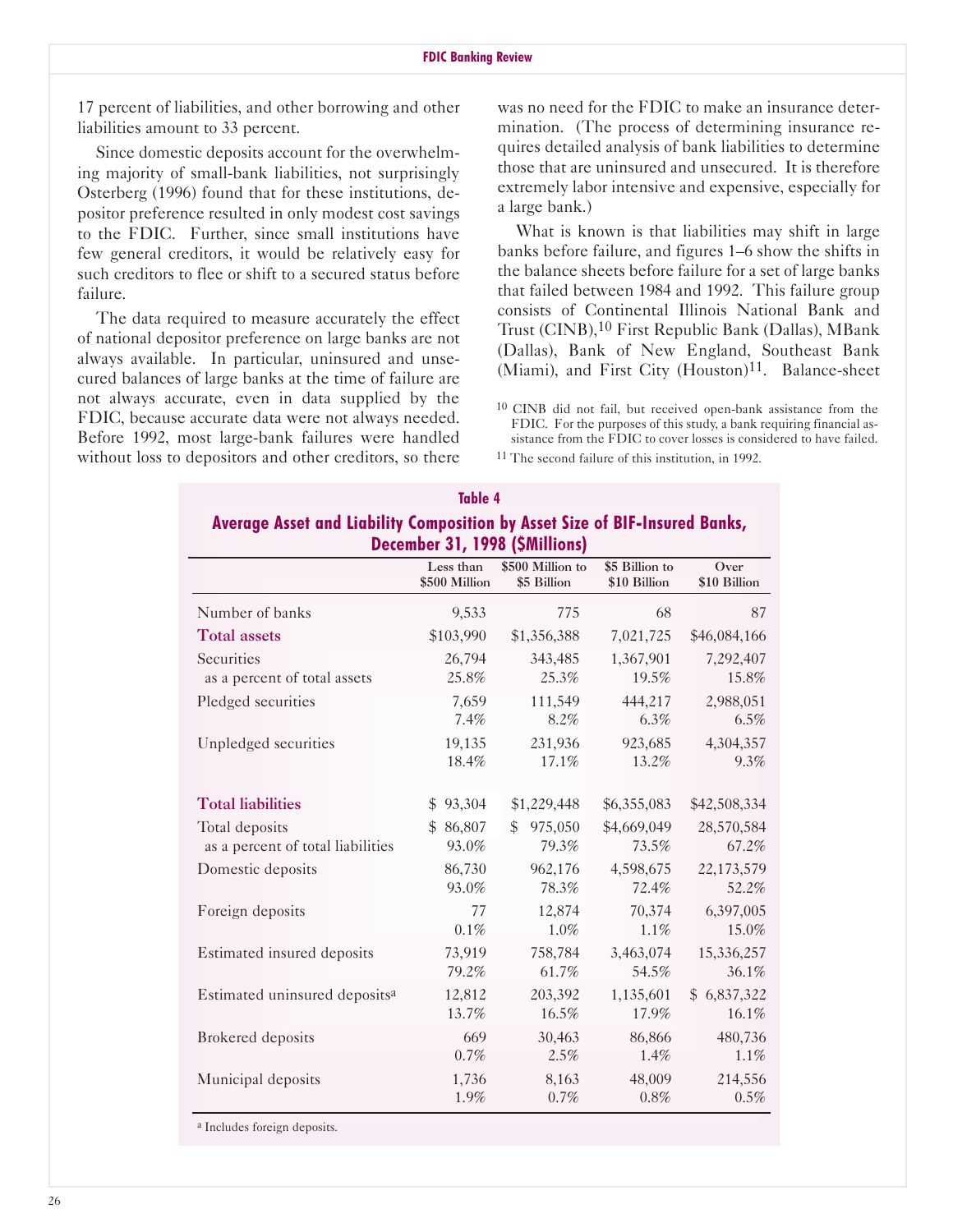data are from the Call Reports filed quarterly with federal regulators. Data reflecting the balance-sheet position on the date of closing (when available) are from the FDIC's Financial Information Management System (FIMS).12

The six figures show total liabilities and total deposits-broken down into foreign/domestic and insured/uninsured-for several years before failure. These data are merger-adjusted, so that data for merged institutions are included throughout the time series. In addition, the six figures identify capital-adequacy status of the banks, defined by the categories put forth in the Federal Deposit Insurance Corporation Improvement Act of 1991 (FDICIA): "well-capitalized," "adequately capitalized," "undercapitalized," "significantly undercapitalized," or "critically undercapitalized."

Estimates of insured deposits were not available for every period. Before March 1991, banks reported deposits over \$100,000 annually on the June Call Report; thereafter, banks reported them quarterly. These Call Report data can be used to estimate insured deposits, but these estimates are only that: estimates.<sup>13</sup> In a few of the failed banks, insured deposits at the time of failure are available from FDIC FIMS data.

The identification of significant financial difficulties can occur long before failure. The six figures make it clear that in the case of Bank of New England, for example, financial difficulties were apparent in late 1989, but the bank did not fail until January 1991. Many of the banks in Texas struggled financially for even longer periods. The figures also make it clear that a troubled bank's liability structure changes considerably as it approaches failure. In all of these cases total liabilities decreased, uninsured and unsecured liabilities fell relative to insured deposits, and foreign deposits declined.

- <sup>12</sup> FIMS data for insured deposits represent an initial estimate made at the time of closing. These estimates are rough, since only limited information on multiple accounts and pass-through coverage is available.
- 13 A sum of all deposits in a bank that are \$100,000 or less may result in either an over- or an underestimation of the true level of insured deposits. For example, depositors may have multiple accounts at a single bank, all of which are under \$100,000, such that the sum of these accounts exceeds the insurance limit. And loan customers may be able to offset loan balances against uninsured deposits. Such factors would mean that our estimate of insured deposits was too high. Alternatively, the FDIC grants pass-through coverage on certain large deposits in which multiple individuals have interests. This pass-through coverage would mean that our estimate of insured deposits was too low. Since data on multiple accounts and pass-through coverage are not available, appropriate adjustments cannot be made.

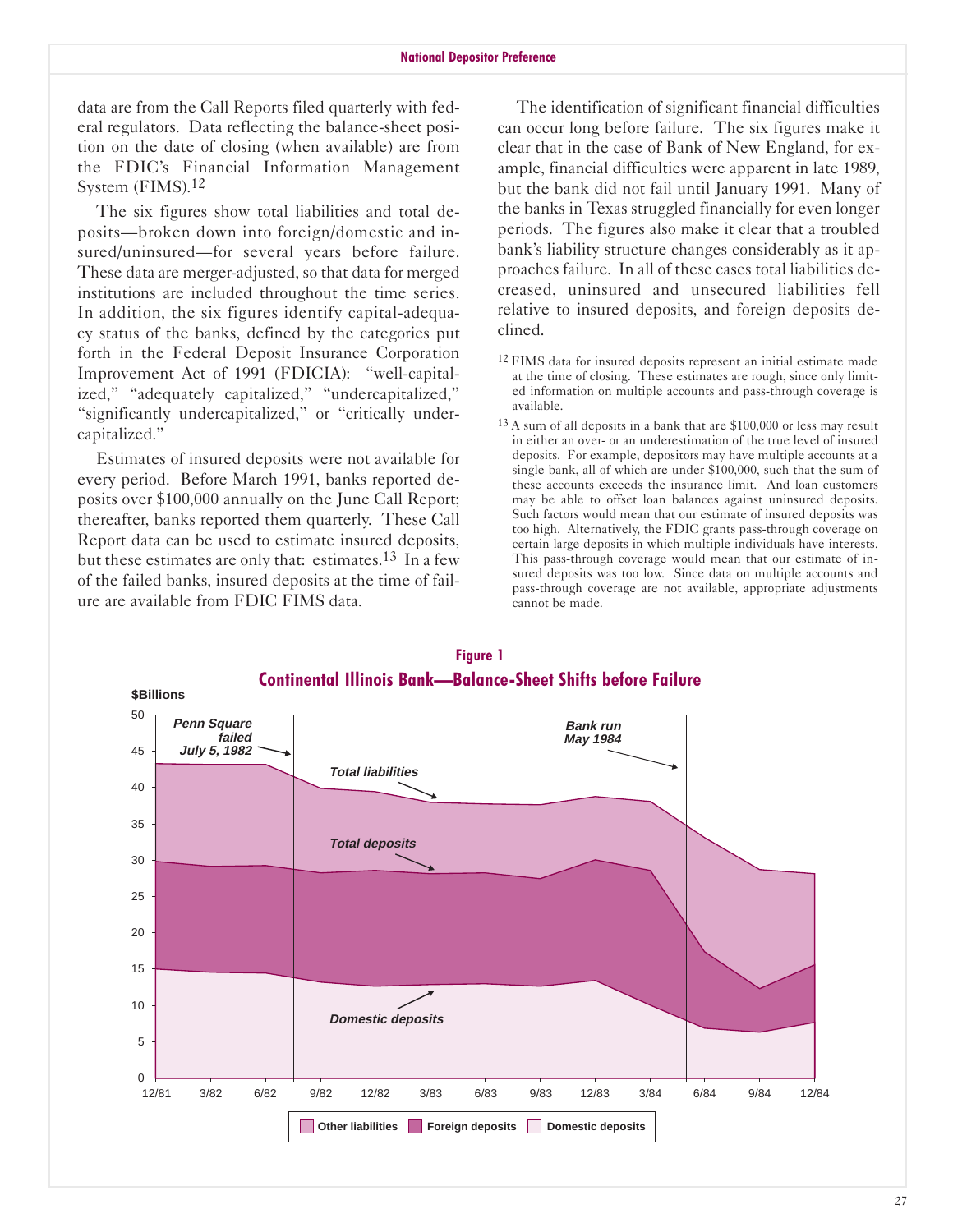Although precise data on the uninsured and unsecured liabilities at the time of failure are unavailable, the data suggest that both types of liability generally declined rapidly just before failure. A notable exception was Continental Illinois. If these pre-failure trends continued in these large banks, unprotected depositor and creditor claims would have been small at the time of failure.

0f the six banks examined, all but Continental Illinois were large regional banks with a retail orientation. The evidence therefore suggests that large banks with a retail franchise can better weather a protracted period of financial deterioration before experiencing liquidity insolvency.

Continental Illinois, in contrast, was a wholesale bank that relied heavily on purchased money, especially foreign deposits. It relied about half as much on domestic funding-measured by domestic deposits as a percentage of liabilities-as the other banks in the group (table 5): Continental Illinois funded approximately 34 percent of liabilities with domestic deposits, whereas the comparable figure for the other banks was from 45 to 72 percent.

The financial difficulties facing Continental Illinois surfaced several years before failure. Troubles began with the collapse of Penn Square, a collapse that caused Continental Illinois to experience some funding difficulties because it had purchased a large amount of loan participations from Penn Square.14 But Continental Illinois was able to replace fleeing domestic deposits with foreign deposits. When rumors of more substantial problems at the bank surfaced in May 1984, its funding quickly collapsed and an FDICorchestrated bailout was required.

Continental Illinois still held substantial amounts of foreign deposits. 0f total deposits of almost \$30 billion, insured deposits were believed to be roughly \$4.5 billion. Clearly, had the FDIC followed the liquidation priority later required under national depositor preference, it would have imposed losses on foreign depositors, uninsured depositors, and general creditors and would not have lost money on this transaction.

Extrapolating from the data on these six banks, we can divide large banks into roughly two classes. The first group has characteristics similar to those of Bank of New England, MBank, and First City. These "retail" banks can use their substantial retail funding base to withstand considerable financial pressure. Even with depositor preference, creditors of these banks are likely to shift the majority of failure risk to the FDIC.

The second group consists of "wholesale" banks whose path to failure could more closely approximate that of Continental Illinois. Since "wholesale" banks rely more heavily on liabilities that have a lower liquidation priority, liquidity would quickly evaporate in the face of significantly bad press, although these banks would be able to withstand a moderate amount of bad news. In 1991, for example, Citibank, a large wholesale bank, announced large losses in the first quarter. Uninsured deposits fell from 12 to 9 percent of liabilities. Citibank, in contrast to Continental, was able to attract enough foreign deposits to maintain their total deposit base and avoid liquidity problems. When such institutions close because of liquidity problems, much of the risk of financial loss still rests with uninsured and unsecured creditors, especially under depositor preference.

At the time of the bailout, as figure 1 shows,

14 For more detail about Continental Illinois, see FDIC (1997), chap. 7.

|                                                                                                                                                           |          |             |          |                              | Table 5  |     |         |      |                                   |           |                                       |           |
|-----------------------------------------------------------------------------------------------------------------------------------------------------------|----------|-------------|----------|------------------------------|----------|-----|---------|------|-----------------------------------|-----------|---------------------------------------|-----------|
| <b>Balance-Sheet Characteristics of Six Large Failed Banks before Failure</b><br>Deposits (\$Millions) and Deposits as a Percentage of Liabilities $(\%)$ |          |             |          |                              |          |     |         |      |                                   |           |                                       |           |
| Institution                                                                                                                                               | Assets   | Liabilities |          | Total<br>Foreign<br>Domestic |          |     |         |      | Estimated<br>Insured <sup>a</sup> |           | Estimated<br>Uninsured <sup>a,b</sup> |           |
| Bank of New England                                                                                                                                       | \$21,346 | \$20,264    | \$15,740 | 78%                          | \$12,865 | 63% | \$2.875 | 14%  | \$7,478                           | 35%       | \$7,666                               | 36%       |
| First Republic                                                                                                                                            | 25,445   | 24,262      | 15.912   | -66                          | 10.857   | 45  | 5.055   | -21  | 3.678                             | - 15      | 7.179                                 | 30        |
| <b>First City</b>                                                                                                                                         | 7.280    | 6.983       | 4,355    | -62                          | 3.809    | 55  | 545     | 8    | 2.337                             | 40        | 1.051                                 | - 18      |
| MBank, Dallas                                                                                                                                             | 8.906    | 8,586       | 6.801    | 79                           | 6.232    | 73  | 568     | 7    | 2.383                             | 27        | 4,363                                 | - 50      |
| Southeast                                                                                                                                                 | 14,578   | 13,935      | 10.975   | 79                           | 9.999    | 72  | 976     | 7    | 6,378                             | 46        | 4.597                                 | 33        |
| Continental Illinois                                                                                                                                      | 44,923   | 43,162      | 29,302   | -68                          | 14,530   | 34  | 14,772  | - 34 | NA                                | <b>NA</b> | NA.                                   | <b>NA</b> |

NA = Not applicable.

Note: Merger-adjusted.

a Earliest figures available within the two years before failure.

b Includes foreign deposits.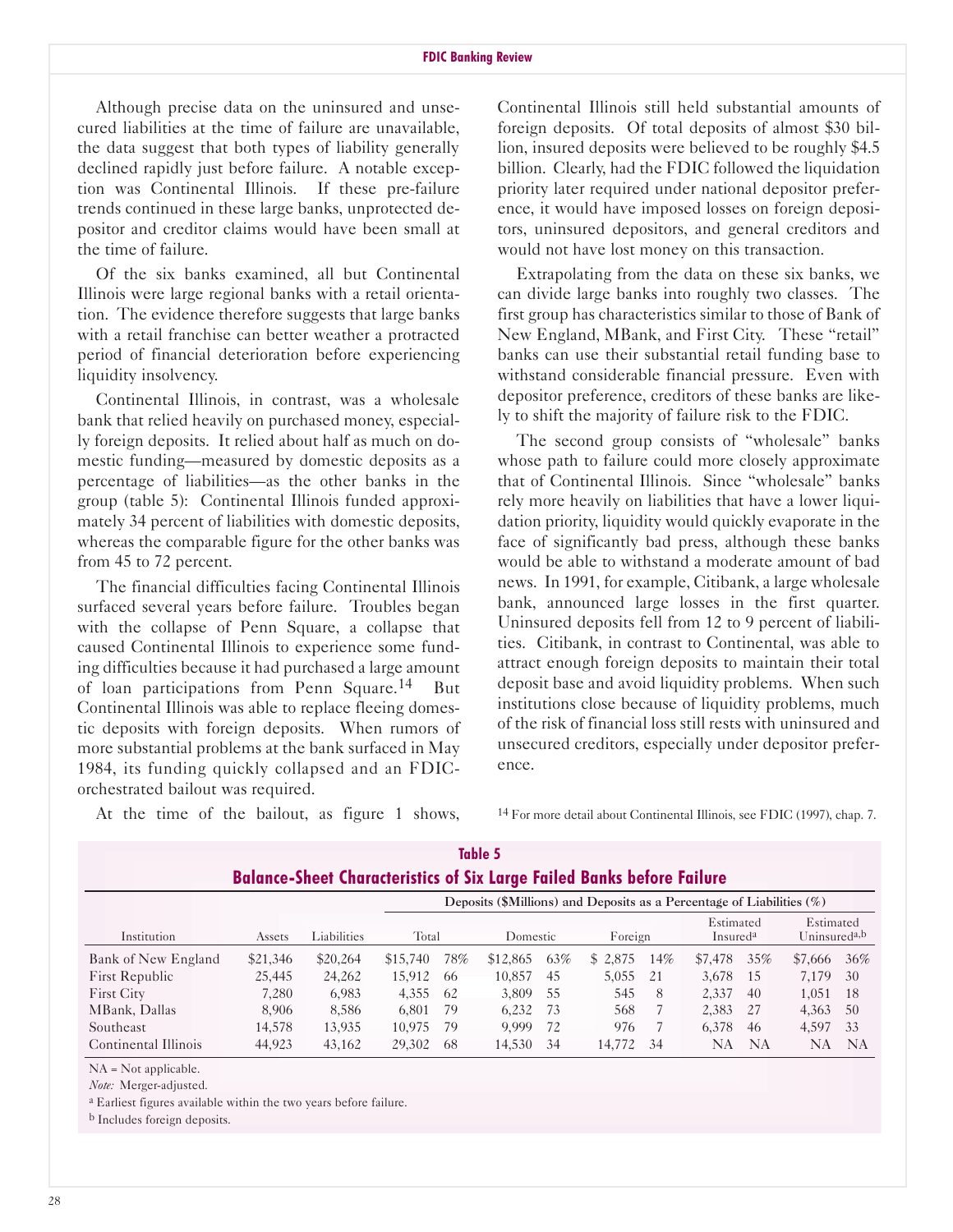

**Figure 2 First Republic Bank, Dallas-Balance-Sheet Shifts before Failure** 

**Figure 3 MBank, Dallas-Balance-Sheet Shifts before Failure** 

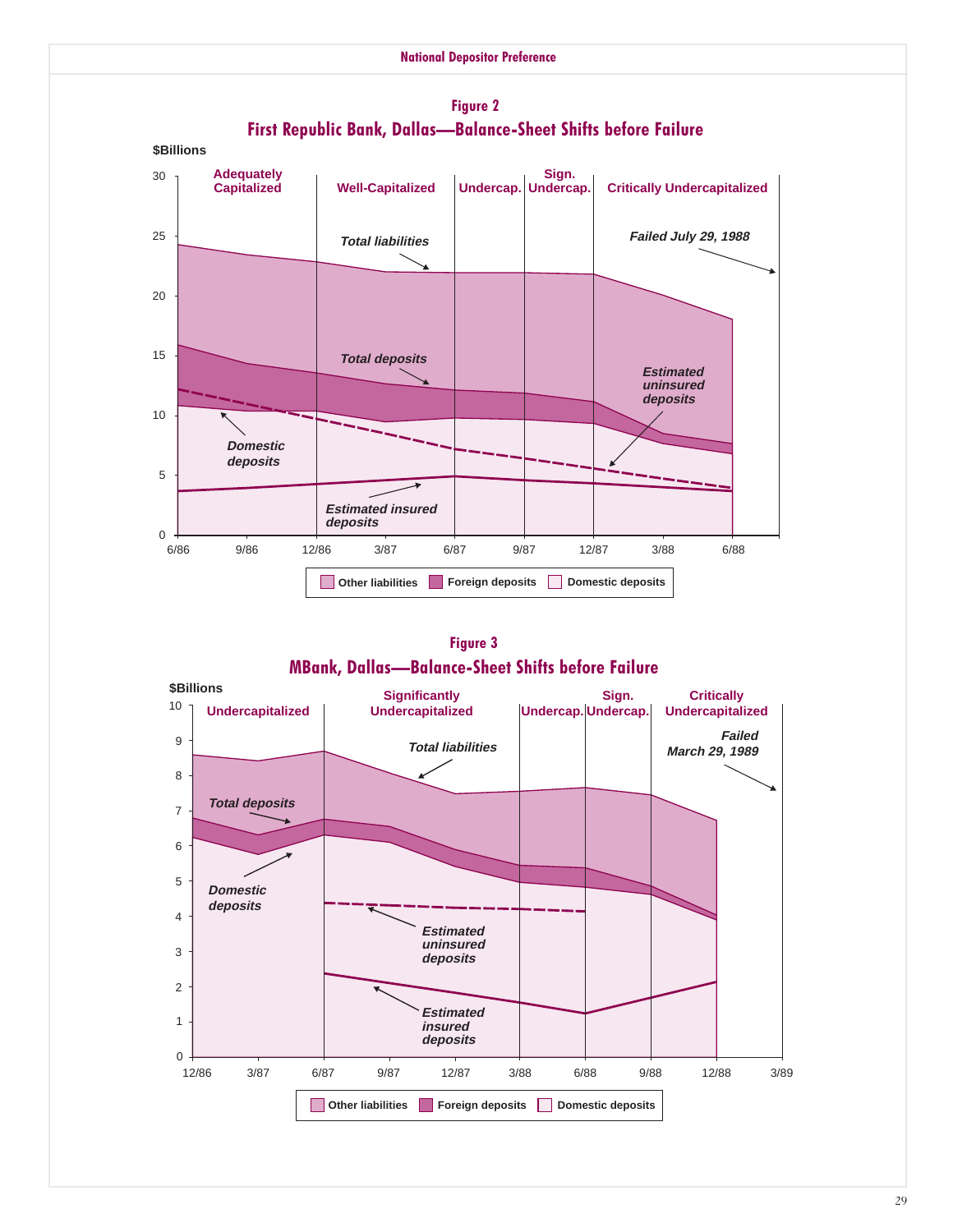

**Figure 5 Southeast Bank, Miami-Balance-Sheet Shifts before Failure** 

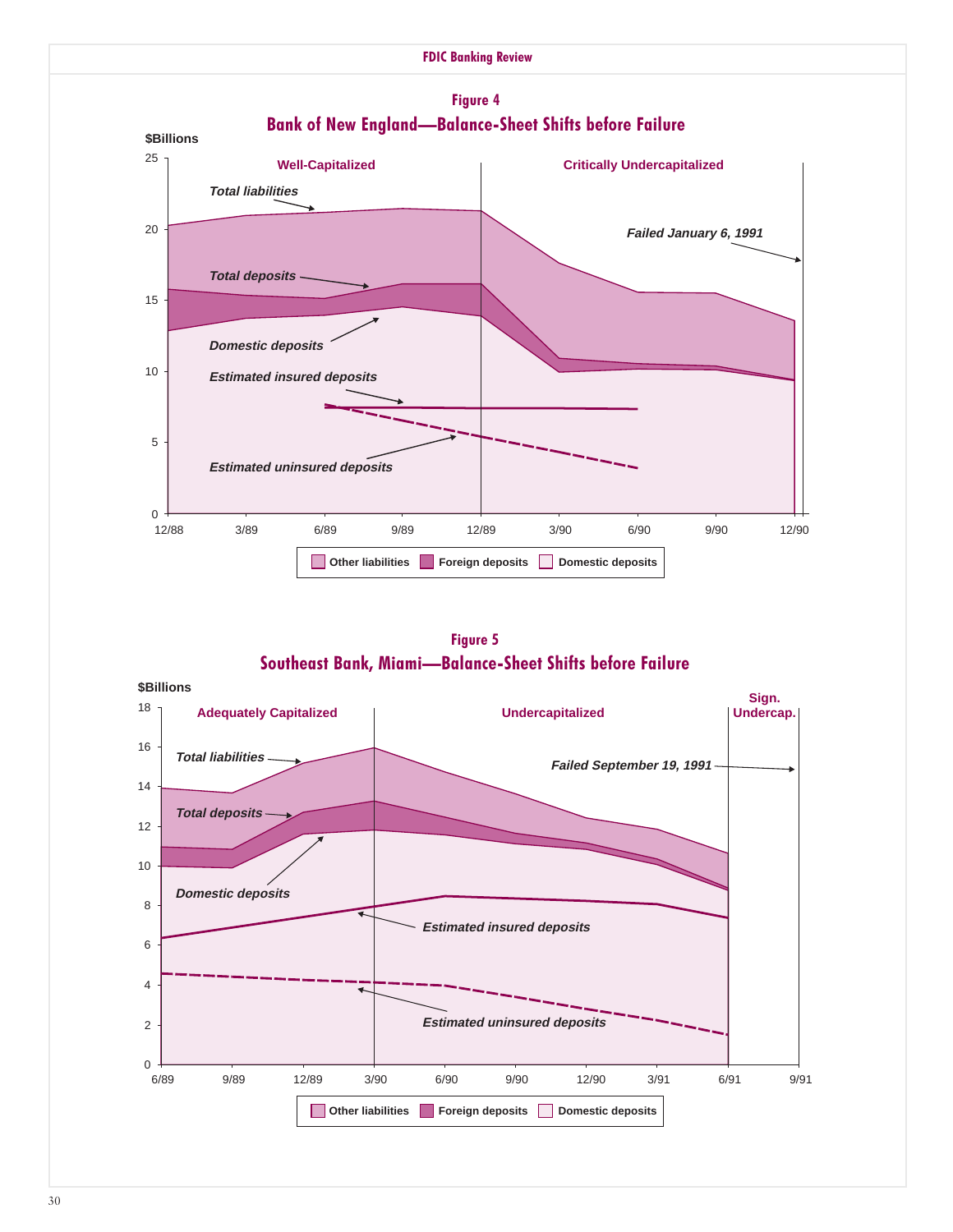

For the 50 largest BIF-insured institutions table 6 ranks the balance-sheet data as a percentage of total liabilities for the top and bottom 10 institutions in the ranking.<sup>15</sup> The majority of the 50 largest institutions, especially the top ten, have a liability structure similar to that of the "retail" banks in the failure group. As mentioned above, their relatively stable funding base could allow them to weather relatively long periods of decline before failure. Certainly such a transition period would permit a considerable amount of liability shifting.

Some of the institutions at the bottom of the list appear to have a more "wholesale" structure. In these cases the FDIC might be able to benefit substantially from depositor preference. Yet (as discussed in the next section) these may be the very institutions most likely to have some or all of their claims covered in full because of the "systemic risk" provisions of FDICIA.

# **FDICIA, Systemic Risk, and National Depositor Preference**

Historically, as shown above, large banks have experienced considerable balance-sheet shifting before failure. It is important to note, however, that these institutions were operating under a different set of rules and market perceptions from the ones that exist today. Not only national depositor preference but also many other changes were enacted into law in the 1990s, all designed to reduce the exposure of the deposit insurance funds to failed banks.

FDICIA in particular contained numerous provisions concerning the treatment of financially distressed and failed banks that have implications for the consequences of national depositor preference. Foremost among these provisions was prompt corrective action (PCA), which raised the capital threshold for the determination of equity solvency.<sup>16</sup> PCA also made it more difficult for federal and state regulators to delay closing capital-deficient institutions. Earlier closure, in turn, has the potential for reducing some of the liability shifting seen in past failures.

<sup>&</sup>lt;sup>15</sup> The figures are the sum of balance-sheet items of all of the FDICinsured depository institutions in the bank or thrift holding company as reported on the Call Report. To the extent that transactions take place between banks within the holding company, the sum overestimates the amount reported on a consolidated balance sheet.

<sup>16</sup> The PCA provisions of FDICIA define various capital categories for a bank, ranging from "well-capitalized" to "critically undercapitalized." As a bank's capital level diminishes and it falls into lower capital categories, federal regulators are generally required to take increasingly stringent action against the institution.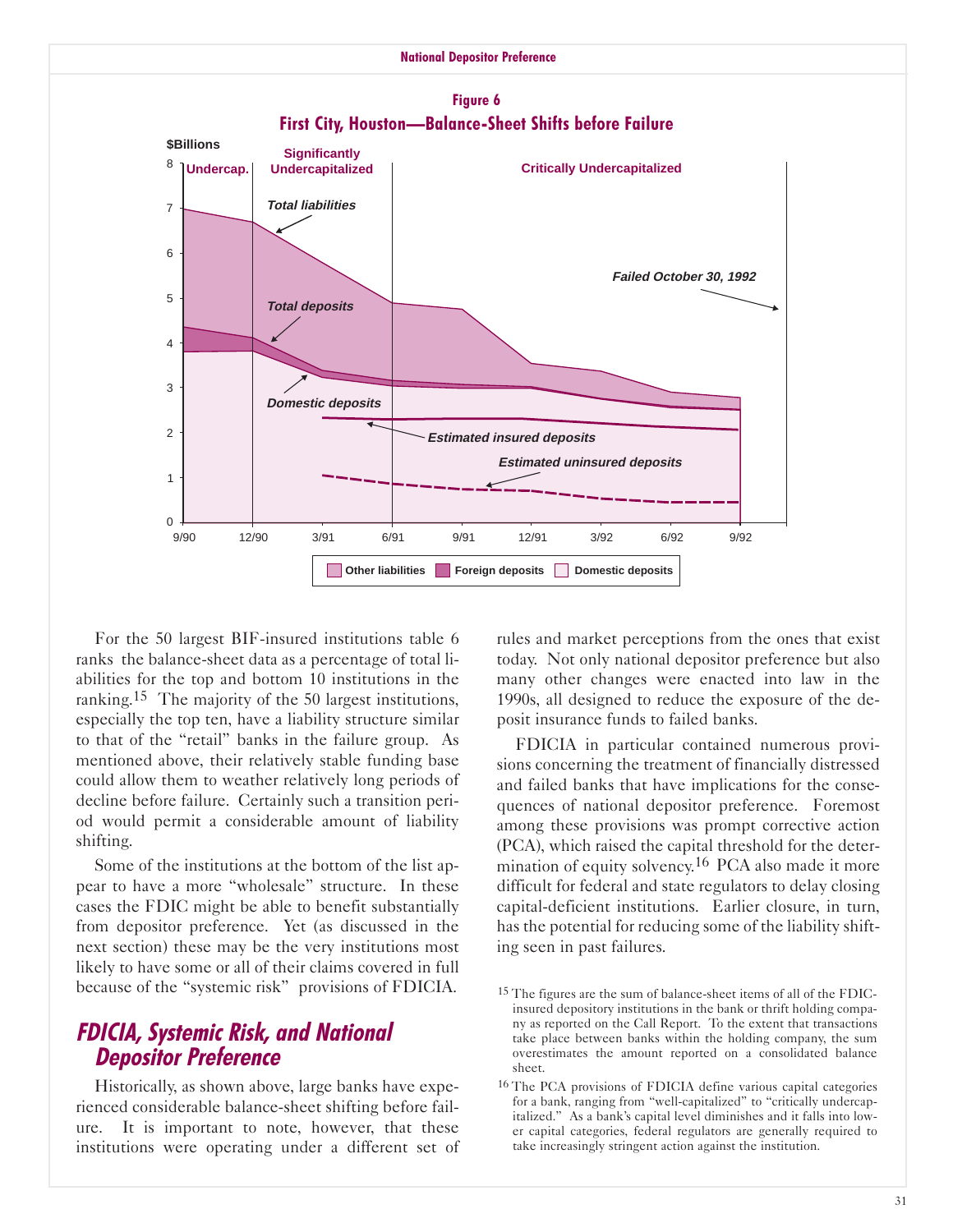#### **FDIC Banking Review**

|                | Ranked by Domestic Deposits to Liabilities (\$Millions) |          |                                         |          |                  |              |                        |  |  |
|----------------|---------------------------------------------------------|----------|-----------------------------------------|----------|------------------|--------------|------------------------|--|--|
|                |                                                         |          | Deposits as a Percentage of Liabilities |          |                  |              |                        |  |  |
| Rank           | <b>Holding Company</b>                                  | Assets   | Total                                   | Domestic | Foreign          | Insured      | Uninsured <sup>a</sup> |  |  |
| $\mathbf{1}$   | <b>Union Planters</b>                                   | \$31,549 | 87%                                     | 87%      | $0\%$            | 74%          | 13%                    |  |  |
| $\mathbf{2}$   | Regions                                                 | 38.739   | 85                                      | 81       | $\mathfrak{Z}$   | 61           | 20                     |  |  |
| 3              | First American                                          | 20,868   | 81                                      | 79       | $\overline{c}$   | 57           | 21                     |  |  |
| $\overline{4}$ | Firstar                                                 | 40,326   | 79                                      | 78       | $\mathbf{1}$     | 58           | 20                     |  |  |
| 5              | Wells Fargo                                             | 195,809  | 81                                      | 77       | $\overline{4}$   | 56           | 21                     |  |  |
| 6              | Manufacturers                                           | 20,702   | 78                                      | 77       | $\overline{c}$   | 57           | 20                     |  |  |
| 7              | Mercantile                                              | 36,202   | 79                                      | 77       | $\overline{c}$   | 58           | 19                     |  |  |
| 8              | Summit                                                  | 33,137   | 76                                      | 76       | $\boldsymbol{0}$ | 57           | 18                     |  |  |
| 9              | U.S. Bancorp                                            | 73,470   | 76                                      | 75       | $\mathbf{1}$     | 52           | 24                     |  |  |
| 10             | Marshall & Ilsley                                       | 21,557   | 81                                      | 75       | 6                | 56           | 19                     |  |  |
| 41             | Astoria                                                 | \$20,513 | 52%                                     | 52%      | $0\%$            | 49%          | 3%                     |  |  |
| 42             | California Fed                                          | 54,636   | 50                                      | 50       | $\Omega$         | 47           | 3                      |  |  |
| 43             | <b>Bank of New York</b>                                 | 61,343   | 81                                      | 50       | 32               | 23           | 27                     |  |  |
| 44             | Northern Trust                                          | 28,465   | 69                                      | 42       | 27               | 22           | 21                     |  |  |
| 45             | Chase Manhattan                                         | 355,483  | 66                                      | 40       | 26               | 18           | 23                     |  |  |
| 46             | Republic New York                                       | 47,155   | 78                                      | 31       | 46               | 24           | 7                      |  |  |
| 47             | <b>State Street</b>                                     | 43,184   | 68                                      | 27       | 41               | $\mathbf{2}$ | 25                     |  |  |
| 48             | <b>Bankers</b> Trust                                    | 105,844  | 42                                      | 22       | 20               | 5            | 16                     |  |  |
| 49             | Citicorp                                                | 370,397  | 66                                      | 18       | 48               | 11           | 7                      |  |  |
| 50             | J. P. Morgan                                            | 175,919  | 34                                      | 5        | 29               | $\theta$     | 5                      |  |  |

| Table 6                                                                         |
|---------------------------------------------------------------------------------|
| <b>Sum of Balance Sheets of 50 Largest Holding Companies, December 31, 1998</b> |
| <b>Ranked by Domestic Denosits to Lightlifies (SMillions)</b>                   |

a Includes foreign deposits.

Some students of the 1980s banking crisis were critical of delays in bank closings, and they attributed some of the delay to the extent to which large, already troubled, banks used Federal Reserve discount-window borrowings to stay afloat. Hence, FDICIA restricted the Federal Reserve's ability to lend to troubled institutions, viewing such lending as an attempt to delay bank closings.

Figures 7-10 show discount-window borrowings relative to total liabilities and total deposits for four of the six failed banks in our sample.17 Each of these institutions relied on discount-window borrowing, and it may have extended the life of the institution.

FDICIA also changed the cost test used by the FDIC to choose the method of failure resolution. Before FDICIA, the cost test required only that the chosen resolution method be less costly than a payoff. FDICIA's "least-cost test" requires that the resolution method chosen be less costly than *all* alternative methods. The least-cost test makes it substantially more difficult for the FDIC to structure resolution transac-

tions in which uninsured depositors are covered in full, since there will usually be the less-costly alternative method in which only insured depositors are covered in full.18

Some argue that the effects of the least-cost test will be minimal for very large banks—precisely the banks that offer the largest cost savings to the FDIC from national depositor preference—inasmuch as the test does not apply if there is a determination of systemic risk. A systemic-risk determination requires two-thirds of the members of the FDIC Board of Directors and twothirds of the members of the Board of Governors of the Federal Reserve System to find that complying with the least-cost test would have serious adverse effects on economic conditions or financial stability; if they make that finding, they forward a written recommen-

<sup>&</sup>lt;sup>17</sup> Consistent data on discount-window borrowing for CINB and First City were not available.

<sup>&</sup>lt;sup>18</sup> For further discussion of the effect of the least-cost test on the choice of resolution method, see Bovenzi and Muldoon (1990).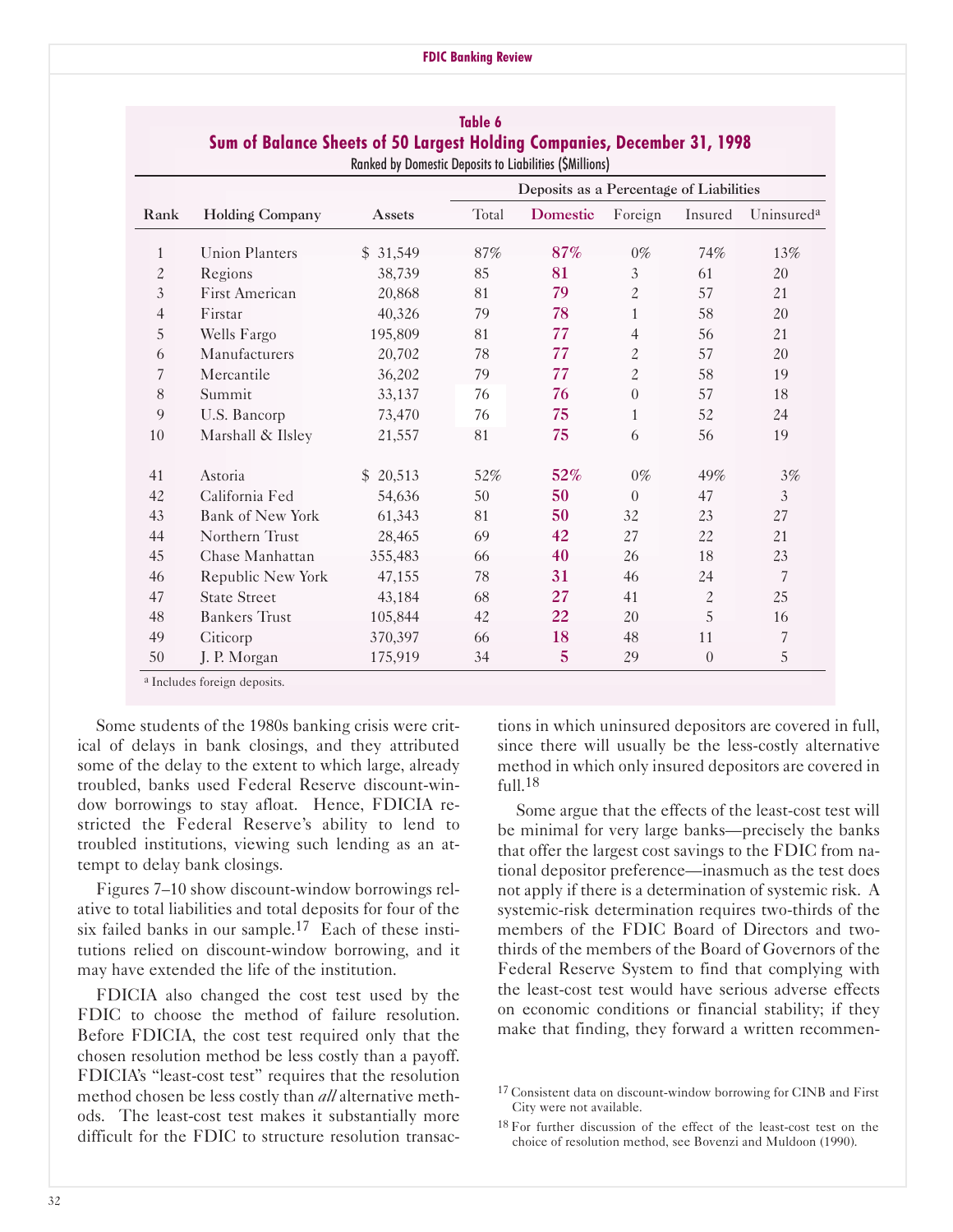

**Figure 7** First Republic Bank, Dallas-Discount-Window Borrowings

**Figure 8 MBank, Dallas-Discount-Window Borrowings** 

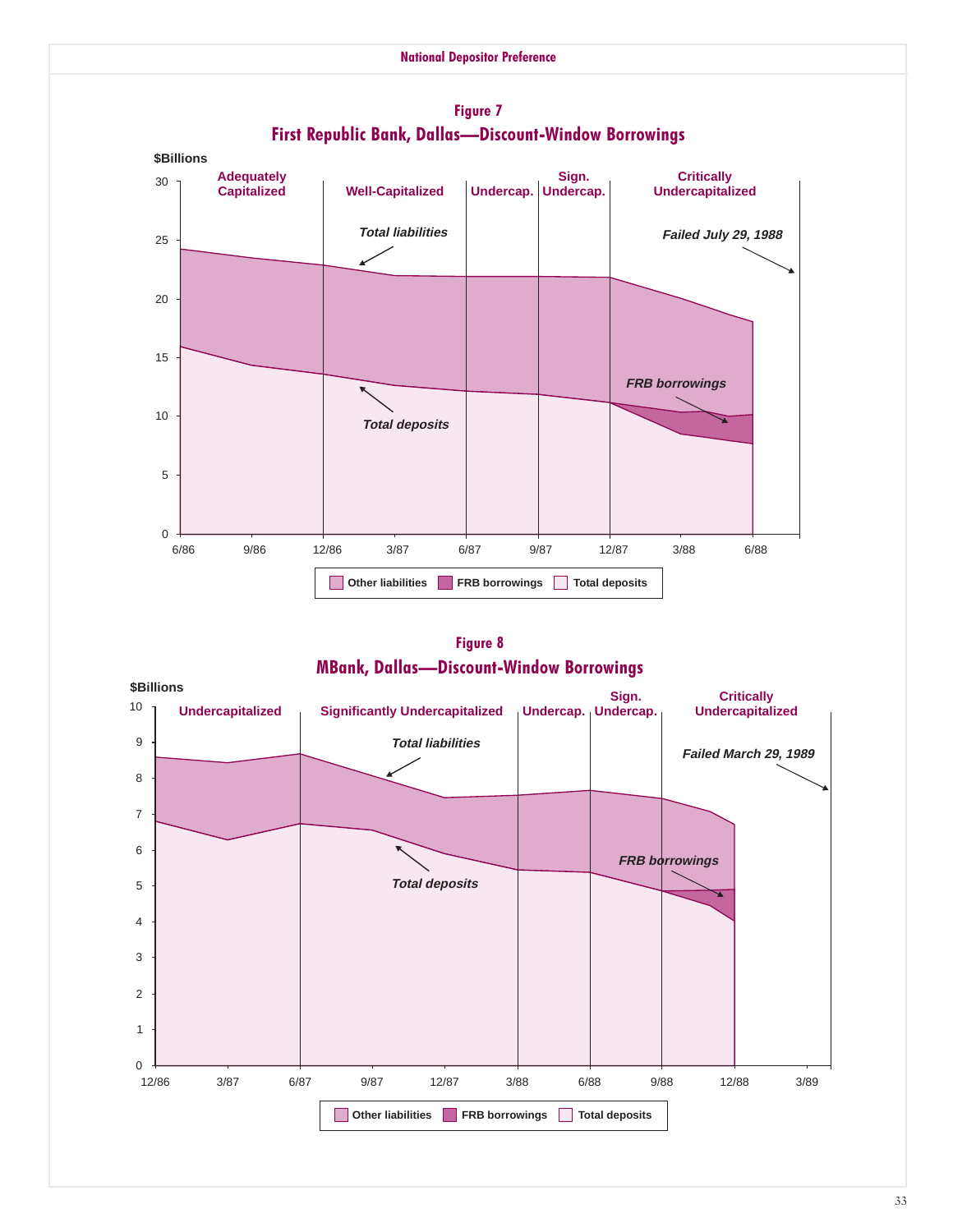

**Figure 9**

**Figure 10 Southeast Bank, Miami-Discount-Window Borrowings** 

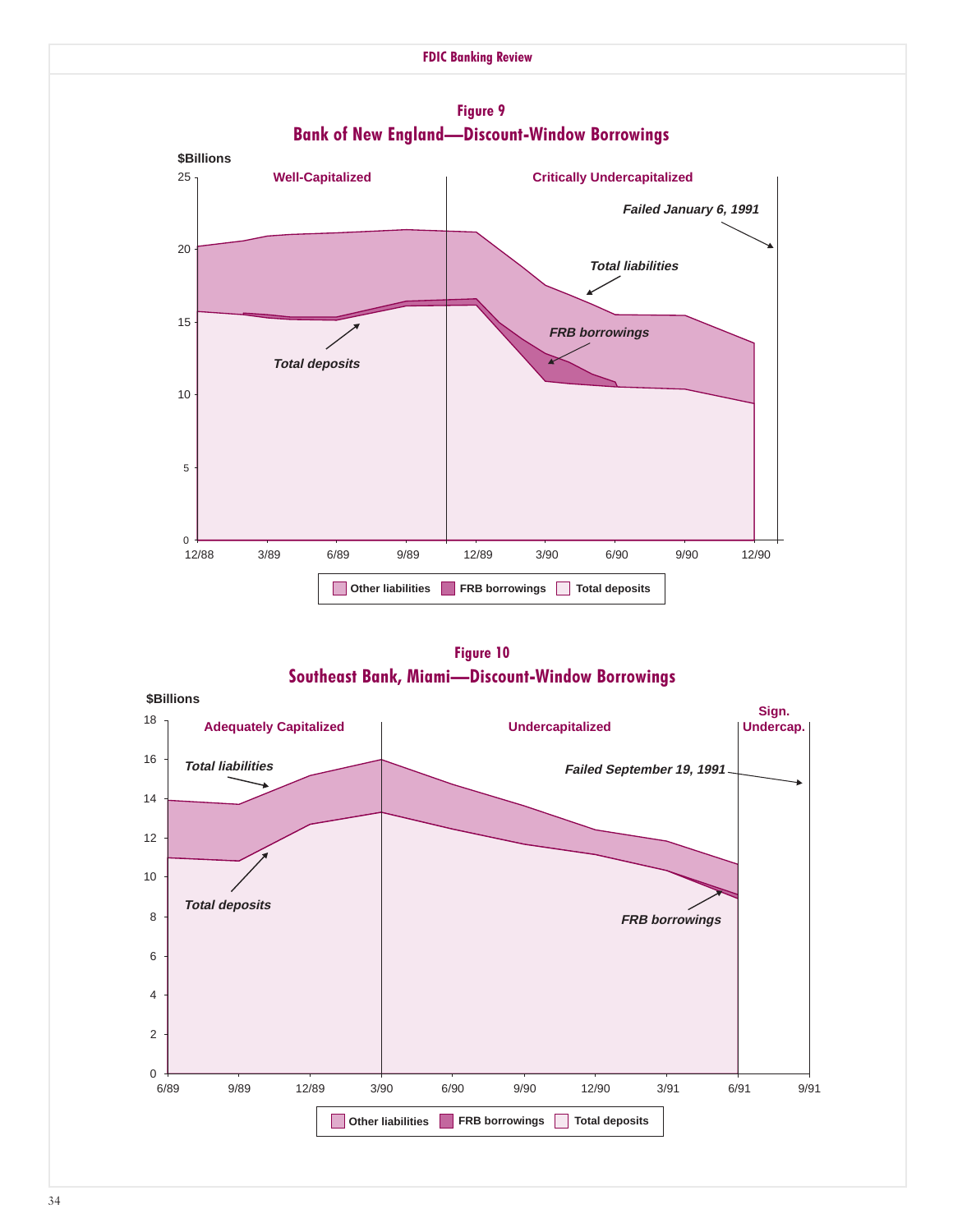dation to the Secretary of the Treasury; who, in consultation with the President, must agree before the leastcost test can be waived.

Despite the intentions of Congress when it passed FDICIA, the least-cost test and the greater complexity of the systemic-risk determination process might produce additional market anxiety at the onset of future large-bank failures. Exposed creditors might be more skittish and therefore more prone to run or seek collateral. Uninsured depositors and unsecured creditors might move more aggressively to protect themselves. Thus, financially troubled banks might then face greater demands for collateral and be exposed to more aggressive runs.

0n the one hand, such actions by exposed depositors and creditors will certainly cause a troubled institution to close earlier than under past rules. And earlier closure may cause earlier and more rapid shifting of risk to the FDIC. Thus, cost savings to the FDIC may end up being minimal. 0n the other hand, earlier closure may not give banks time to liquidate high-quality, but less-liquid, assets, and if higher-quality assets remain in the bank at the time of failure, the FDIC may lose less money when resolving a failed bank.

# **Treatment of Foreign Depositors and Proposals to Modify Depositor Preference**

Doubts about the cost savings to the FDIC are one unintended consequence of national depositor preference. There is another, and possibly serious, implication for the FDIC. As noted above, national depositor preference does not extend to foreign depositors, who are treated the same as general creditors. This priority implies that the FDIC can impose losses on foreign depositors. But as Silverberg (1994) noted, if the FDIC attempts to impose such losses, it may lose control of the resolution process. If a country attempts to protect its depositors, it may decide to dispose—under its own laws-of the assets and liabilities of the domestic branches of a failed foreign bank (in this case the foreign bank would be a U.S. bank). Seizing such assets is sometimes called "ring fencing." A country is more likely to protect its depositors and creditors with ring fencing if it believes the foreign country (for example, the United States) does not have a competent liquidation plan. In some countries, ring fencing is required by law. In this way, domestic depositor preference complicates the resolution of a large bank with a substantial presence abroad.19

Treating foreign depositors as general creditors increases the chances of ring fencing, but even without ring fencing, imposing proportionately larger losses on foreign depositors increases systemic risk and perhaps generates runs by foreign depositors on other large institutions. If the FDIC reduces the potential for ring fencing by offering to provide foreign depositors and creditors with more than would be dictated by receivership recoveries, it would be violating the least-cost test and would require a systemic-risk determination. Alternatively, legislative changes could be made so that foreign deposits were considered "deposits" for preference purposes while remaining uninsured. This change would decrease both the likelihood of ring fencing and the need for systemic-risk determinations.

Another way to decrease the incentive for ring fencing would be to enact insured depositor preference the same liquidation priority as in the Banking Act of 1933. Under insured depositor preference, insured deposits would receive preference, and uninsured domestic deposits and foreign deposits would be treated the same as general creditors. Since foreign deposits (which are not insured) and uninsured domestic deposits would be treated alike, the fairness issue raised by foreign countries would have less merit.

Even though insured depositor preference has the advantage of possibly decreasing the incentive for ring fencing, proposals to enact it have had political opposition. Insured depositor preference would put small banks at a competitive disadvantage to the extent that depositors at some large institutions would be perceived as receiving *de facto* 100 percent coverage (because of the systemic-risk provisions of FDICIA) for their *uninsured* depositors, and these institutions would therefore be able to attract more depositors.

Insured depositor preference would do more than decrease the likelihood of ring fencing. It would also increase market discipline by shifting a greater amount of failure risk from the FDIC to other market participants. For the 50 largest bank holding companies ranked by insured deposits to liabilities, table 7 shows the deposit structure of the top and bottom 10 institutions. The highly wholesale-oriented institutions that have the smallest proportion of domestic deposits (table 6) also have the smallest proportion of insured deposits (table 7). There are also numerous large, re-

 $19$  It is possible for a bank to change the nature of its foreign-deposit contracts by making the funds payable in the United States (thereby placing them within the definition of a deposit). Doing so would generate costs in the form of reserve requirements imposed by the Federal Reserve and deposit insurance premiums; the net benefits or costs are difficult to quantify.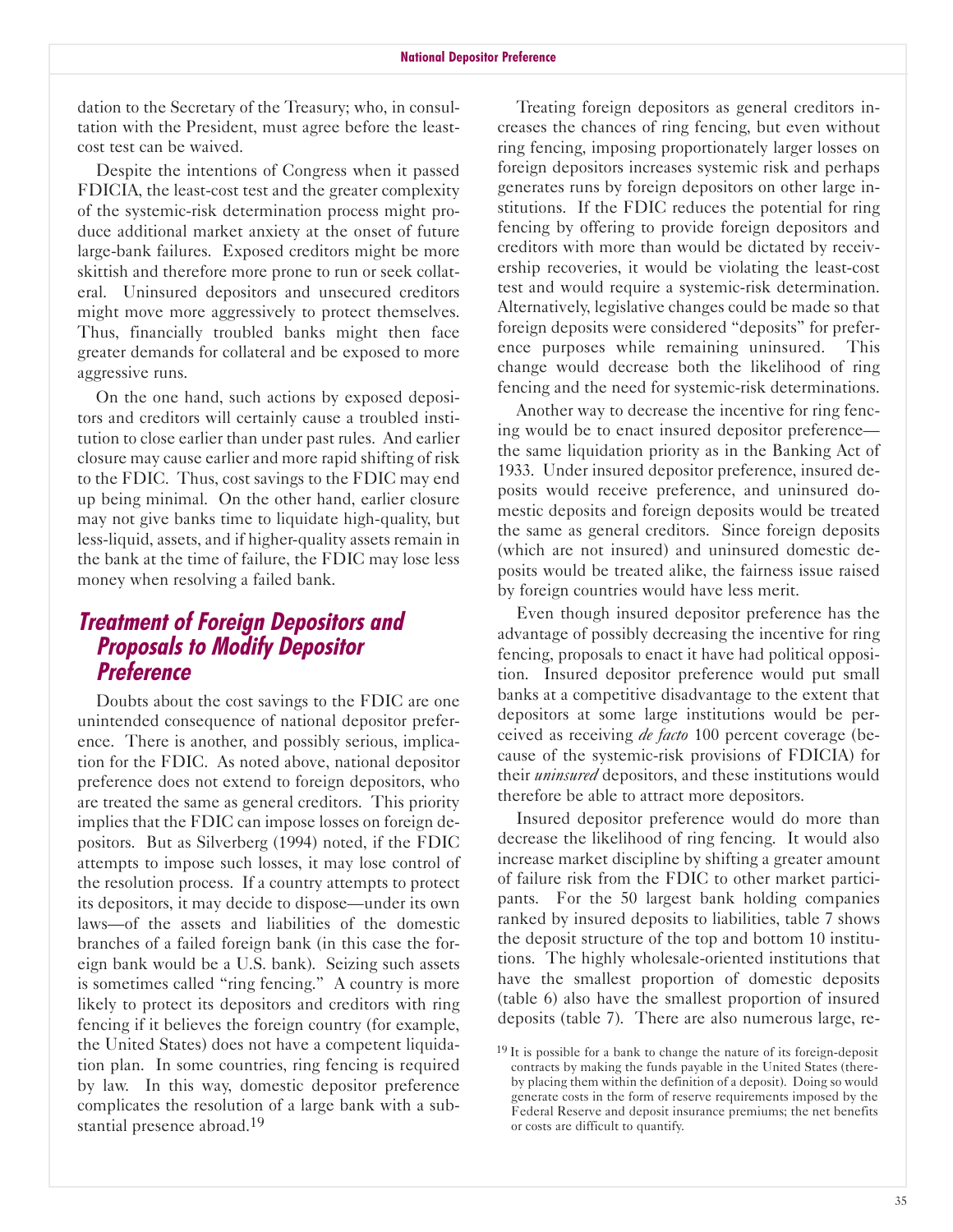tail-oriented banking organizations that have relatively low levels of insured deposits. In fact, in three large banking organizations insured deposits account for less than 5 percent of total liabilities. Even with the shifting of liabilities, these modest levels of insured deposits imply a larger pool of liabilities to share losses than is the case under the current system.

# **Summary and Conclusions**

The FDIC's experience with depositor preference has varied. The agency initially operated under an insured depositor preference mandate but quickly recommended that all deposits have the same liquidation status as general creditors. This priority system was enacted in 1935 and (except for state-chartered institutions) remained in place until 1993, when Congress adopted a domestic depositor preference scheme.

Public commentators were generally critical of the adoption of national depositor preference, particularly since it was passed with little public debate and discussion. Many large banks have substantial amounts of foreign deposits and other unsecured liabilities, and the commentators thought this balance-sheet structure might have misled federal budget analysts into believing that considerable cost savings were available from depositor preference. But uninsured depositors and unsecured creditors of troubled banking institutions always seek to protect themselves. At failure, the amount of uninsured deposits and unsecured liabilities is much less than it was in the months or years before failure.

In any case, given the healthy state of the banking industry since passage of national depositor preference, the supervisory and market-discipline changes brought about by the combination of national depositor preference and FDICIA (1991) remain untested. When a large bank fails, these revisions will very probably alter the behavior of market participants in meaningful ways. Uninsured depositors and unsecured creditors

| Sum of Balance Sheets of 50 Largest Holding Companies, December 31, 1998<br>Ranked by Insured Deposits to Liabilities (SMillions) |                         |          |                                         |          |                  |                  |                        |  |
|-----------------------------------------------------------------------------------------------------------------------------------|-------------------------|----------|-----------------------------------------|----------|------------------|------------------|------------------------|--|
| Rank                                                                                                                              |                         |          | Deposits as a Percentage of Liabilities |          |                  |                  |                        |  |
|                                                                                                                                   | <b>Holding Company</b>  | Assets   | Total                                   | Domestic | Foreign          | <b>Insured</b>   | Uninsured <sup>a</sup> |  |
| $\mathbf{1}$                                                                                                                      | <b>Union Planters</b>   | \$31,549 | 87%                                     | 87%      | $0\%$            | 74%              | 13%                    |  |
| $\mathbf{2}$                                                                                                                      | World Savings           | 31,958   | 72                                      | 72       | $\Omega$         | 71               | $\mathbf{1}$           |  |
| $\mathfrak{Z}$                                                                                                                    | Dime Savings            | 22,294   | 66                                      | 66       | $\overline{0}$   | 63               | $\overline{4}$         |  |
| $\overline{4}$                                                                                                                    | Charter One             | 24,878   | 66                                      | 66       | $\overline{0}$   | 62               | $\overline{4}$         |  |
| 5                                                                                                                                 | Regions                 | 38,739   | 85                                      | 81       | 3                | 61               | 20                     |  |
| 6                                                                                                                                 | Huntington              | 28,271   | 76                                      | 74       | $\overline{c}$   | 60               | 15                     |  |
| 7                                                                                                                                 | AmSouth                 | 19,833   | 73                                      | 73       | $\boldsymbol{0}$ | 58               | 15                     |  |
| 8                                                                                                                                 | Mercantile              | 36,202   | 79                                      | 77       | $\mathbf{2}$     | 58               | 19                     |  |
| 9                                                                                                                                 | Firstar                 | 40,326   | 79                                      | 78       | $\mathbf{1}$     | 58               | 20                     |  |
| 10                                                                                                                                | Summit                  | 33,137   | 76                                      | 76       | $\theta$         | 57               | 18                     |  |
| 41                                                                                                                                | Mellon                  | \$52,354 | 74%                                     | 66%      | 9%               | 37%              | 29%                    |  |
| 42                                                                                                                                | <b>Union Bank</b>       | 36,428   | 87                                      | 75       | 12               | 33               | 42                     |  |
| 43                                                                                                                                | Republic New York       | 47,155   | 78                                      | 31       | 46               | 24               | $\overline{7}$         |  |
| 44                                                                                                                                | <b>Bank of New York</b> | 31,343   | 81                                      | 50       | 32               | 23               | 27                     |  |
| 45                                                                                                                                | Northern Trust          | 28,465   | 69                                      | 42       | 27               | 22               | 21                     |  |
| 46                                                                                                                                | Chase Manhattan         | 355,483  | 66                                      | 40       | 26               | 18               | 23                     |  |
| 47                                                                                                                                | Citicorp                | 370,397  | 66                                      | 18       | 48               | 11               | 7                      |  |
| 48                                                                                                                                | <b>Bankers</b> Trust    | 105,844  | 42                                      | 22       | 20               | 5                | 16                     |  |
| 49                                                                                                                                | <b>State Street</b>     | 43,184   | 68                                      | 27       | 41               | $\overline{c}$   | 25                     |  |
| 50                                                                                                                                | J. P. Morgan            | 175,919  | 34                                      | 5        | 29               | $\boldsymbol{0}$ | 5                      |  |

**Table 7**

a Includes foreign deposits.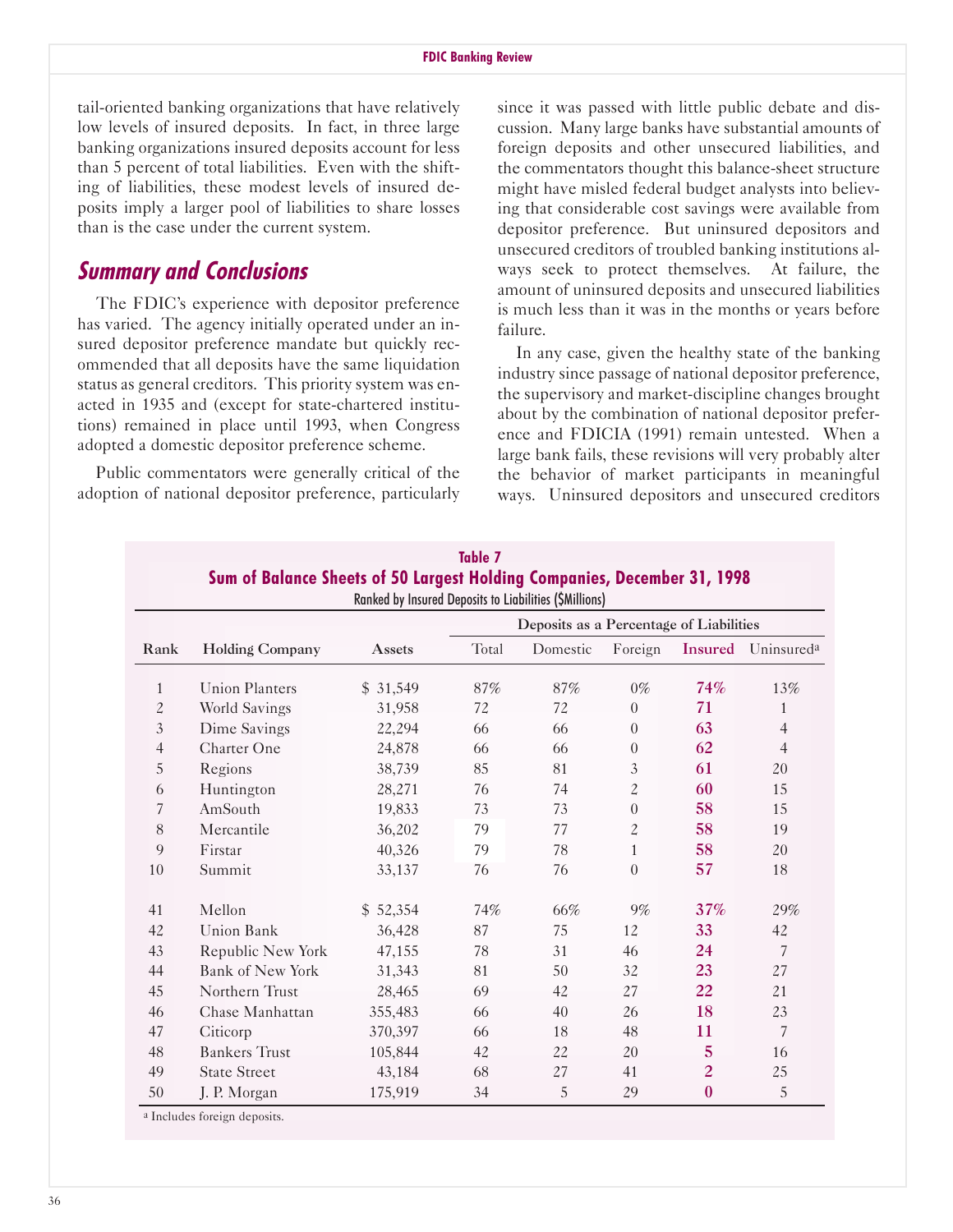will probably be more skittish. They will protect their interests more actively and thus precipitate a liquidity failure much more rapidly than has been the case in the past. They will do this because earlier closures have a greater potential for leaving foreign depositors and other creditors unprotected, to the benefit of the FDIC.

Another likely consequence of the current depositor preference system-because this system gives foreign depositors only the same status as general creditors-is the greater probability of a systemic-risk determination in the case of a bank with sizable foreign operations. For without a systemic-risk determination, the FDIC would be required to pay domestic depositors in full before foreign depositors received anything, and placing foreign depositors behind domestic depositors would create a strong incentive for foreign countries to intervene in the failure process. In the past, some countries intervened in the process by structuring their own liquidation plans for the domestic branches and operations of a failed foreign institution. This process, often called "ring fencing," is designed to protect a

country's depositors in foreign banks from loss when the foreign bank fails. Since the national depositor preference scheme gives other countries' depositors a lower priority than U.S. uninsured depositors, other countries are likely to consider it unfair and be more willing to engage in ring fencing.

Therefore, a system that gives preference to domestic depositors may not be the best and most effective form of depositor preference. An alternative would be to change the statute to grant foreign deposits the same standing as domestic deposits. Another option, certainly more controversial, would be to move to an insured depositor preference system like the one in effect from 1933-1935.

Because only relatively small institutions have failed since the adoption of depositor preference in 1993, we have a unique opportunity to reopen the depositor preference debate. 0ther options-either preference for all depositors, foreign and domestic, or preference only for insured depositors-should be discussed and debated as viable alternatives.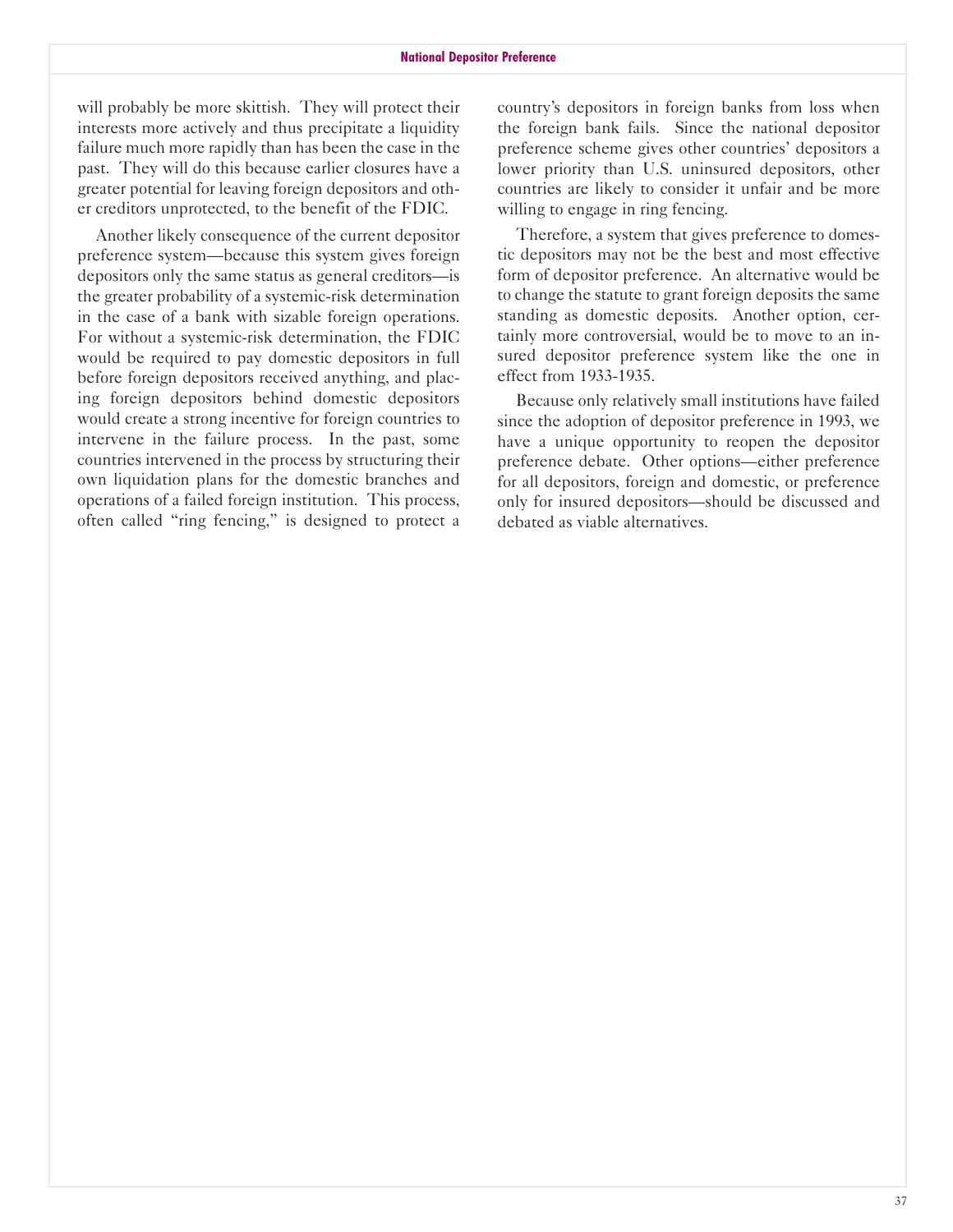# **BIBLIOGRAPHY**

*Banking Act of 1933.* U.S. Public Law 73-66. 73rd Cong., 1st sess., May 17 to June 16, 1933.

*Banking Act of 1935.* U.S. Public Law 74-305. 74th Cong., 1st sess., April 19 to June 3, 1935.

Bovenzi, John F., and Maureen E. Muldoon. 1990. Failure-Resolution Methods and Policy Considerations. *FDIC Banking Reviee* 3, no. 1:1-11.

*Federal Deposit Insurance Act of 1950.* U.S. Public Law 81-797. 81st Cong., 2nd sess., September 22, 1950.

Federal Deposit Insurance Corporation (FDIC). 1934. *Annual Report.* FDIC.

- ------. 1983. *Deposit Insurance in a Changing Environment*. FDIC.
- ---. 1984. *The First Fifty Years: A History of the FDIC, 1933–1983*. FDIC.
- $-$ . 1987. *Mandate for Change: Restructuring the Banking Industry.* FDIC.
- -----------------. 1989. Deposit Insurance for the Nineties: Meeting the Challenge. Unpublished manuscript.
- -, 1996. *Failed-Bank Cost Analysis*. FDIC Division of Finance.
- ---. 1997. *History of the Eighties, Lessons for the Fftfre: An Examination of the Banking Crises of the 1980s and Early 1990s*. 2 vols. FDIC.
- ---. 1998. *Managing the Crisis: The FDIC and RTC Experience, 1980-1994*. 2 vols. FDIC.
- *Federal Deposit Insurance Corporation Improvement Act of 1991 (FDICIA)*. U.S. Public Law 102-242. 102d Cong., 1st sess., December 19, 1991.
- *Financial Institutions Reform, Recovery, and Enforcement Act of 1989 (FIRREA).* U.S. Public Law 101-73. 101st Cong., 1st sess., August 9, 1989.
- Hirschhorn, Eric, and David Zervos. 1990. Policies to Change the Priority of Claimants: The Case of Depositor Preference Laws. *Journal of Financial Services Research* 4:111-25.
- Kaufman, George G. 1997. The New Depositor Preference Act: Time Inconsistency in Action. *Managerial Finance* 23, no.11:56-63.
- Lutton, Thomas, and David Becher. 1994. Depositor Preference. 0ffice of the Comptroller of the Currency memo dated March 24, 1994. Duplicated.
- *Omnibus Budget Reconciliation Act of 1993.* U.S. Public Law 103-66. 103d Cong., 1st sess., August 10, 1993.
- 0sterberg, William P. 1996. The Impact of Depositor Preference Laws. Federal Reserve Bank of Cleveland *Economic Reviee* 12:1-12.
- Silverberg, Stanley C. 1986. A Case for Depositor Preference. *FDIC Banking and Economic Reviee* 4, no. 4:7-12.
- ---. 1993. A Case for Broadening the Deposit Insurance Assessment Base. Unpublished manuscript. Independent Bankers Association of America.
- ---. 1994. Depositor Preference, Insurance Costs, and the Cost of Supervision. *The Golembe Reports* 1994-2.
- Thomson, James B. 1994. The National Depositor Preference Law. Federal Reserve Bank of Cleveland *Economic Commentary*. February 15, 1-4.
- U.S. Department of the Treasury. 1991. Modernizing the Financial System: Recommendations for Safer, More Competitive Banks. U.S. Department of the Treasury.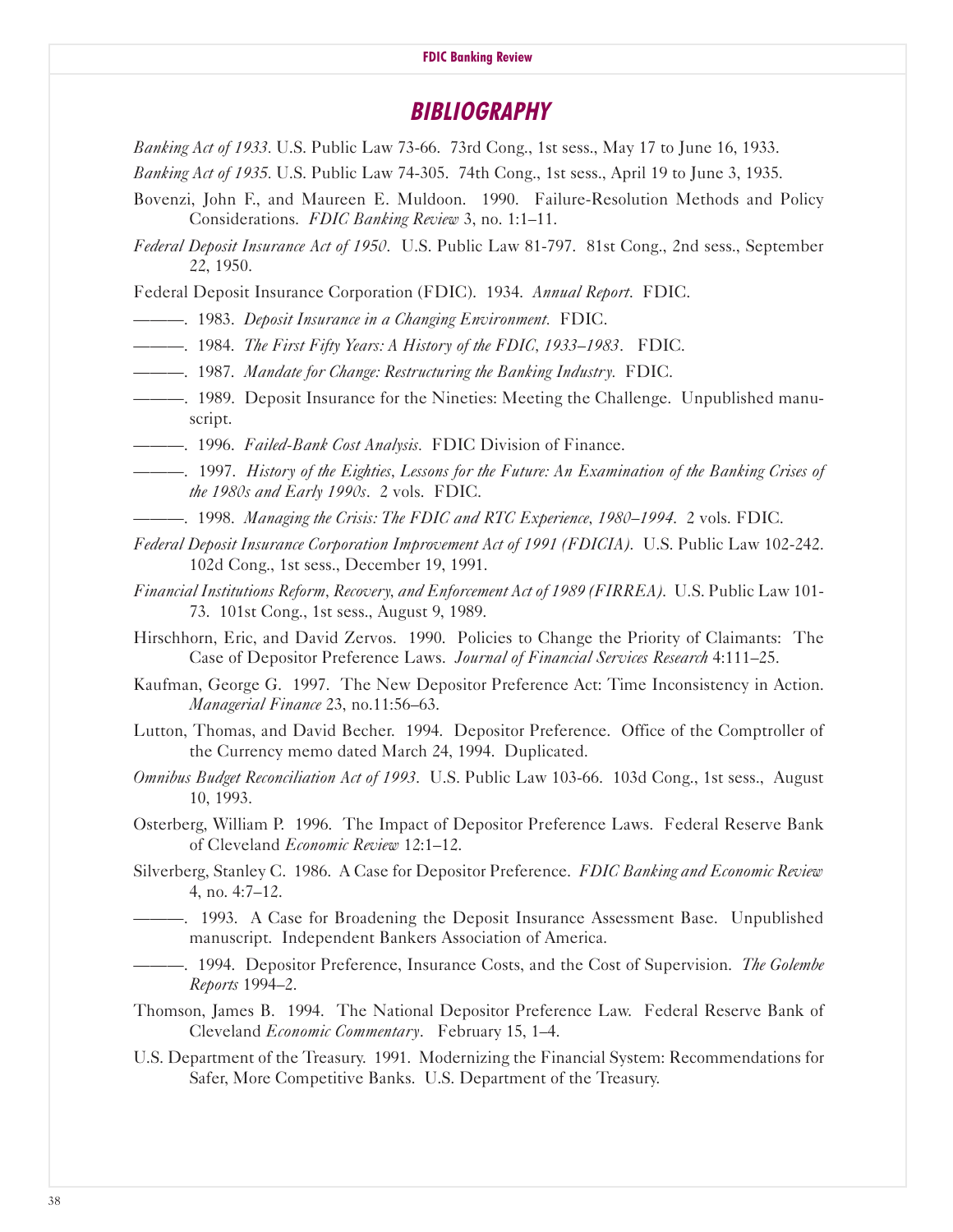# <span id="page-40-0"></span>**Recent Developments Affecting Depository Institutions**

by Lynne Montgomery\*

# **REGULATORY AGENCY ACTlON**

# **lnteragency Actions**

### *Year 2000 Planning Guidance*

 retest, if necessary. *BBR, 5/17/99, p. 878.* Federal banking and thrift regulators issued additional joint guidance on May 7, 1999, in an effort to help answer frequently asked questions on Year 2000 contingency planning. The release, *Additional Questions and Answers Concerning Year 2000 Business Resumption Contingency Planning,* is intended to supplement Year 2000 guidance issued by regulators through the Federal Financial Institutions Examination Council in December 1998. The 1998 guidance said that financial institutions should finish their business resumption contingency plans (which are plans to guide institutions in resuming their core business processes if their computer systems fail) and design methods to test the plans by June 30, 1999. The new guidance states that institutions may conduct these tests after June 30, but early enough to allow ample time to make essential changes and

### *Final Rule on Specific Market Risk*

The 0ffice of the Comptroller of the Currency (0CC), the Board of Governors of the Federal Reserve System, and the Federal Deposit Insurance Corporation (FDIC) adopted a final rule allowing

banks that meet certain criteria to use their own valuation models to determine how much capital must be held to protect against specific market risk in their investment portfolios. In order to determine whether a bank's internal models are adequate to set capital levels, regulators will measure the models against various criteria, such as whether the models measure risk in a way that adequately explains historical price variations in the institution's investment portfolio. The final rule, which contains no substantive changes from the interim rule that was published in the *Federal Register* on December 30, 1997, is intended to reduce banks' regulatory burden by ending the requirement that they use two methods to measure their risk exposure to price fluctuations of stocks and bonds in their trading portfolios. Banks whose internal valuation models fail to meet the rule's minimum adequacy standards will have to continue to hold capital at least equal to half of the specific risk charge calculated under the standardized approach developed by the international Basel Committee on Banking Supervision. *BBR, 4/5/99, p. 611.*

<sup>\*</sup>Lynne Montgomery is a senior financial analyst in the FDIC's Division of Research and Statistics.

Reference sources: *American Banker* (AB); *The Wall Street Journal* (WSJ); *BNA's Banking Report* (BBR); and *Federal Register* (FR).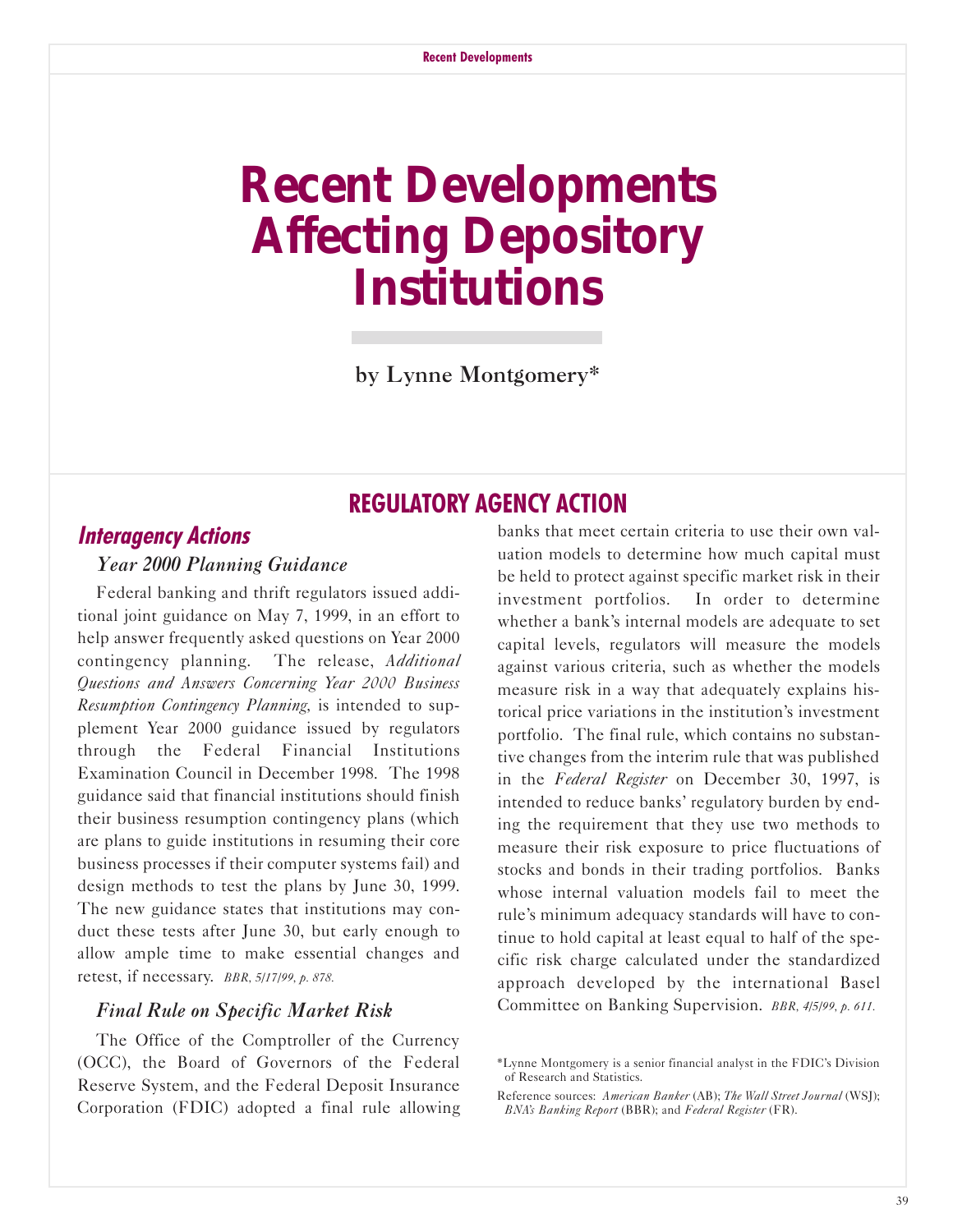### *Joint Working Group to Issue Guidance on Disclosure of Credit Losses*

The federal banking and thrift regulators and the Securities and Exchange Commission issued a joint statement on March 10, 1999, announcing plans to work together to issue guidance on the appropriate disclosure of credit losses by banks and thrifts. The agencies plan to set up a Joint Working Group of agency representatives to understand more about the procedures and processes of credit loss allowances. The regulators hope to issue parallel guidance within a year on two issues on credit loss allowances. The first issue relates to the procedures and processes necessary for banks to reasonably assess losses inherent in their portfolios and ways to document the reported loan-loss allowance. The second relates to appropriate disclosures of loan-loss allowances and the credit quality of institutions' loan portfolios. The guidance will also address the need for institutions to disclose changes in risk factors and asset quality that affect allowances for credit losses. *BBR, 3/15/99.*

## **Federal Deposit lnsurance Corporation**

### *New Insurance Rules for Joint Accounts and Payable-on-Death Accounts*

0n March 23, 1999, the FDIC Board of Directors approved changes that are intended to simplify the deposit insurance rules for joint accounts and payable-on-death accounts. The maximum insurance coverage that a person can obtain for individual interests in joint accounts at one bank or thrift will remain at \$100,000. However, under the new rules, the maximum coverage for any joint account owned by more than one person is expanded from \$100,000 for each joint account to \$100,000 for each individual owner. The new rules for payable-on-death accounts add parents and siblings to the list of "qualifying beneficiaries," which already includes spouses, children, and grandchildren. *BBR, 3/29/99; PR-13-99, FDIC, 3/23/99.*

### *Bank Failures*

0n March 26, 1999, the FDIC closed Victory State Bank in Columbia, South Carolina, and took possession of the bank in its capacity as receiver. The

newly chartered South Carolina Community Bank in Columbia, South Carolina, assumed the deposits of Victory State Bank and also purchased \$12.2 million of the failed bank's assets. Victory State Bank's sole office was re-opened on March 29, 1999, as South Carolina Community Bank. The FDIC estimates this will be a no-cost resolution for the Bank Insurance Fund (BIF). *PR-15-99, FDIC, 3/26/99.*

0n April 23, 1999, New Mexico's Director of Financial Institutions closed Zia New Mexico Bank in Tucumcari, New Mexico, and the FDIC was named as receiver. All the deposits of Zia New Mexico Bank were assumed by the First National Bank of New Mexico in Clayton, New Mexico, which also purchased \$6.0 million of the failed bank's assets. The FDIC estimates this transaction will cost the BIF \$1.6 million. *PR-20-99, FDIC, 4/23/99.*

### *Real-Estate Survey-April 1999*

The April 1999 issue of the *Survey of Real Estate Trends* reported that the nation's real-estate markets rebounded in recent months after a slowdown in the late fall and early winter. The April survey included an increased number of respondents reporting the condition of their local housing market as better than three months earlier. The survey polled 292 examiners and asset managers from federal bank and thrift regulatory agencies about developments in their local markets in the preceding three months. The proportion of respondents reporting that housing markets were on the upswing during the three-month period increased from 29 percent in January to 48 percent in April. 0nly 13 percent noted excess supply, down from 15 percent in January. As for local commercial real-estate markets, 69 percent of the respondents characterized supply and demand as in balance. Higher sales levels and sale prices were also reported for commercial properties in the April survey.

The national composite index used by the FDIC to summarize results for both residential and commercial real-estate markets was 69 in April, compared to 61 in January. Index scores above 50 indicate improving conditions, while index scores below 50 indicate declining conditions. *Survey of Real Estate Trends, FDIC, April 1999.*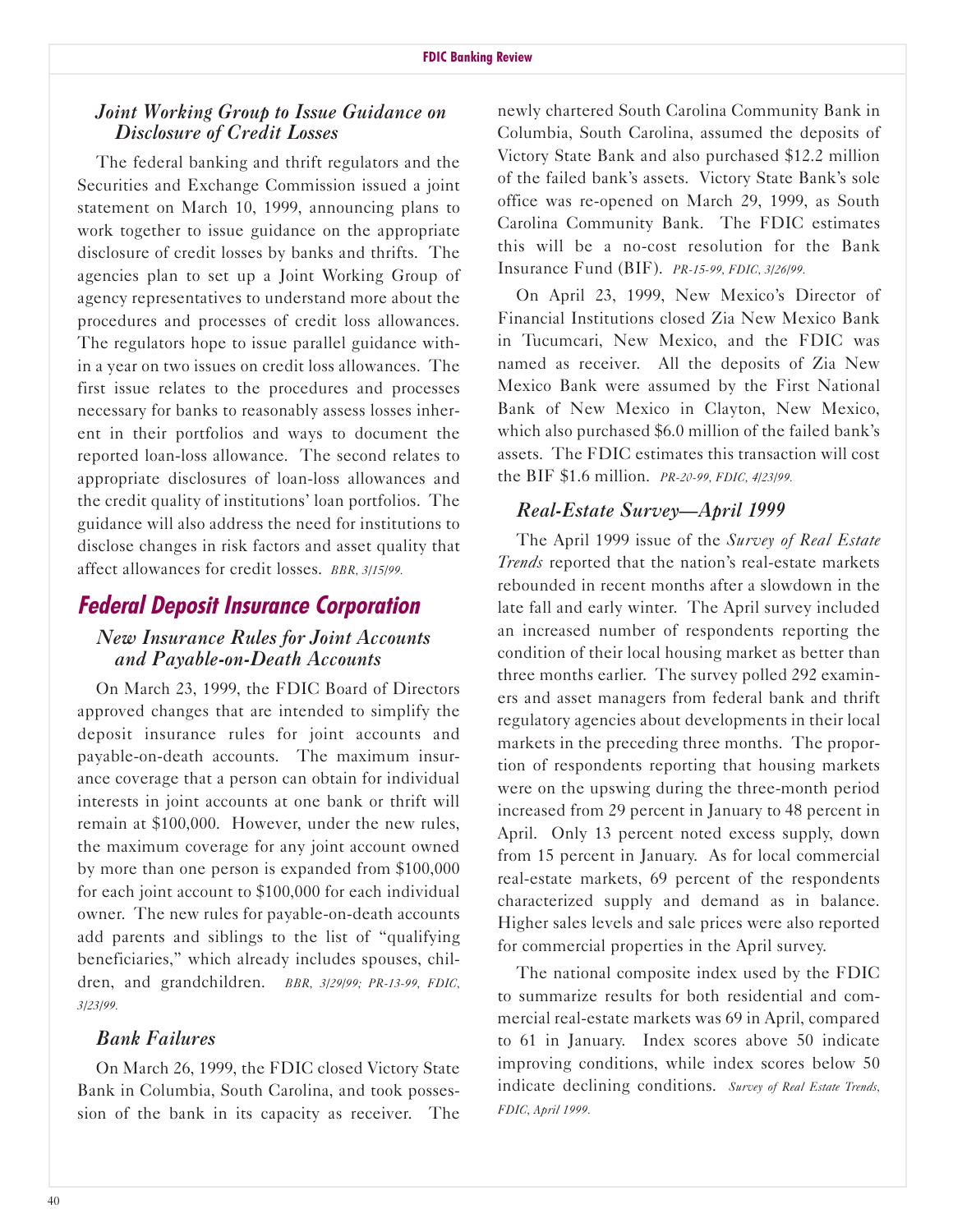### *Report on Underwriting Practices*

The April 1999 issue of the *Report on Underwriting Practices* reported a decrease in the occurrence of risky loan underwriting practices at FDIC-supervised banks during the six months ending March 31, 1999, compared with the previous six-month period ending September 30, 1998. The FDIC examiners reported a small proportion of banks with high risk in current underwriting practices, loan portfolios, and loan administration. Examiners did note concerns about the level of "carryover debt" at FDIC-supervised banks actively making agricultural loans. Carryover debt refers to loans that are not paid off at the end of the growing season and are subsequently carried over into the next growing season. The survey of loan underwriting practices is aimed at providing early warnings of potential problems in underwriting practices at FDIC-supervised, statechartered nonmember banks. The focus of the survey is threefold: material changes in underwriting standards for new loans, degree of risk in current practices, and specific aspects of the underwriting standards for new loans. The April report includes surveys from 958 FDIC-supervised banks that were examined during the six months ending March 31, 1999. *Report on Underwriting Practices, FDIC, April 1999*.

### *Financial Results for 1998 and First-Quarter 1999*

The FDIC reported that the Bank Insurance Fund (BIF) earned \$1.3 billion in 1998 and \$244 million in the first quarter of 1999. The Savings Association Insurance Fund (SAIF) earned \$468 million in 1998 and \$99 million in the first three months of 1999. The BIF closed the first quarter of 1999 with a balance of \$29.9 billion. The SAIF closed the quarter with an unrestricted fund balance of \$9.0 billion and \$978 million in the new SAIF Special Reserve, which was established on January 1, 1999, and contains the amount by which the SAIF exceeds the Designated Reserve Ratio of 1.25 percent. Revenue for the BIF totaled \$2 billion for 1998 and \$438 million for the first quarter of 1999. The fund's investments in U.S. Treasury securities earned \$1.7 billion in interest in 1998 and \$429 million during the first quarter of 1999. Deposit insurance assessments

were \$22 million in 1998 and \$10 million in the first quarter of 1999. The SAIF earned \$584 million in revenue during 1998 and \$141 million in the first quarter of 1999. Almost all revenue for both periods was derived from interest on investments in U.S. Treasury securities. The low numbers of bank and thrift failures contributed to the strong financial results.

During 1998 and the first quarter of 1999, the FSLIC Resolution Fund (FRF) assets in liquidation were reduced by \$1.4 billion to a balance of \$930 million on March 31, 1999. *PR-31-99, FDIC, 6/3/99.*

### *Semiannual Agenda of Regulations*

The FDIC published its semiannual agenda of regulations in the *Federal Register* in May 1999, to inform the public of the Corporation's regulatory actions and encourage participation in the rulemaking process. Many of the actions are the result of the FDIC Board of Director's ongoing efforts to reduce the regulatory burden on banks, simplify rules, improve efficiency and comply with the Riegle Community Development and Regulatory Improvement Act of 1994. The agenda contains 22 regulatory actions. Four actions have been completed and the remainder are in various stages of the rulemaking process. *PR-23-99, FDIC, 5/11/99.*

# **Federal Reserve Board**

### *Vice Chairman Resigns*

Federal Reserve Board Vice Chair Alice Rivlin announced that she plans to resign from the Federal Reserve Board, effective July 16, 1999. Ms. Rivlin, who joined the Federal Reserve Board in June 1996, plans to return to the Brookings Institution and spend more time with her family. With Ms. Rivlin's resignation, the seven-member Federal Reserve Board of Governors now has two vacancies. *FRB-PR, 6/3/99; BBR, 6/7/99, p. 1017.*

### *Regulation CC*

0n March 23, 1999, the Federal Reserve Board announced rule changes that will give banks involved in mergers more time to make software changes so that the banks can focus on correcting Year 2000 computer-related problems. The amend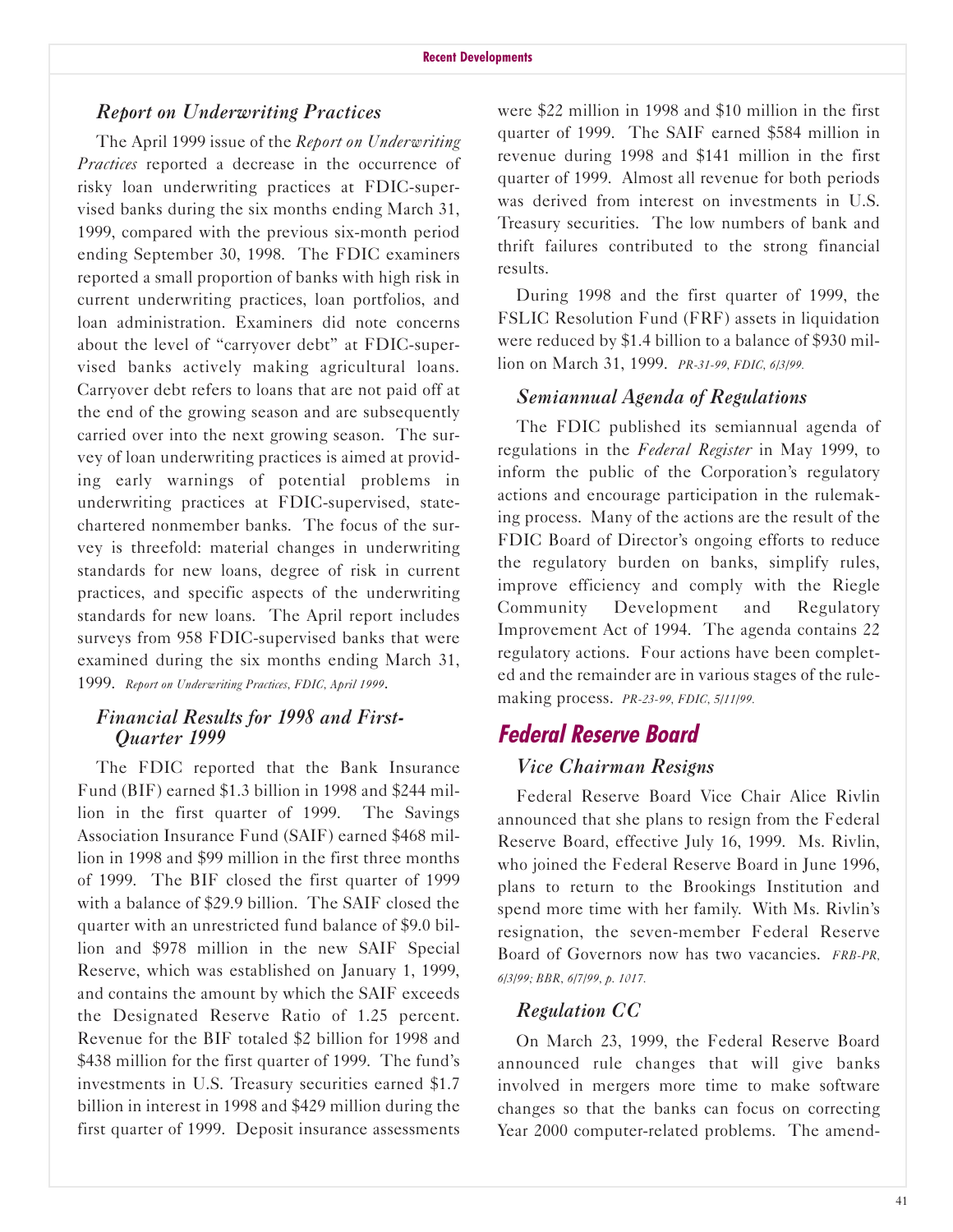ments to Regulation CC affect banks that consummate mergers between July 1, 1998, and March 1, 2000. Banks involved in mergers during this period will be treated as separate banks for purposes of Regulation CC until March 1, 2001. Banks involved in mergers after March 1, 2000, will be subject to the regulation's normal one-year transition period for merging banks. *FRB-PR, 3/23/99; BBR, 3/29/99*.

# **Office of the Comptroller of the Currency**

### *Information-Sharing Accord*

0n June 7, 1999, the 0CC announced that it had reached an agreement with insurance commissioners from eight states to exchange information related to customer complaints about bank sales of insurance products. The agreement calls for the 0CC and state authorities to send copies of complaints to each other and also to communicate on other matters, including regulatory and policy initiatives. The 0CC and state commissioners have worked together over the years on matters of common concern, including consumer protection. In December 1998, the 0CC signed an agreement to share information with the 0klahoma Insurance Department. The eight states involved in the new agreement are Delaware, Kansas, Kentucky, Louisiana, Maine, North Carolina, North Dakota, and Pennsylvania. *BBR, 6/14/99, p. 1067.*

# **Federal Housing Finance Board**

### *Mortgage Financing Program*

0n March 10, 1999, the Federal Home Loan Bank of Atlanta announced that it is joining the FHLBanks of Chicago and Dallas in participating in the Mortgage Partnership Finance (MPF) program. The MPF program, which was started as a pilot by the Chicago FHLBank, provides new competition in the secondary mortgage market by permitting FHLBank members to sell loans to the FHLBank rather than to Fannie Mae or Freddie Mac. *BBR, 3/15/99.*

### *Fees Prohibited in Lieu of Stock Redemption*

The Federal Housing Finance Board adopted an interim final rule on March 19, 1999, which prohibits

the Federal Home Loan Banks from charging or accepting a fee instead of redeeming a member's excess capital stock. The rule was adopted to eliminate a practice under which a FHLBank gave members the option to pay a fee to the FHLBank in lieu of redeeming each member's capital stock exceeding 115 percent of a member's minimum capital stock as set by stature. The Finance Board stated that the FHLBanks are more than adequately capitalized and they do not need the excess capital stock. In addition, the Finance Board believes that allowing the payment of such fees would detract from the agency's ongoing efforts and initiative to ensure that the FHLBanks carry out their housing and community investment mission. *BBR, 3/29/99.*

### *Federal Home Loan Banks' Investments Limited*

0n May 28, 1999, the Federal Housing Finance Board passed a resolution that would limit the Federal Home Loan Banks to make only investments that are tied to the system's housing-related mission. The Federal Home Loan Banks would no longer be permitted to invest in mortgage-backed securities purchased on the secondary market. The resolution was introduced because critics feel that Federal Home Loan Bank activities have extended beyond the mission of funding housing and community development. *AB, 6/1/99.*

# **National Credit Union Administration** *Small-Credit-Union Program*

0n March 18, 1999, the board members of the National Credit Union Administration (NCUA) agreed to launch a small-credit-union program. The program covers federal credit unions in three categories: small credit unions, newly chartered credit unions, and low-income designated credit unions. The program also allows for regional directors to offer assistance to federally insured state credit unions after consultation with state supervisors. The program provides a flexible framework for providing financial and technical support to those credit unions that may need some additional assistance to better serve their members, expand their membership base,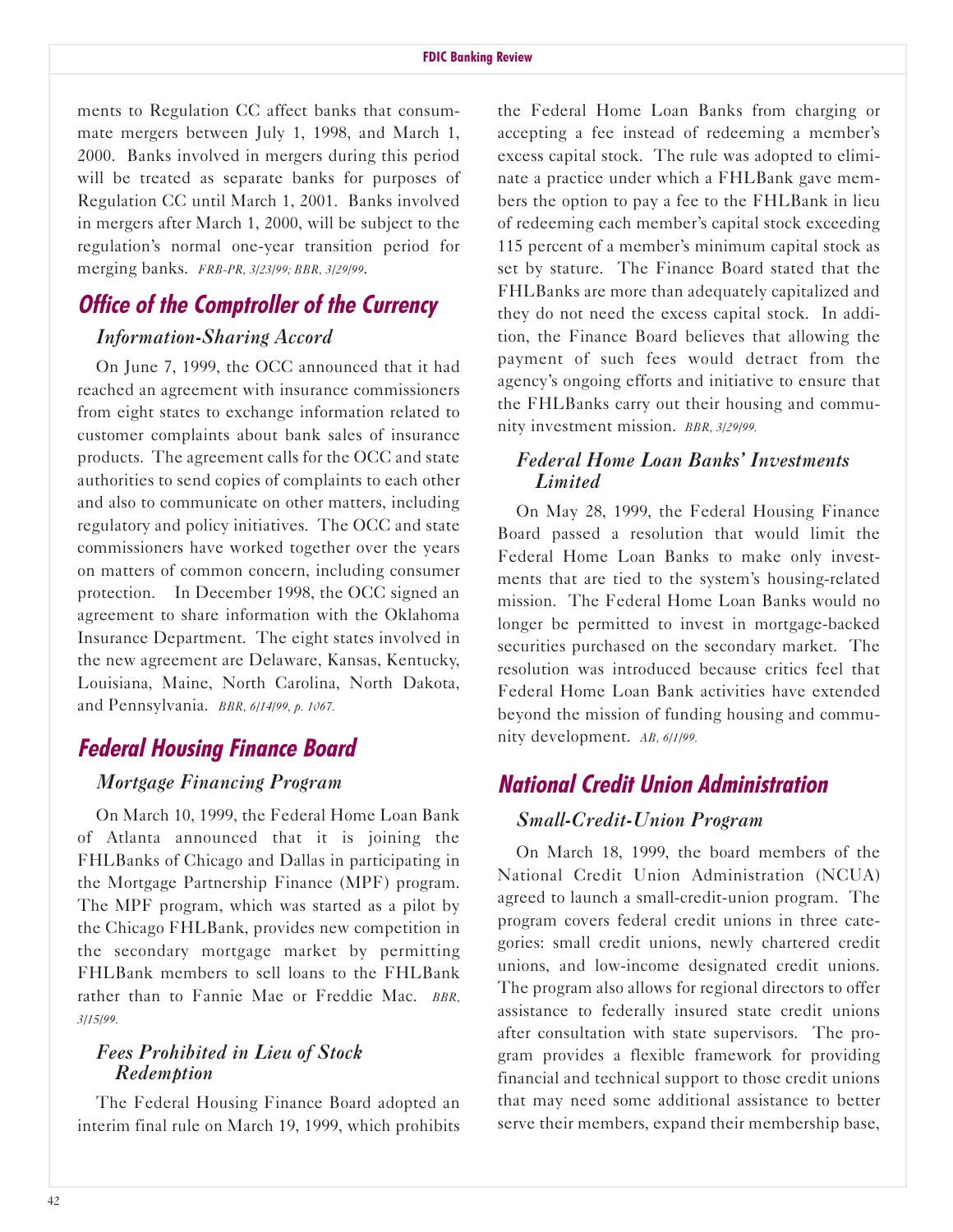and build capital. Further, the program works toward future goals by meeting some prompt corrective action requirements. *BBR, 3/22/99, p. 538.*

### *New Insurance Rules for Joint Accounts*

0n April 15, 1999, following the action taken by the FDIC, the NCUA voted to adopt an interim final rule to simplify insurance regulations on joint ownership accounts. Under the new rule, the maximum coverage for any joint account owned by more than one person is expanded from \$100,000 for each joint account to \$100,000 for each individual owner. However, the maximum insurance coverage that a person can obtain for individual interests in joint accounts at one bank or thrift will remain at \$100,000. *BBR, 4/19/99, p. 715.*

### *Member Business Loan Rule*

0n May 19, 1999, the NCUA approved a member business loan final rule, incorporating loan-limit

provisions required under the Credit Union Membership Access Act (CUMAA). The CUMAA laid out the definition of a member business loan as "any loan, line of credit, or letter of credit, the properties of which will be used for a commercial, corporate or other business investment property or venture or agricultural purpose." In addition, the CUMAA imposed an aggregate limit on a federally insured credit union's outstanding member business loans of \$50,000. Under the CUMAA and the NCUA's final rule, loans under \$50,000 to credit union members are not counted as member business loans, with a few specific exceptions. The final rule states that a federally insured credit union may not grant a member business loan that would result in an amount outstanding that is higher than 1.75 times the actual net worth of the credit union or 12.75 percent of the credit union's assets, whichever is less. *BBR, 5/24/99, p. 944.*

# **STATE LEGlSLATlON AND REGULATlON**

### *New York*

0n April 8, 1999, the New York State Banking Board approved regulations to remove the ceiling on the fee that state-chartered banks may charge customers for "bounced" checks. The regulations, which went into effect on April 28, 1999, remove the current \$15 limit on fees for checks written against insufficient funds. The state Banking Department said the regulations were necessary to keep statechartered banks competitive with federal banks, which have no limits on the amount they can charge for insufficient funds. *BBR, 4/19/99, p. 707.*

### *Pennsylvania*

0n May 27, 1999, Pennsylvania Governor Tom Ridge nominated former banker David E. Zuern as the state's top banking regulator. Mr. Zuern would succeed Banking Secretary Richard C. Rishel. Mr. Zuern retired last year after a 28-year banking career. Most recently he was president and chief executive officer of PNC Bank's northwestern Pennsylvania operations. Mr. Zuern also headed Governor Ridge's transition team for banking and insurance in 1994. *AB, 5/28/99.*

### *Texas*

0n May 21, 1999, Texas Governor George W. Bush signed a bill that requires all banks and savings and loans doing business in Texas but domiciled in other states to pay corporate franchise taxes in the same manner as financial institutions domiciled in Texas. The bill, which becomes effective on January 1, 2000, is aimed at the growing number of banking corporations doing business in Texas that have not been paying franchise taxes on revenues earned in Texas because they are domiciled elsewhere. *BBR, 6/14/99, p. 1071.*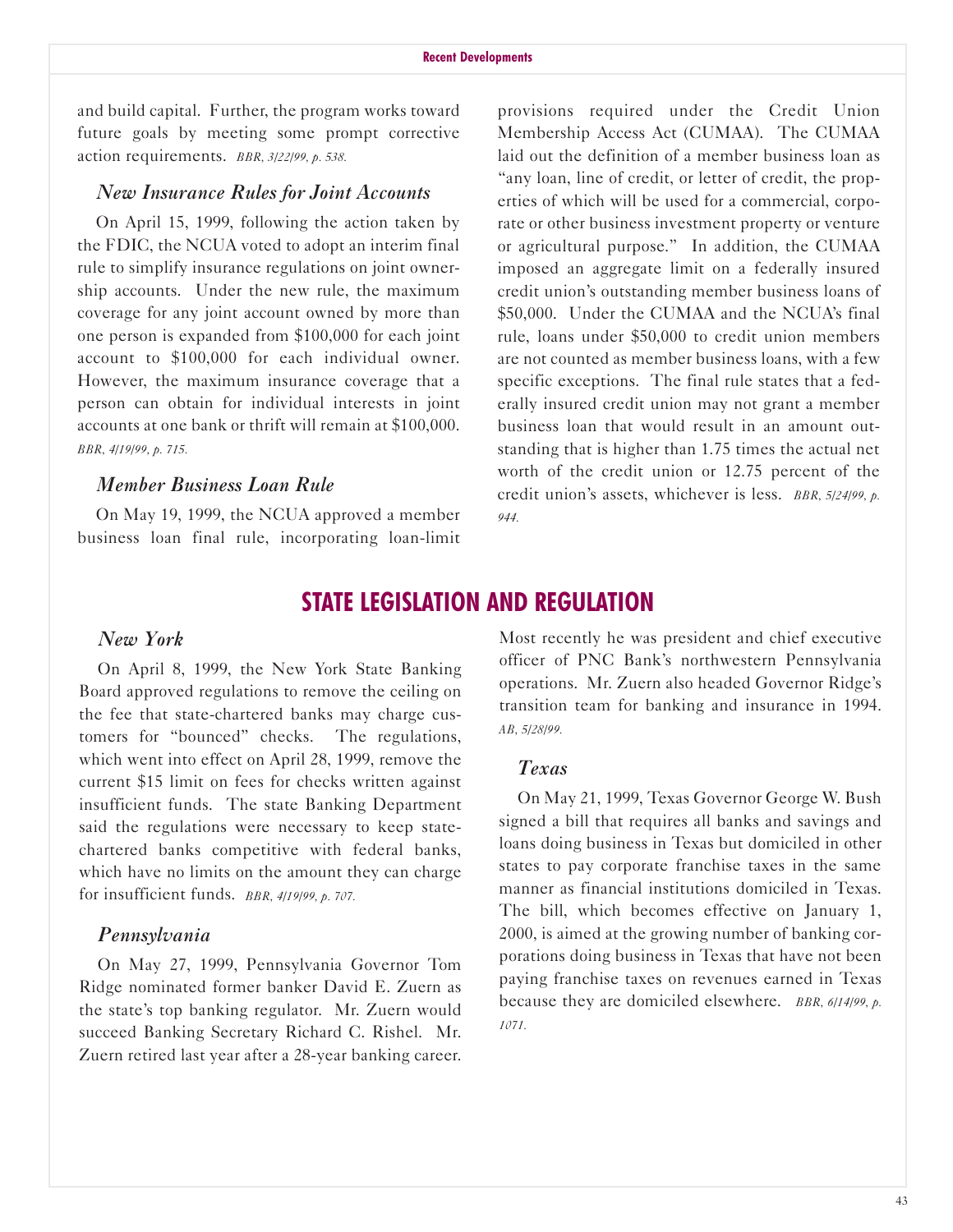# **BANK AND THRlFT PERFORMANCE**

### *First-Quarter 1999 Results for Commercial Banks and Savings Institutions*

FDIC-insured commercial banks earned a record \$18.0 billion in the first quarter of 1999, which is \$2.1 billion higher than in the first quarter of 1998. The first quarter was marked by an absence of major merger-related restructuring expenses at large banks, which had depressed industry earnings in recent periods. Large-bank earnings also were boosted by improvements in international operations and a record quarter for trading income. Banks' annualized return on assets (R0A) rose to 1.32 percent, compared to 1.11 percent in the fourth quarter of 1998 and 1.26 percent one year previously. The number of problem banks dropped from 69 in the fourth quarter of 1998 to 64 in the first quarter of 1999, and assets of problem banks were approximately \$4.7 billion at March 31, 1999. There was one bank failure during the quarter.

FDIC BIF-insured mutual savings institutions reported profits of \$2.7 billion in the first quarter, which is the third-highest quarterly total in the industry's history. The higher earnings were made possible by low expenses for credit losses and strong growth in interest-earning assets. The industry's R0A for the first quarter was 0.98 percent, slightly below the 1.01 percent average in the first quarter of 1998. For the tenth consecutive quarter, no federally insured savings institutions failed. The number of problem thrifts increased by one institution to 16 at the end of the first quarter. *FDIC Quarterly Banking Profile, First Quarter 1999.*

# **RECENT ARTlCLES AND STUDlES**

0n April 16, 1999, the Federal Reserve Bank of Cleveland released a report stating that traditional financial institutions need to realize specifically what unbanked low-income individuals need in a financial institution in order to promote the advantages of banks compared to nonbank payment-service providers such as check cashers. The report, entitled *Bringing the Unbanked Onboard*, states that "community organizations need to get involved in promoting the advantages for building a financial and credit history, as well as in teaching the unbanked how to use and manage a checking or other transaction account." Barbara A. Good, a former payments system specialist for the Federal Reserve, authored the report. *BBR, 4/26/99, p. 752.*

A paper written by Joanna Stavins of the Federal Reserve Bank of Boston states that banks could boost revenue by reducing or eliminating some fees imposed on checking accounts. Consumers tend to

reduce the amount of cash in their checking accounts if banks impose peritem fees, charge for the return of checks, limit the use of tellers, or assess ATM surcharges. The paper, entitled *Checking Accounts: What Do Banks Offer and What Do Consumers Value*?, concludes that fees seem to deter bank customers and induce them to deposit their money elsewhere. As a result, banks have fewer accounts on which they can assess fees, leading to lower revenues. *AB, 5/28/99*.

Nicholas Leung, Jean-Marc Poullet, and Timothy Savers of McKinsey & Co. write that half of all Asian banks will be involved in mergers within two years. The analysts claim that Asian governments are forcing banks to recapitalize quickly, which will force them to look for outside investors and will lead to mergers. In their paper, entitled *Asian Banking: After the Storm*, they state that when the current Asian crisis has passed, a handful of banks will have emerged in each market as the leaders. *AB, 5/28/99*.